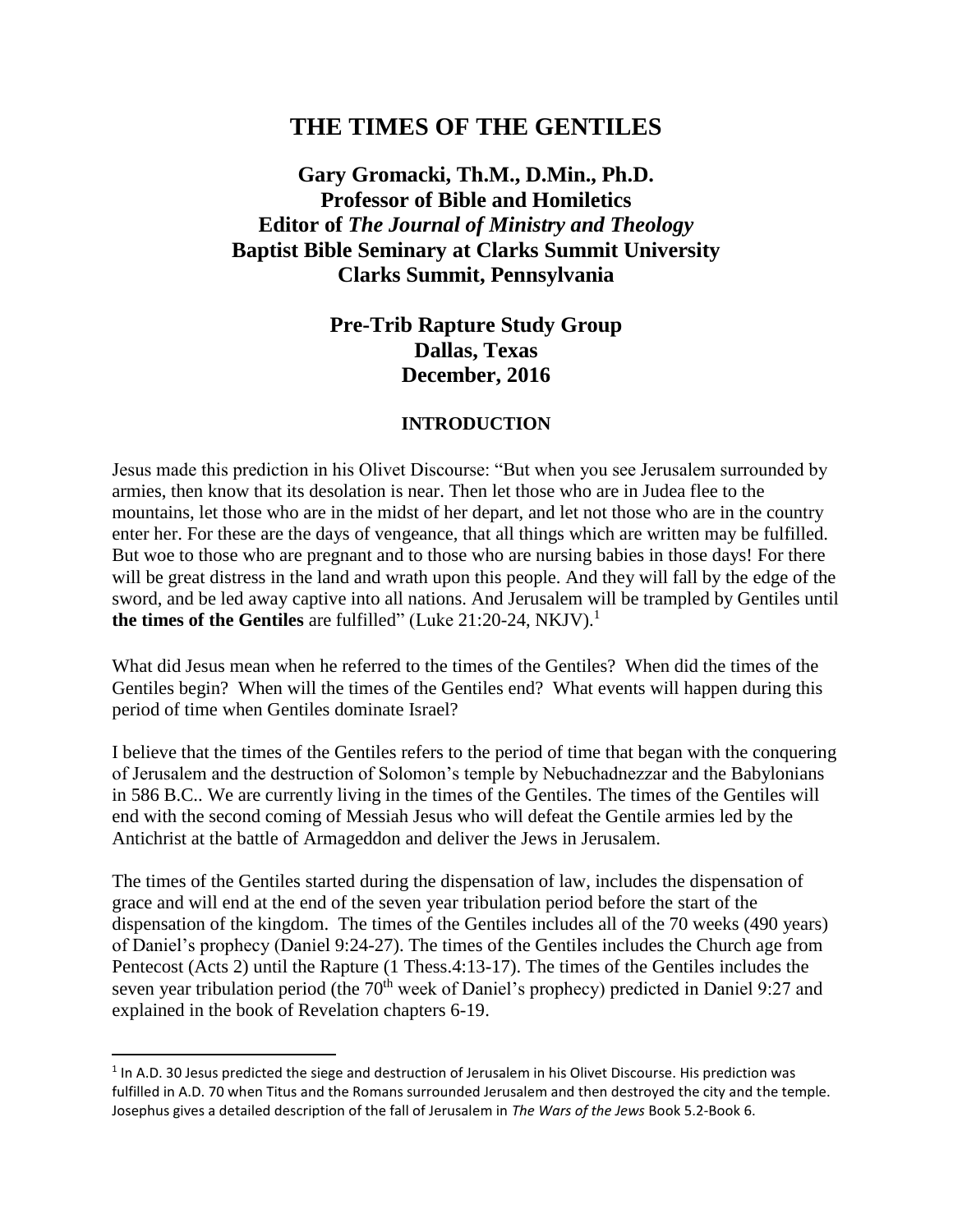This paper will survey the key events, dates and people in the times of the Gentiles. During the times of the Gentiles: (1) no Jewish king sits on the throne of David ruling Israel, (2) four Gentile kingdoms in the past (Babylon, Medo-Persia, Greece and Rome) dominate Israel, (3) Jerusalem has been conquered and the temple has been destroyed by Gentile armies in the past (Nebuchadnezzar and the Babylonians in 586 B.C. and then Titus and the Romans in A.D. 70) and (4) Jerusalem will be conquered in the future by Gentile armies led by the Antichrist during the last half of the tribulation period.

#### **THE PAST HISTORY OF THE TIMES OF THE GENTILES**

Nebuchadnezzar had a dream of an image of a metallic man which had a head of gold, a chest and arms made of silver, a belly and thighs made of bronze, legs made of iron and feet with ten toes made of part iron and part clay (Daniel 2:31-33). The different metals and parts of the image represent different Gentile kingdoms that will dominate Israel during the times of the Gentiles: Babylon, Medo-Persia, Greece and Rome.

In the first year of the reign of Belshazzar king of Babylon Daniel had a dream of four beasts (Daniel 7). Daniel wrote, "In the first year of Belshazzar king of Babylon, Daniel had a dream and visions of his head while on his bed. Then he wrote down the dream, telling the main facts. Daniel spoke saying I saw in my vision by night and behold the four winds of heaven were stirring up the Great Sea. And four great beasts came up from the sea, each different from the other" (Daniel 7:1-3).

Daniel asked an angel for the interpretation of his vision and "he told me and made known to me the interpretation of these things: Those great beasts, which are four, are four kings" (Daniel 7:17). The four beasts came up out of the Great Sea (Mediterranean Sea). The sea in prophetic literature represents the Gentile nations. The four beasts of Daniel's vision in Daniel 7 refer to the different Gentile kingdoms that dominate Israel during the times of the Gentiles: Babylon, Medo-Persia, Greece and Rome.

H. A. Ironside points out the differences between Daniel 2 and Daniel 7. "Chapter seven covers practically the same ground as chapter two. It takes in the whole course of the Times of the Gentiles, beginning with Babylon and ending with the overthrow of all derived authority and the establishment of the kingdom of the Son of Man…In the second chapter, when a Gentile king had a vision of the course of world-empire, he saw the image of a man—a stately and noble figure—that filled him with such admiration that he set up a similar stature to be worshipped as a god. But in this opening chapter of the second division, Daniel, the man of God, has a vision of the same empires, and he sees them as four ravenous wild beasts, of so brutal a character, and so monstrous, that no actual creatures known to man could adequately set them forth."<sup>2</sup>

<sup>2</sup> H. A. Ironside, *Lectures on Daniel the Prophet* (Neptune, NJ: Loizeaux Brothers, 1911), 117-118.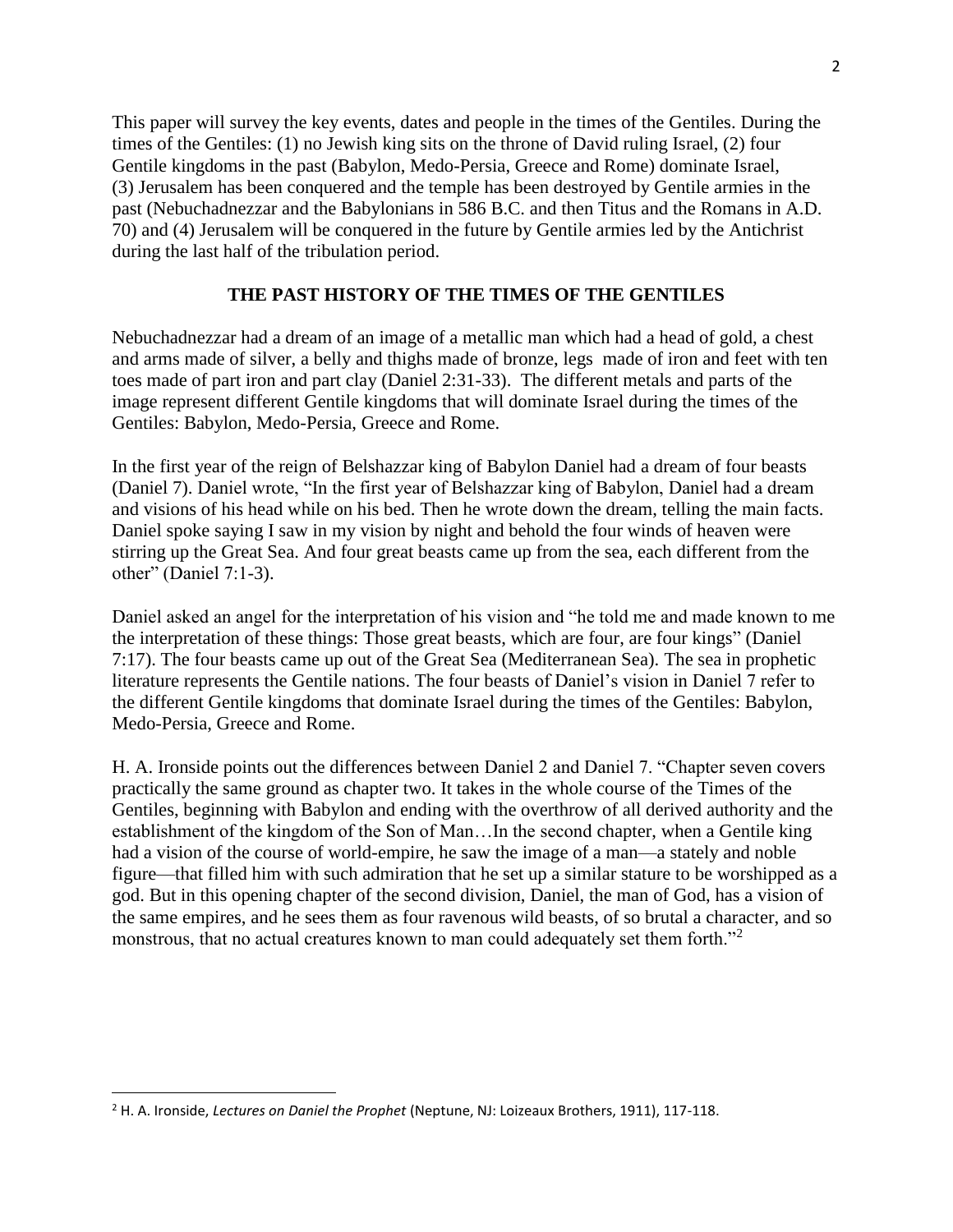#### **Babylon: The First Gentile Kingdom in the Times of the Gentiles The Head of Gold in Daniel 2 The Winged Lion in Daniel 7**

Daniel told King Nebuchadnezzar of Babylon that he was the head of gold in his dream of the metallic man: "This is the dream. Now we will tell the interpretation of it before the king. You, O King are a king of kings. For the God of heaven has given you a kingdom, power, strength and glory; and wherever the children of men dwell, or the beasts of the field and the birds of the heaven, He has given them into your hand, and has made you ruler over them all—you are this head of gold" (Daniel 2:36-38).

Daniel wrote about the first beast in his vision in Daniel 7: "The first was like a lion and had eagle's wings. I watched until its wings were plucked off and it was lifted up from the earth and made to stand on two feet like a man, and a man's heart was given to it." (Daniel 7:4). Jeremiah described Babylon as a lion (Jeremiah 4:7). Ezekiel described Babylon as a great eagle with large wings (Ezekiel 17:3).

Daniel watched until the lion's wings were plucked off, it was lifted up from the earth and made to stand on two feet like a man. This could be a reference to what happened to Nebuchadnezzar when he boasted about his empire and was judged by God to become like a beast (read Daniel 4:28-33). The reference to his being made to stand on two feet like a man and being given a man's heart could be a reference to his return to his sanity and the restoration of his kingdom (Daniel 4:34-37).

605-562 B.C. Nebuchadnezzar ruled Babylon.<sup>3</sup>

 $\overline{\phantom{a}}$ 

605 B.C. - Nebuchadnezzar and the Babylonians invaded Judah, besieged Jerusalem, took the temple treasures and members of the royal family and they took Daniel and his three friends to Babylon (Daniel 1:1-6).

603 B.C. Nebuchadnezzar had a dream of a metallic man with the different metals representing different Gentile kingdoms (Daniel 2). 4

597 B.C. – Nebuchadnezzar and the Babylonians invaded Judah. King Jehoiachin of Judah along with Ezekiel and 10,000 Jews were deported to Babylon (2 Kings 24:14-16; Ezekiel 40:1). Mattaniah, son of Josiah and uncle of Jehoiachin, was made king of Judah by Nebuchadnezzar and given the name of Zedekiah (2 Kings 24:17).

<sup>&</sup>lt;sup>3</sup> All dates are taken from notes from Dr. Harold Hoehner's class on Introduction to the New Testament at Dallas Theological Seminary and from Randall Price, *The Temple and Bible Prophecy* (Eugene, OR: Harvest House Publishers, 1999/2005), 615-638.

<sup>4</sup> Robert Anderson wrote, "Nebuchadnezzar's dream of the great image, and Daniel's vision in interpretation of that dream, were a Divine revelation that the forfeited scepter of the house of David had passed to Gentile hands, to remain with them until the day when 'the God of heaven shall set up a kingdom which shall never be destroyed" (*The Coming Prince* [Grand Rapids: Kregel, 1957], 31.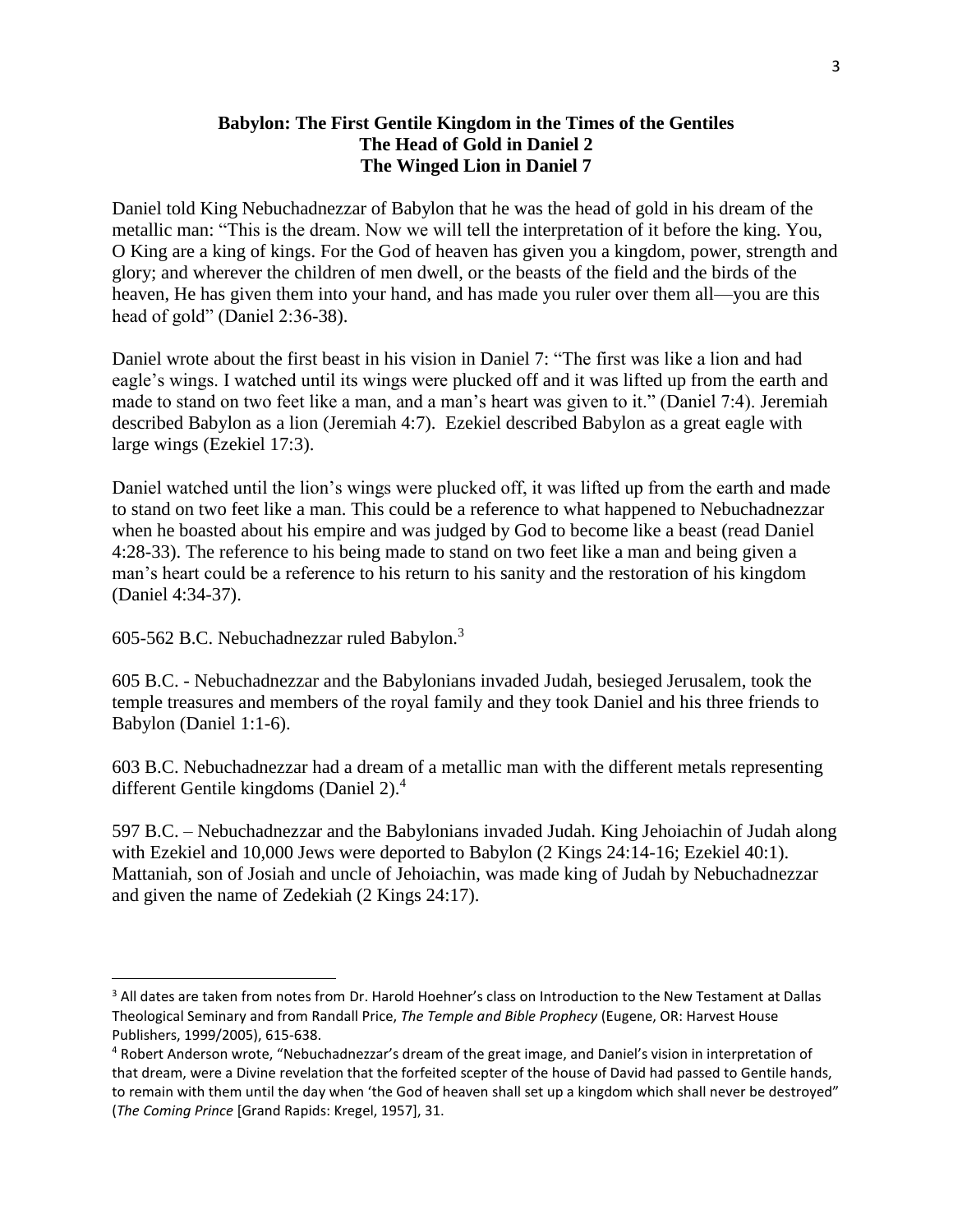593 B.C. Hananiah predicted that the Babylonian yoke would be destroyed by 591 B.C. Jeremiah sent a letter to the captives in Babylon and told them to build houses and marry because they would be in captivity for 70 years (Jeremiah 29:10).

592 B.C. Ezekiel saw the vision of the abominations in the temple in Jerusalem and the departure of the glory of God form the temple (Ezekiel 8-11).

January 15, 588 B.C.-July 17, 586 B.C. Nebuchadnezzar and the Babylonians laid siege to Jerusalem (2 Kings 25:1-3; Jeremiah 52:4-5) because of Zedekiah's treaty with Pharaoh Hophra of Egypt in 589 B.C. Ezekiel gave his parable of the boiling pot (Ezekiel 24:1-14) on the day of his wife's death (Ezekiel 24:15-18).

July 18, 586 B.C. Nebuchadnezzar and the Babylonians took Jerusalem. Zedekiah was taken prisoner, his sons were killed before his eyes and then he was taken to Babylon where he died in prison (2 Kings 25:4-7; Jeremiah 39:6-7; 52:9-11; Ezekiel 12:11-13; 17:16).

King Zedekiah was the last king of Judah to sit on the throne of David. Ezekiel prophesied that Zedekiah would be the last king "until He comes whose right it is" to wear the crown (Ezekiel 21:25-27). Ezekiel is making a reference to Genesis 49:10 "The scepter shall not depart from Judah, nor a lawgiver from between his feet, until Shiloh comes, and to Him shall be the obedience of the people." The word "Shiloh" means "the one to whom it belongs" and is a reference to the Messiah. Ezekiel predicted that Zedekiah would be the last ruler to sit on the Davidic throne until Messiah comes.

August 15, 586 B.C. Nebuchadnezzar and the Babylonians destroyed Jerusalem's walls and burned Solomon's temple to the ground on the 9th of Ab. (2 Kings 25:8-10; Jeremiah 52:12-14). The Babylonians took Jews into captivity to Babylon (2 Kings 25:11-12) and they took the bronze pillars from the temple building (2 Kings 25:13-19).

The times of the Gentiles began with Nebuchadnezzar and Babylon's destruction of Jerusalem and Solomon's temple in 586 B.C.<sup>5</sup> Since 586 B.C. no Davidic king has sat on the throne of David ruling Israel in Jerusalem. It appeared to the world as if the gods of Babylon were greater than YHWH as Babylon defeated Judah. But Daniel would reveal in the book of Daniel that YHWH is sovereign over world history and his kingdom would come in dramatic fashion and crush the Gentile kingdoms in the future.

562-560 B.C. Evil-Merodach ruled Babylon 560-556 B.C. Neriglissar ruled Babylon 556 B.C. Labashi-Marduk ruled Babylon

l

<sup>&</sup>lt;sup>5</sup> Clarence Larkin wrote, "The 'Times of the Gentiles' began when God transferred earthly rule from the Kings of Israel to the Gentile king Nebuchadnezzar and they will continue until Israel again becomes the Head of the Nations" (*The Book of Daniel*). Israel will become the head of the nations again when King Jesus rules the world sitting on the throne of David in the millennial temple in Jerusalem. Daniel recognized that our sovereign God "removes kings and raises up kings" (Daniel 2:21).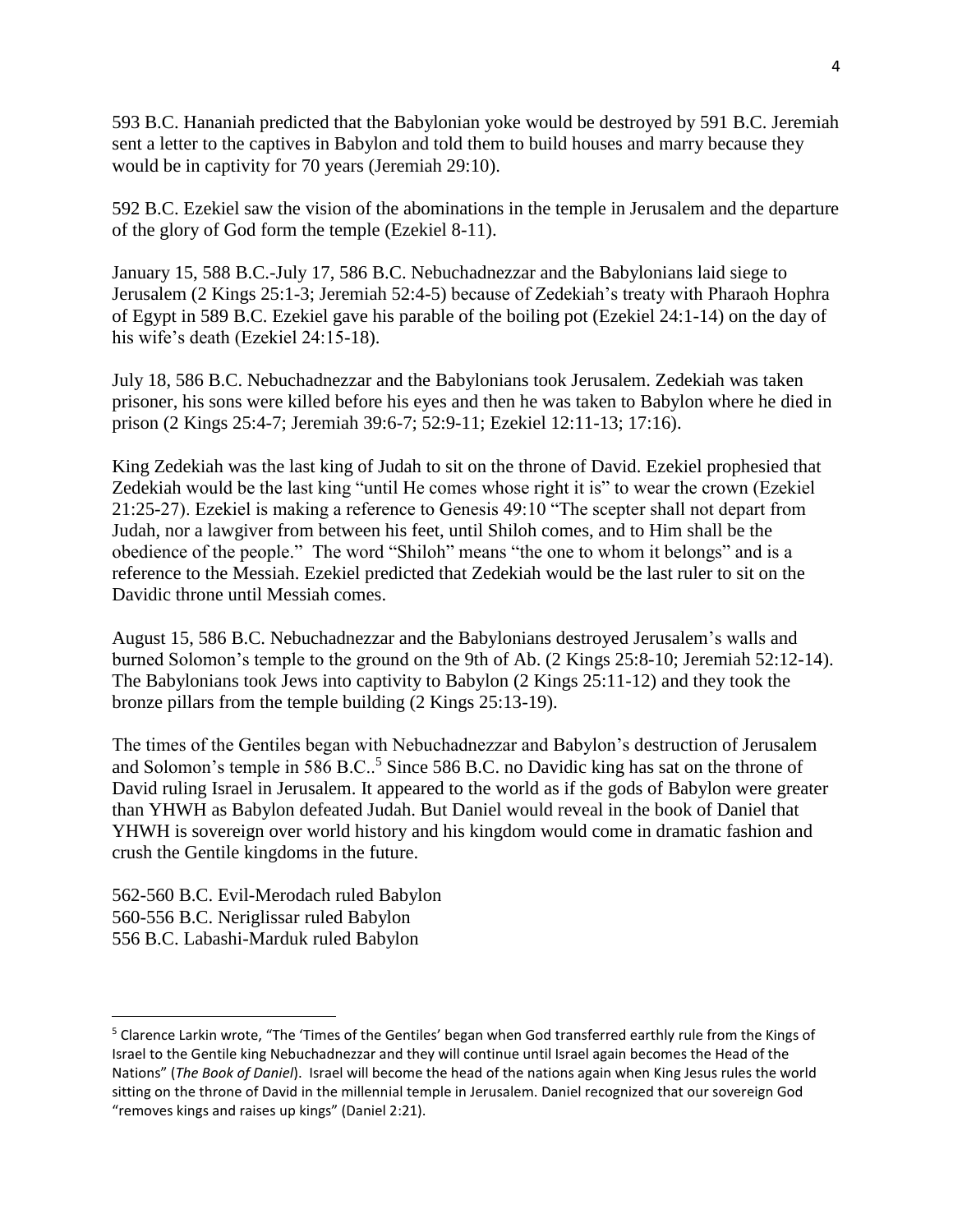556-539 B.C. Nabonidus ruled Babylon. He spent several years attempting to build a great commercial center at Tema in Arabia and left his son Belshazzar in charge of the city. This explains why Daniel was raised to the third position in the kingdom of Babylon (Daniel 5:7, 16, 29).

553-539 B.C. Belshazzar was the son of Nabonidus and co-regent of Babylon.

553 B.C. Daniel had the vision of the four beasts representing the four Gentile kingdoms (Daniel 7)

551 B.C. Daniel had the vision of the ram and goat (Daniel 8)

October 12, 539 B.C. - Fall of Babylon - Belshazzar gave a great banquet and used the temple cups to serve wine but he saw God's handwriting on the wall. He was killed that night by the Persians (Daniel 5).

### **Medo-Persia: The Second Gentile Kingdom Arms of silver in Daniel 2 Bear raised up on its side in Daniel 7 The Ram in Daniel 8**

Media is the name for northwest Iran. Persia is a description for ancient Iran. Cyrus of Persia brought Media under his control in 550 B.C. The Medes and Persians together conquered Babylon (Daniel 5:28).

Medo-Persia is described as the arms of silver in Nebuchadnezzar's dream of the metallic man (Dan.2:32). Daniel told Nebuchadnezzar "But after you shall arise another kingdom inferior to yours" (Dan.2:39). As silver is inferior to gold, so the kingdom of Medo-Persia was inferior to Babylon.

Medo-Persia is described as a bear in Daniel's vision in Daniel 7: "And suddenly another beast, a second, like a bear. It was raised up on one side and had three ribs in its mouth between its teeth. And they said thus to it: Arise, devour much flesh" (Daniel 7:5). Persia was more prominent than Media and that is why the bear is raised up one side. The three ribs between the bear's teeth refer to the countries conquered by Medo-Persia: Babylon to the west, Lydia to the north and Egypt to the south.

Medo-Persia is described as the ram in Daniel's vision in Daniel 8: "Then I lifted my eyes and saw, and there, standing beside the river, was a ram which had two horns, and the two horns were high; but one was higher than the other, and the higher one came up last. I saw the ram pushing westward, northward, and southward, so that no animal could withstand him; nor was there any that could deliver from his hand, but he did according to his will and became great" (Daniel 8:3-4). The two horns of the ram refer to Media and Persia. Persia was greater than Media and that is why one horn is described as higher than the other. Media was older than Persia and that is why the higher horn came up last. The Persians under King Cyrus extended their kingdom west, north and south.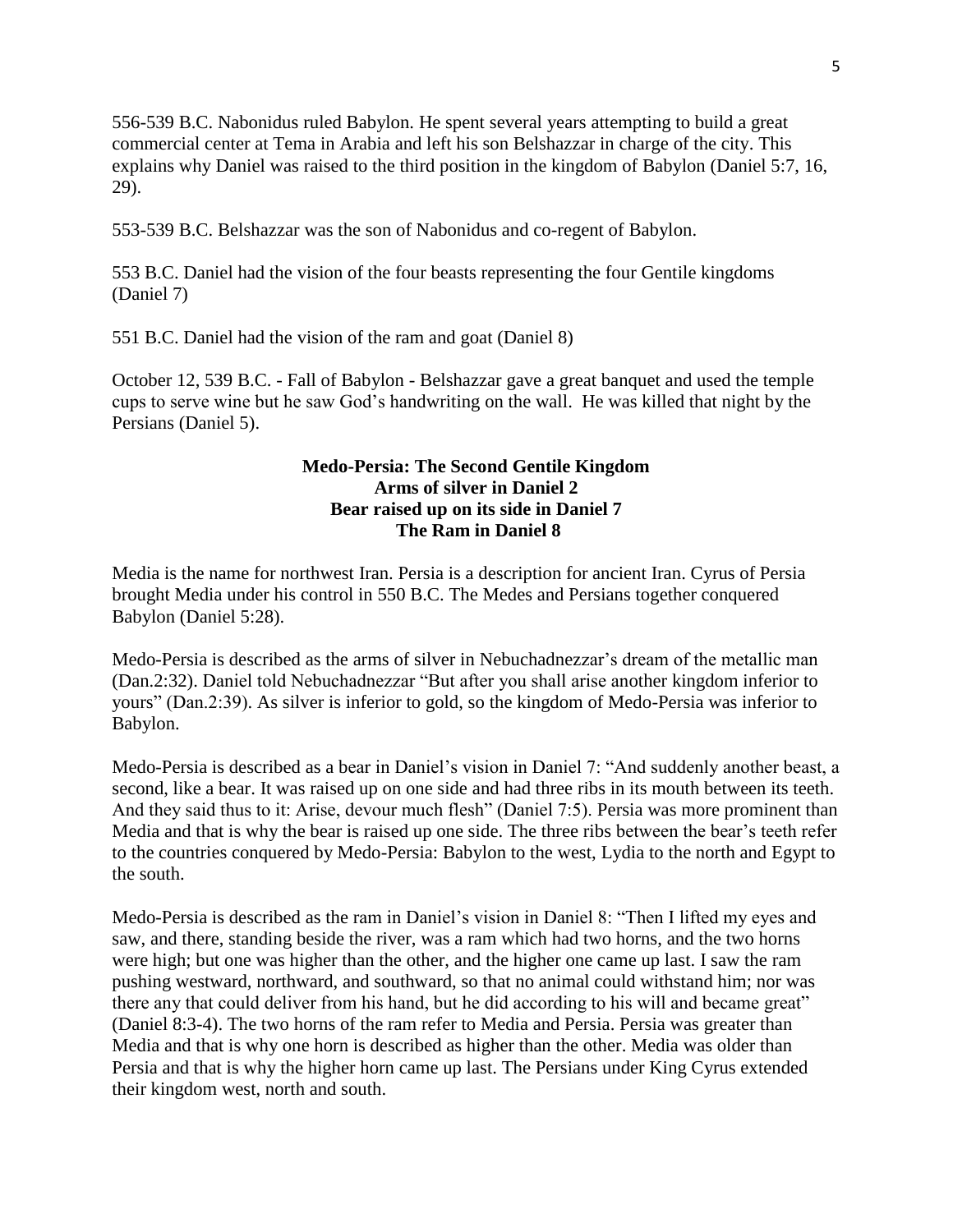550 -530 B.C. Cyrus ruled Persia (Daniel 1:21; 6:28; 10:1)

October 29, 539 B.C. Cyrus came to Babylon as its liberator. He appointed Darius the Mede to become ruler (Daniel 5:31).

538 B.C. Cyrus permitted the Jews to return to the land of Israel to rebuild the temple (2 Chronicles 36:21-23; Ezra 1:1-4; 6:3-5) in fulfillment of Isaiah's prophecy (cf. Isaiah 44:28; 45:1-13). Zerubbabel led 50,000 Jews back to Jerusalem (Ezra 1-4).

The last verse of the Hebrew Bible contains Cyrus' decree for the Jews to return to build the temple: "Thus says Cyrus king of Persia: All the kingdoms of the earth the LORD God of heaven has given me. And He has commanded me to build Him a house at Jerusalem which is in Judah. Who is among you of all His people, may the LORD his God be with him and let him go up" (2) Chronicles 36:23).

October 5, 537 B.C. The Jews set up the altar for the temple (Ezra 3:1-7)

October 19-25, 537 B.C. The Jews celebrated the Feast of Tabernacles (Ezra 3:1-7)

536 B.C. The Jews laid the foundation for the second temple (Ezra 3:8-13). Daniel was given a vision of the future of Israel during the Greek period and the future tribulation period (Daniel 10- 12).

536-530 B.C. The Samaritans hindered the rebuilding of the temple (Ezra 4:1-5).

536 B.C. The final vision given to Daniel (Daniel 10-12) was given during the third year of the reign of Cyrus. The exiles had returned to Israel but Daniel had not returned. Daniel fasted for three weeks as he mourned this vision. Gabriel explained that the reason for his delay was that he was stopped for 21 days by the prince of Persia (a demon behind the Gentile king Cyrus; Daniel 10:13). Gabriel said that he had to go back to fight this demon of Persia and then he said the prince of Greece (another demon) would come (cf. Daniel 10:20). Here we see that behind the Gentile kings were demons influencing their political decisions to oppose Israel and the Jews.

530-522 B.C. Cambyses II (the son of Cyrus) ruled Persia.

530-520 B.C. The work on the temple stopped (Ezra 4:24).

522 B.C. – Gaumata (called Pseudo-Smerdis) ruled Persia

September 29, 522 B.C. Darius I returned home from Egypt campaign and killed Gaumata

521-486 B.C. Darius I defeated nine kings in 19 battles during the first two years of his reign (521-520 B.C.). He then created a strong central government with satraps to govern his provinces. He established a postal system with 111 stations from Susa to Ephesus. He gave permission for the temple in Jerusalem to be finished (Ezra 4-6).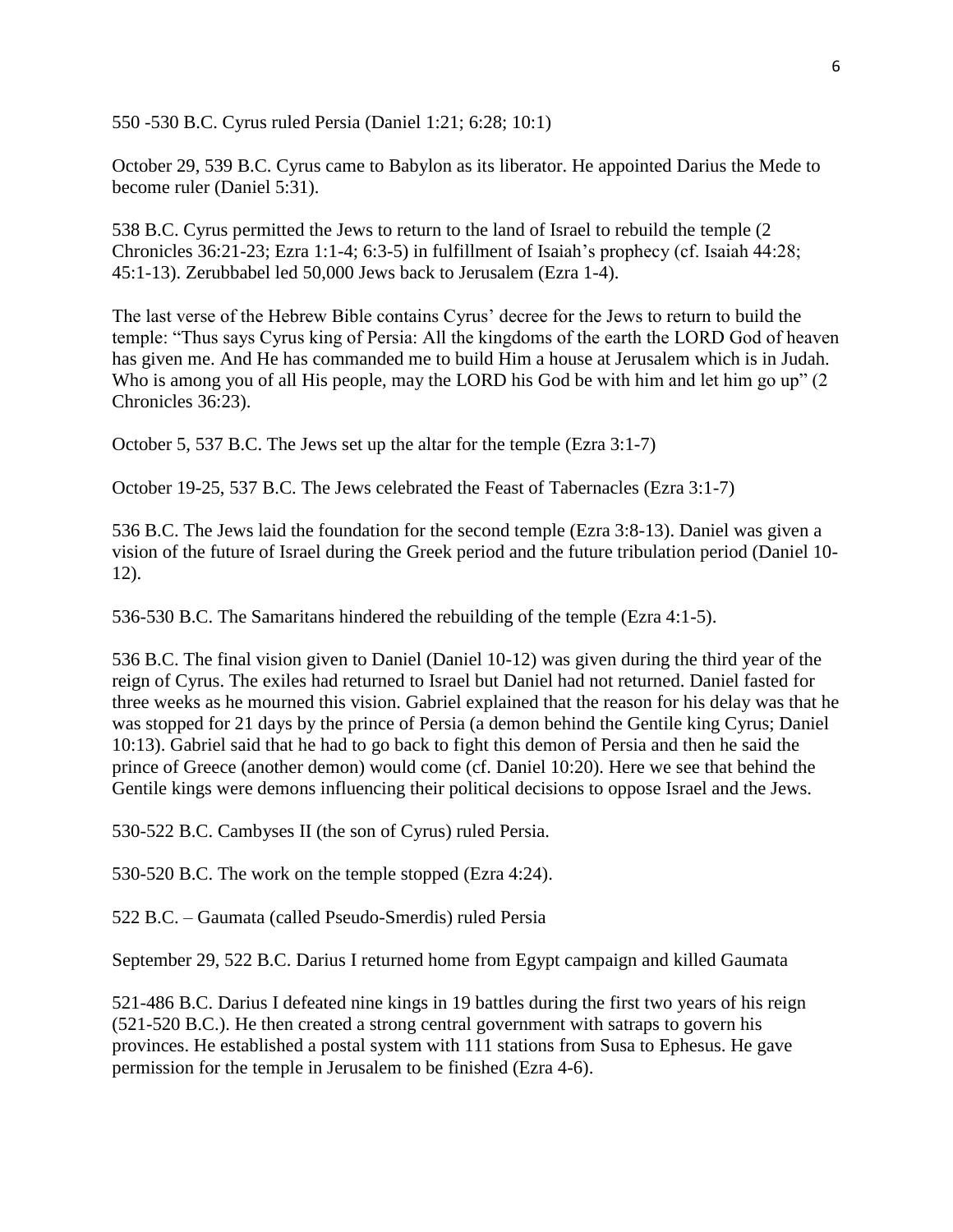520 B.C. Zerubbabel led the Jews to resume the rebuilding of the temple under the encouragement of Haggai and Zechariah (Ezra 5:1-2; Haggai 1:1, 15; 2:10; Zechariah 1:1, 7; 7:1)

519-518 B.C. Tattenai (a satrap of Syria) sent a letter to Darius protesting the rebuilding project but Darius told Tattenai to leave the Jews alone (Ezra 5:3-6:14).

516 B.C. The Jews finished rebuilding the second temple. "So the elders of the Jews built, and they prospered through the prophesying of Haggai the prophet and Zechariah the son of Iddo. And they built and finished it, according to the commandment of the God of Israel, and according to the command of Cyrus, Darius and Artaxerxes king of Persia. Now the temple was finished on the third day of the month of Adar, which was in the sixth year of the reign of King Darius" (Ezra 6:14-15).

490 B.C. Darius the Great and the Persians fought against the Greeks and were defeated at the battle of Marathon

486-464 B.C. Ahasuerus (Xerxes I) ruled Persia.

483 B.C. Ahasuerus deposed Vashti as his queen and made Esther his queen in her place (Esther 2:5-18). He defeated Greece and took Athens (cf. Daniel 11:2).

480 B.C. The Persian fleet was defeated by the Greeks at the battle of Salamis.

474 B.C. Haman sent a letter to kill all the Jews in the Persian Empire (Esther 3:7, 12). The Jews were to be killed on March 8, 473 B.C. Ahasuerus helped deliver Esther, Mordecai and the Jews from wicked Haman and his plot to destroy all the Jews. Haman hanged on the gallows he prepared for Mordecai.

473 B.C. The Jews first celebrated the Feast of Purim (Esther 9:17-21).

464-423 B.C. Artaxerxes I ruled Persia.

458 B.C. Ezra led the second return of Jews from Persia back to the land of Israel (Ezra 7-8). Ezra confessed the sins of the Jews who had intermarried with foreign wives and they divorced their foreign wives (Ezra 9-10).

March 5 445 B.C. Artaxerxes I made a decree for the Jews to rebuild the walls of Jerusalem. This is the beginning date for Daniel's 70 weeks (490 years) prophecy (Daniel 9:24-27). Daniel predicted "Know therefore and understand that from the going forth of the command to restore and rebuild Jerusalem until Messiah the Prince will be seven weeks and sixty two weeks (69 weeks). The prophecy was fulfilled on March 31, A.D.30 when Jesus entered Jerusalem on a donkey (the Triumphal entry).<sup>6</sup>

Artaxerxes I permitted Nehemiah, his cupbearer, to return to the land of Israel to rebuild the broken down walls of Jerusalem (Nehemiah 1-2).

<sup>6</sup> Tim LaHaye Prophecy Study Bible, p. 1009.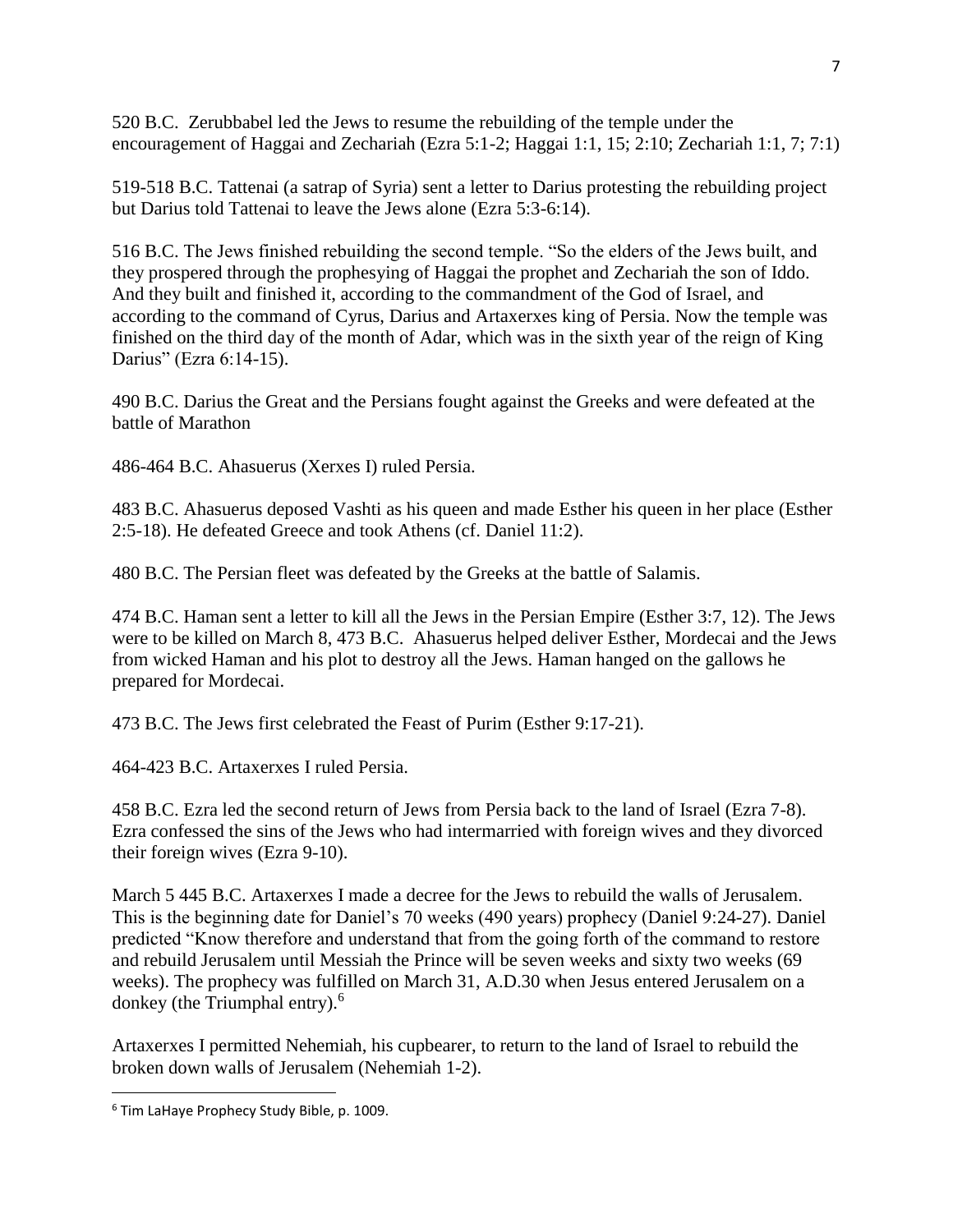Sanballat the Samaritan, Tobiah the Ammonite and Geshem the Arab opposed the rebuilding of the walls of Jerusalem (Nehemiah 2:19).

September 22, 444 B.C. Nehemiah and the Jews finished rebuilding the wall of Jerusalem in 52 days in spite of opposition (Nehemiah 6-7).

September 27-28, 444 B.C. Ezra read the book of the law and explained it to the people and they celebrated the Feast of Tabernacles (Nehemiah 8).

430 B.C. Ezra wrote 1 and 2 Chronicles (the last two books of the Tanak).

423-404 B.C. Darius II ruled Persia 404-359 B.C. Artaxerxes II ruled Persia 359-338 B.C. Artaxerxes III ruled Persia 338-336 B.C. Arses ruled Persia 336-331 B.C. Darius III ruled Persia

### **Greece: The Third Gentile Kingdom The Brass Belly on the Image of Nebuchadnezzar in Daniel 2 The Winged Leopard in Daniel's vision in Daniel 7 The Goat with the large horn in Daniel's vision in Daniel 8**

Greece was the third Gentile world power to conquer Israel. Philip of Macedon united the Greek city states. Hellenism spread across the world as a result of Alexander the Great's conquest of Persia. Greek became the common language from 300 B.C. to A.D. 300.

Daniel revealed to Nebuchadnezzar that in his dream of the metallic man that its belly and thighs were made of bronze (Daniel 2:32). Daniel interpreted the bronze belly and thighs as "a third kingdom of bronze, which shall rule over all the earth" (Daniel 2:39).

Daniel wrote about the third beast in his vision in Daniel 7: "After this I looked and there was another, like a leopard, which had on its back four wings of a bird. The beast also had four heads and dominion was given to it" (Daniel 7:6).The leopard with wings would be an incredibly fast creature. Alexander the Great conquered the known world faster than any other Gentile ruler.

Daniel had a vision of the Goat (Greece) defeating the Ram (Medo-Persia) (Daniel 8:1-14). "And as I was considering, suddenly a male goat came from the west, across the surface of the whole earth, without touching the ground; and the goat had a notable horn between his eyes. Then he came to the ram that had two horns, which I had seen standing beside the river and ran at him with furious power. And I saw him confronting the ram; he was moved with rage against him, attacked the ram and broke his two horns. There was no power in the ram to withstand him, but he cast him down to the ground and trampled him; and there was no one that could deliver the ram from his hand. Therefore the male goat grew very great; but when he became strong, the large horn was broken" (Daniel 8:5-8a). In this vision, the male goat represents Greece and the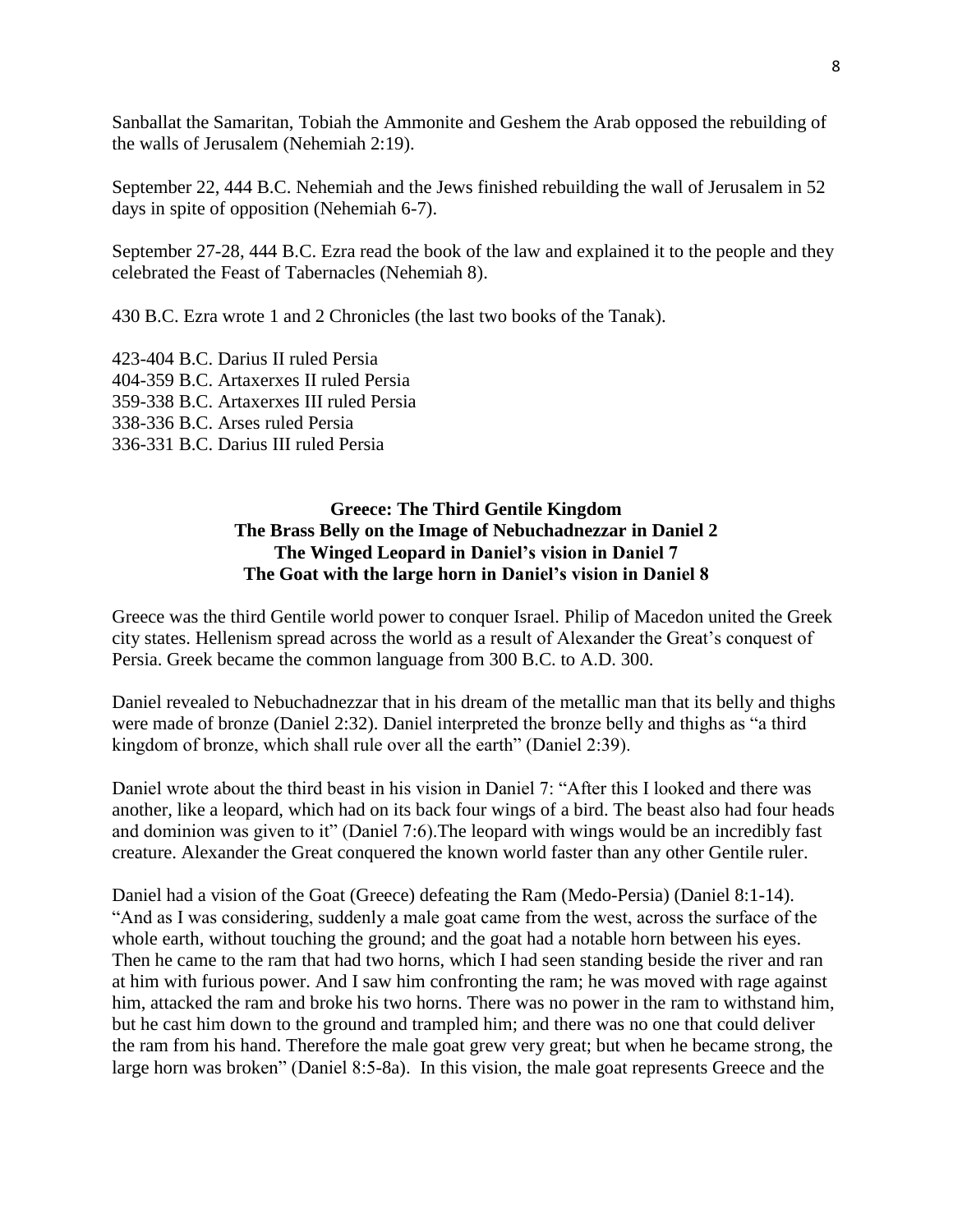large horn on the goat represents Alexander the Great. Through a series of battles Alexander the Great and the Greek army defeated Darius and the Persians.

334-323 B.C. Alexander the Great ruled Greece

Daniel predicted that Alexander the Greek would be a mighty king who would rule with great dominion and do according to his will (Daniel 11:3). Alexander the Great and his Greek army crossed the Hellespont to attack the Persians. When he came to Troy Alexander honored Achilles, whom he claimed to be his ancestor. Alexander defeated the Persians at Granicus. He cut the knot tied about the yoke of the chariot of Phrgian king Gordius.

333 B.C. Battle of Issus: Alexander the Great and his Greek army defeated Darius and the Persians. Alexander then marched his army south along the coast. He laid siege and conquered Tyre. After Alexander conquered Gaza he went up to Jerusalem and met Jaddua the high priest.

Josephus tells us that when Alexander the Great came to Jerusalem that Jaddua the high priest showed him the reference in the book of Daniel and Alexander spared the city as a result in 332 B.C. Josephus wrote, "When Jaddua, the high priest, heard that Alexander was coming, he was terrified and ordered his people to join him in prayer and sacrifice to God. When he learned that Alexander was not far from the city (Jerusalem) he went out in procession with the priests and the people. Alexander saw the procession coming toward him. The priests were clothed in linen and the high priest in a robe of blue and gold. On his head was a miter with the golden plate on which God's name was inscribed. Approaching alone, Alexander prostrated himself before the Name and greeted the high priest. As the Jews welcomed Alexander with one voice, he replied, "When I was in Macedonia, considering how I would become master of Asia, I saw this very person in my sleep, dressed as he is now. He urged me not to delay, but to cross over confidently and take dominion over the Persians. Alexander was escorted into Jerusalem by the high priest and his attendants. He went up into the temple, where he sacrificed to God according to the high priest's directions. And when the book of Daniel was shown to him, which predicted that one of the Greeks would destroy the Persian empire, he thought himself to be the one so designated. When he offered the Jews whatever they desired, the high priest asked that they might observe their own laws and be exempt from the tribute every seventh year. Alexander granted these requests."<sup>7</sup>

Alexander and the Greeks entered Egypt and the country surrendered without a fight. Alexander founded the city of Alexandria, which later became the capital city of the Ptolemies. Alexander took an expedition to the oracle of Jupiter Ammon (Amen-Ra) where he was declared to be the son of the god. Alexander the Great led the Greek army to defeat Darius and the Persians once again this time at the battle of Gaugamela. Alexander took his army as far as India before returning to Babylon.

323 B.C. Alexander the Great died as a result of malaria

<sup>7</sup> Josephus, *Antiquities of the Jews*, Book 11.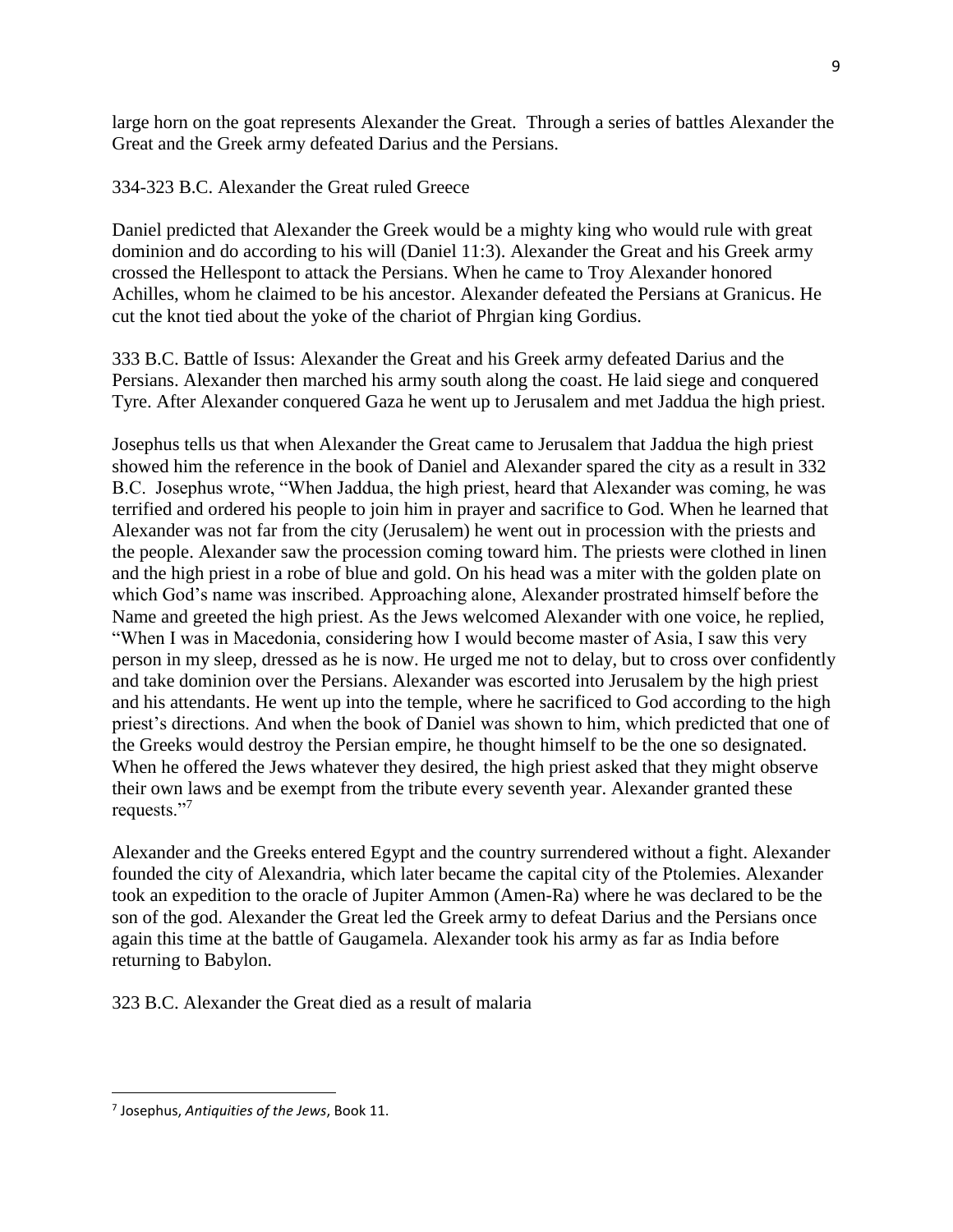323-301 B.C. – The period of the Diadochi (Greek for successors). After the death of Alexander the Great there was a power struggle between Alexander the Great's four generals. The Greek empire was divided into four realms.

Daniel had two visions concerning Greece and what would happen after the death of Alexander. In Daniel 7 Daniel wrote "After this I looked and there was another, like a leopard, which had on its back four wings of a bird. The beast also had four heads, and dominion was given to it" (Daniel 7:6). The four heads refer to four Greek rulers who came after the death of Alexander the Great.

In Daniel 8:8 Daniel wrote, "Therefore the male goat grew very great; but when he became strong, the large horn was broken, and in place of it four notable ones came up toward the four winds of heaven." The large horn that was broken refers to the death of Alexander.

The four horns that came up after Alexander refer to his four generals who became rulers as the Greek empire was divided: (1) Lysimachus ruled Thrace and Bithynia (western Asia Minor), (2) Ptolemy I ruled Egypt, (3) Cassander ruled Macedonia (including Greece) and (4) Seleucus ruled Syria and Babylon (including Persia).

323-198 B.C. Ptolemies. The Ptolemies were fourteen kings of the Greek dynasty that ruled Egypt from 323 to 30 B.C. They were friendly to the Jews and allowed them to maintain their religious freedom. The Ptolemies fought the Seleucidae for control of the land of Israel (275, 245, 240, 219, 217, 202-198 B.C.). The capital city of the Ptolemies was Alexandria in Egypt. Daniel predicted the conflict between the Ptolemies (Kings of the South) and the Seleucidae (Kings of the North) (Daniel 11:5-20).

323-285 Ptolemy I Soter was a general of Alexander the Great who became the ruler of Egypt and the first of the Ptolemies. (Daniel 11:5a)

312 B.C. – Jerusalem was captured by Ptolemy I after he defeated Antigonus' son Demetrius I at the battle of Gaza. Seleucus I Nicator traveled to Babylon where he founded the Seleucid Empire.

301 B.C. Jerusalem was recaptured by Ptolemy I

285-246 B.C. Ptolemy II Philadelphus ruled Egypt. Ptolemy II and Antiochus II Theos of Syria made an alliance when Antiochus II Theos divorced his wife Laodice and married Ptolemy's daughter Berenice around 250 B.C. (Daniel 11:6a). The Septuagint (LXX) is the Greek translation of the Hebrew Old Testament which was translated during the days of Ptolemy II Philadelphus.

246 B.C. Berenice and Antiochus II Theos lost their power when Laodice poisoned them and Berenice's baby and Laodice's son Selecus II Callinicus came to the throne in Syria.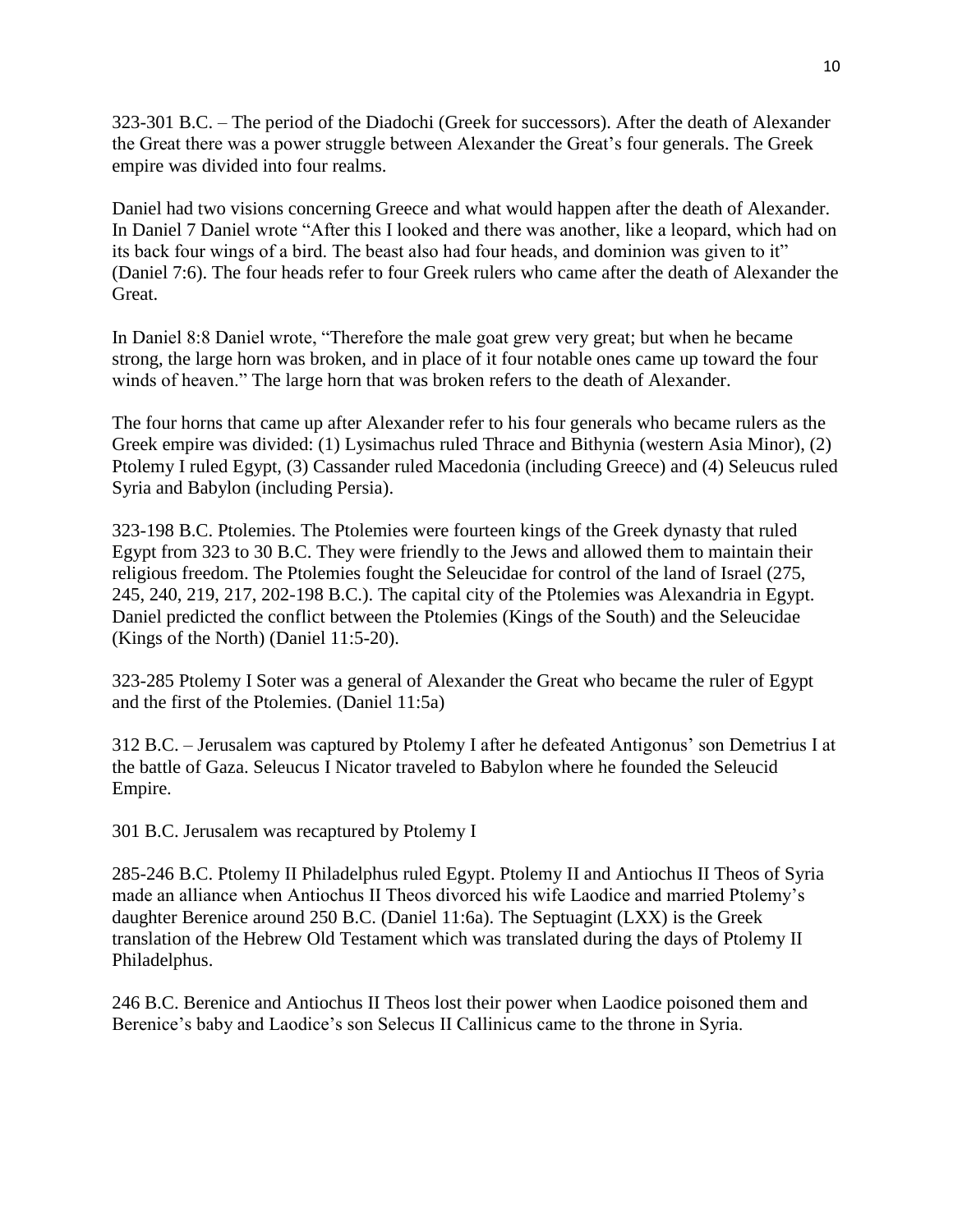246-221 B.C. Berenice's brother Ptolemy III became the king of Egypt and fought against Syria and defeated Seleucus II Callinicus (Daniel 11:7-8). Ptolemy III avenged the death of his sister Berenice, put Laodice to death and returned to Egypt with many spoils of war.

227 B.C. Seleucus II Callinicus (the king of the North) was defeated by Egypt (the king of the South) and after he died (from falling off his horse) his son Seleucus II Soter began to reign (Daniel 11:9)

223-187 B.C. Antiochus III became the Seleucid ruler (king of the north) at 18 years old and ruled for 36 years (Daniel 11:10)

217 B.C. Ptolemy IV Philopator of Egypt defeated Antiochus II of Syria (Daniel 11:11-12).

203 B.C. Antiochus III and the Seleucid empire conquered Jerusalem after the battle of Panium (part of the Fifth Syrian War) in which Antiochus III the Great defeated the Ptolemies. Antiochus III won this battle with the support of some Jewish revolutionaries (the violent ones of your people). (Daniel 11:13-14). Antiochus sought to consolidate his control of Israel. He captured the fortified city of Sidon (Daniel 11:15).

199 B.C. Antiochus III had established himself in the Beautiful land = Israel (Daniel 11:16).

193 B.C. Antiochus III gave his daughter Cleopatra (not the one associated with Mark Antony) to marry the Egyptian king Ptolemy V Epiphanes (Daniel 11:17). This attempt to bring about a peaceful alliance failed.

190 B.C. Antiochus III and the Seleucid army invaded Greece but was defeated by the Romans at the battle of Magnesia (Daniel 11:18). Antiochus III lost 53,000 men while Rome lost only 400 men. His son Antiochus IV was taken to Rome as a hostage for 12 years.

187 B.C. Antiochus III returned to Syria and died. His military campaigns were an attempt to reunite Alexander the Great's empire under his rule. He failed.

187-176 B.C. Seleucus IV Philopator ruled the Seleucid empire. He heavily taxed his people to pay Rome. He was poisoned by Hilodorus after Seleucus IV sent him to rob the temple in Jerusalem (Daniel 11:20)

175 -163 B.C. Antiochus IV Epiphanes became king of the Seleucid Empire and ruled. He forced the Jewish high priest Onias III to step down in favor of his brother Jason who was replaced by Menelaus three years later.

Daniel predicted the rise of Antiochus Epiphanes who is described as the little horn of Daniel 8. Daniel wrote, "And out of one of them came a little horn which grew exceedingly great toward the south, toward the east, and toward the Glorious Land (Israel). And it grew up to the host of heaven; and it cast down some of the host and some of the stars to the ground and trampled them. He even exalted himself as high as the Prince of the host; and by him the daily sacrifices were taken away, and the place of his sanctuary was cast down. Because of transgression, an army was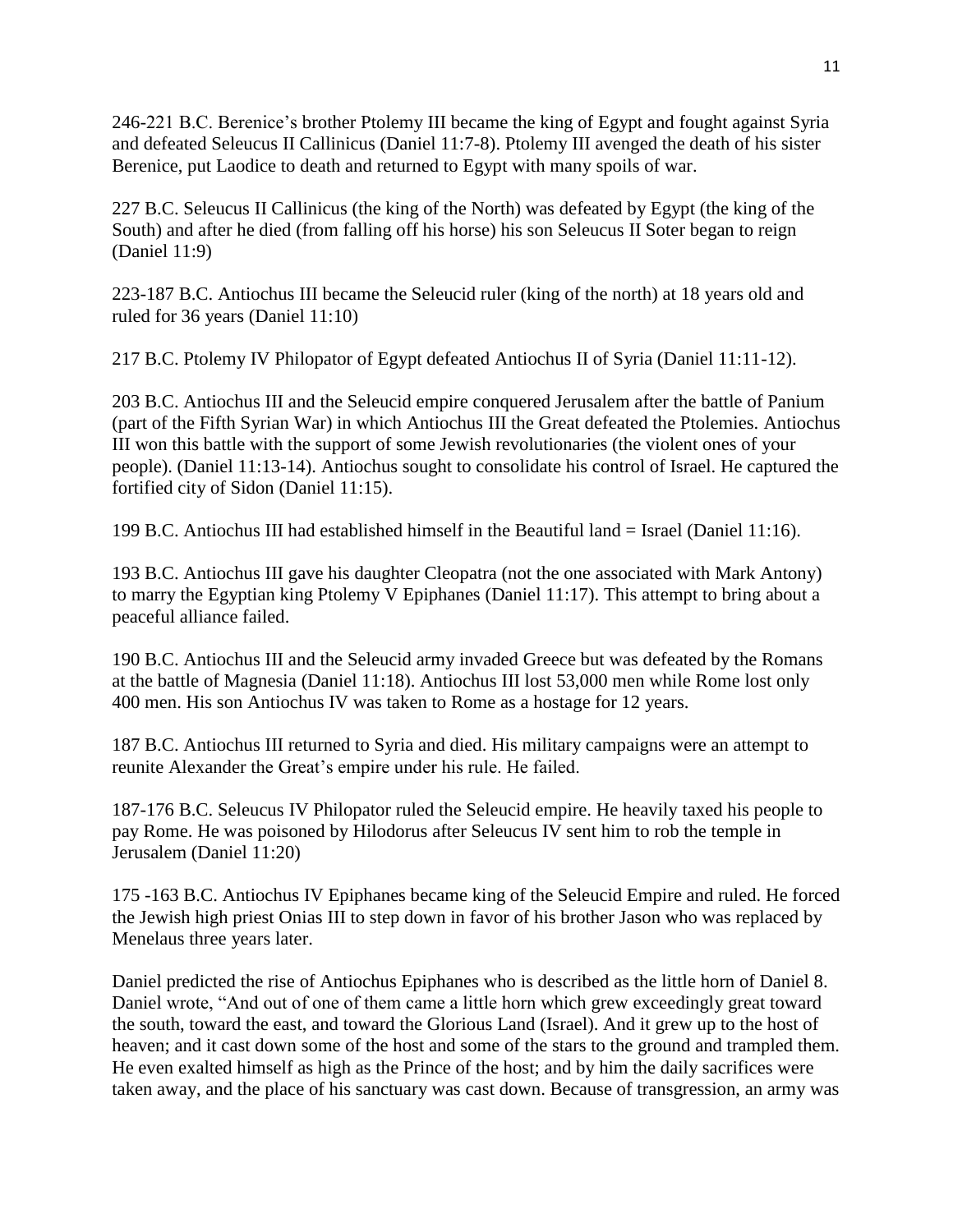given over to the horn to oppose the daily sacrifices; and he cast truth to the ground. He did all this and prospered" (Daniel 8:9-14).

The little horn of Daniel 8 refers to Antiochus IV Epiphanes – the ruler of the Seleucid Empire. He was the eighth king of the Seleucid dynasty. He came to power in 175 B.C. after murdering his brother.

Daniel gave this prediction in Daniel 11 about Antiochus Epiphanes who is described as a ruler of the King of the North who would persecute Israel: "And in his place shall arise a vile person, to whom they will not give the honor of royalty; but he shall come in peaceably and seize the kingdom by intrigue. With the force of a flood they shall be swept away from before him and be broken, and also the prince of the covenant. And after the league is made with him he shall act deceitfully, for he shall come up and become strong with a small number of people. He shall enter peaceably, even into the richest places of the province; and he shall do what his father have not done, nor his forefathers; he shall disperse among them the plunder, spoil and riches; and he shall devise his plans against the strongholds, but only for a time. He shall stir up his power and his courage against the king of the South with a great army. And the king of the South shall be stirred up to battle with a very great army; but he shall not stand, for they shall devise plans against him. Yes, those who eat of the portion of his delicacies shall destroy him; his army shall be swept away, and many shall fall down slain. Both these kings' hearts shall be bent on evil, and they shall speak lies at the same table; but it shall not prosper for the end will still be at the appointed time. While returning to his land with great riches, his heart shall be moved against the holy covenant; so he shall do damage and return to his own land. At the appointed time he shall return and go toward the south but it shall not be like the former or the latter. For ships from Cyprus shall come against him; therefore he shall be grieved and return in rage against the holy covenant and do damage. So he shall return and show regard for those who forsake the holy covenant. And forces shall be mustered by him and they shall defile the sanctuary fortress; then they shall take away the daily sacrifices and place there the abomination of desolation. Those who do wickedly against the covenant he shall corrupt with flattery; but the people who know their God shall be strong, and carry out great exploits. And those of the people who understand shall instruct many; yet for many days they shall fall by sword and flame, by captivity and plundering (Daniel 11:21-34).

Antiochus IV Epiphanes illegally seized the Seleucid throne from Seleucus IV Philopator and proclaimed himself king (Daniel 11:21). The name Epiphanes means "the Illustrious one." He was nicknamed Epimanes which means "The Madman." He turned aside an invading Egyptian army and deposed Onias II (the high priest who is called the prince of the covenant) (Daniel 11:22). Antiochus IV made an alliance with Egypt after his military victories and robbed the rich and gave the money to this followers (Daniel 11:23-24).

170 B.C. – Antiochus IV attacked Egypt defeated Ptolemy VI at the battle of Pelusium near the Nile Delta. This fulfilled Daniel 11:25-27.

168 B.C. Antiochus IV was forced to withdraw from Egypt by the Romans (Daniel 11:29-30a). Roman General Popilius Laenas drew a circle around Antiochus IV and told him to make a decision to leave Egypt. Antiochus IV returned to Israel in a rage.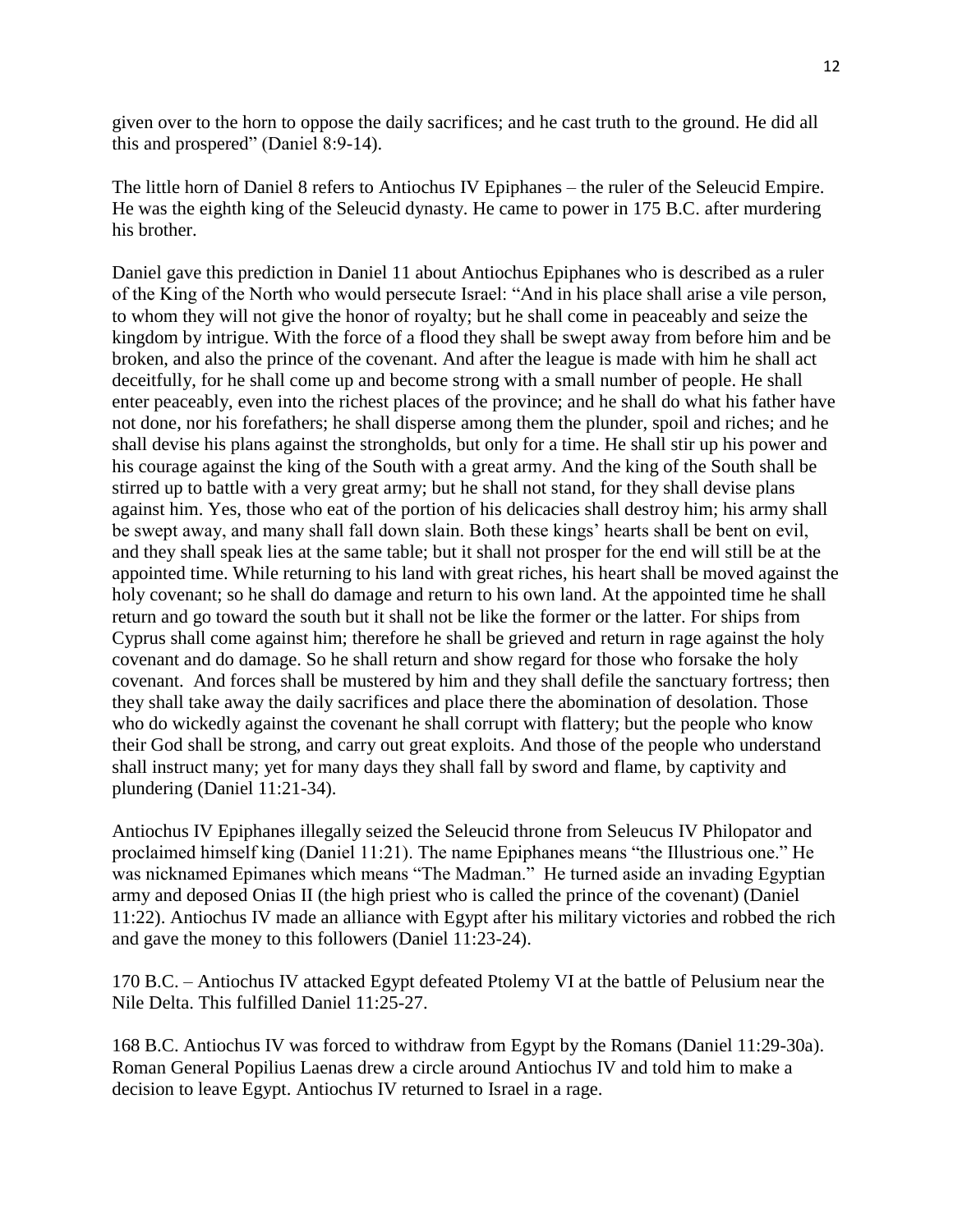December 15, 167 B.C. Antiochus IV Epiphanes persecuted the Jews for their refusal to accept Greek customs (Daniel 11:30-32). He set up an altar to Zeus. He desecrated the temple in Jerusalem by offering a pig on the altar (Dan.11:31-32; 1 Macc.1:41-64; 2 Macc.6). He looted Jerusalem, set fire to parts of the city, and slaughtered Jews on the Sabbath. He renamed the temple in Jerusalem for Zeus, prohibited circumcision and Sabbath observance, banned and burned Torah scrolls and ordered sacrifices to pagan gods.

"An on the fifteenth day of Chislev in the one hundred and forty fifth year they set up upon the altar an 'abomination of desolation' and in the cities of Judah on every side they established high places; and they offered sacrifices at the doors of the houses and in the streets. And the book of the Law which they found they cut them in pieces and burned them in the fire…And according to the decree they put to death the women who had circumcised their children, hanging their babies around their mother's necks, and they put to death their entire families, together with those who had circumcised them" (1 Maccabees 1:54-64).

167 B.C. – The Maccabean Revolt

Daniel predicted the Maccabean revolt. Daniel wrote, "Now when they fall, they shall be aided with a little help; but many shall join with them by intrigue. And some of those of understanding shall fall, to refine them, purify them and make them white, until the time of the end; because it is still for the appointed time" (Daniel 11:34-35).

166 B.C. Mattathias was a priest who refused to offer the sacrifice to the Greek gods at Modin. He killed an apostate Jew who did and this led to the insurrection. He lit the spark for the Jewish fight for freedom.

166-160 B.C. Judas Maccabeus (called "the Hammer") led the Maccabees in their revolt against the Seleucid empire

164 B.C. The Maccabees captured Jerusalem following the battle of Beth Zur and rededicated the temple. The Jewish feast of Hannukah celebrates the liberation of Jerusalem. The lampstand in the temple had oil in it for one day but it lasted for eight days. The Jewish feast which commemorates this victory of the Maccabees over the Seleucids is called Hanukkah or the Feast of Lights. Interestingly enough, Jesus taught in the temple during this festival of Hanukkah and declared that He is the light of the world (John 10:22).

139 B.C. Simon signed a treaty with Rome which guaranteed the priests would have political power. He was made a high priest and this legitimatized the new dynasty of the Hasmoneans (1 Maccabees 14:25-49).

135-63 B.C. Hasmoneans ruled Israel (a time of Jewish independence). The Hasmoneans were ruling priests in Israel from 135 to 63 B.C. Two religious political parties emerged from them. The Hasidim represented the conservatives who resisted Hellenization in Israel and they became known as the Pharisees. The Hellenizers adopted Greek customs and this group became known as the Sadducees. Both of these groups vied for power in Israel.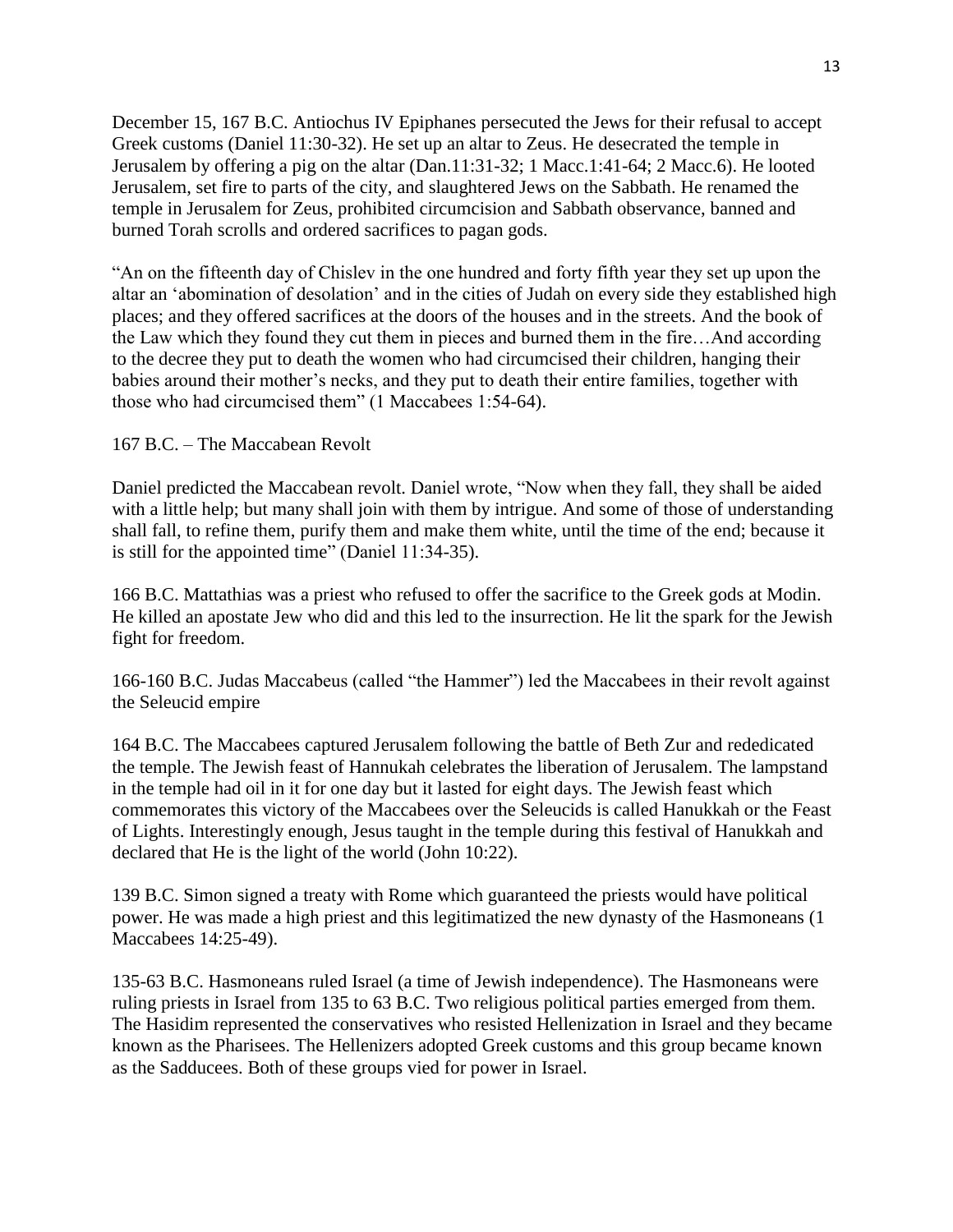The Hasmoneans were named after Mattathias' great grandfather (1 Maccabees 14:25-49). For 80 years the Jews experienced independence and this time was viewed as the golden age of Jewish nationalism.

This time of independence and self rule did not mean that the times of the Gentiles had come to an end. The throne of David was not occupied by a king of David during this time. The nation would be conquered by Rome (the fourth Gentile kingdom) in 63 B.C. The Jews would never live in Israel as a free self governing people again until the establishment of the nation of Israel in 1948.

Arnold Fruchtenbaum writes, "The times of the Gentiles can best be defined as that long period of time from the Babylonian empire to the Second coming of the Messiah, during which time the Gentiles will have dominance over the city of Jerusalem. This does not rule out temporary Jewish control of the city, but all such Jewish control will be temporary until the Second Coming of the Messiah. Such temporary control was exercised during the Maccabean period (164-63 B.C.), the First Jewish revol tagainst Rome (A.D. 66-70), the second Jewish revolt against Rome, also known as the Bar-Cochba Revolt (A.D. 132-135) and since 1967 as a result of the Six-Day War. This too is temporary, as Gentiles will tread down Jerusalem for at least another 3 and a half years (Rev.11:1-2). Any Jewish takeover of the city of Jerusalem before the Second coming of the Messiah must, therefore, be viewed as a temporary one and does not mean that the Times of the Gentiles have ended. The Times of the Gentiles can only end when the Gentiles can no longer tread down the city of Jerusalem."<sup>8</sup>

### **Rome Iron Legs on Nebuchadnezzar's Image in Daniel 2 Ten Horned Monster Beast in Daniel's vision in Daniel 7**

The image in Nebuchadnezzar's dream in Daniel 2 had iron legs. The iron legs on the image represent Rome (the fourth Gentile kingdom to conquer Israel). Daniel wrote, "And the fourth kingdom shall be as strong as iron, inasmuch as iron breaks in pieces and shatters everything; and like iron that crushes, that kingdom will break in pieces and crush all the others" (Dan.2:40).

The fourth beast in Daniel's vision recorded in Daniel 7 was a ten horned monster beast. This ten horned monster beast also represents Rome. Daniel wrote: "After this I saw in the night visions and behold a fourth beast, dreadful and terrible, exceedingly strong. It had huge iron teeth; it was devouring, breaking in pieces, and trampling the residue with its feet. It was different from all the beasts that were before it, and it had ten horns" (Daniel 7:7).

63 B.C. Pompey and the Romans conquered Jerusalem and Israel.

 $\overline{\phantom{a}}$ 

49 B.C. Julius Caesar became Roman emperor. He made war against Pompey and defeated him in Egypt. Because Antipater helped Julius Caesar, Julius made Antipater a Roman citizen. Antipater then made his son Herod governor of Galilee.

<sup>8</sup> Arnold Fruchtenbaum, *The Messianic Bible Study Collection* (Tustin, CA: Ariel Ministries, 1983), 29:4.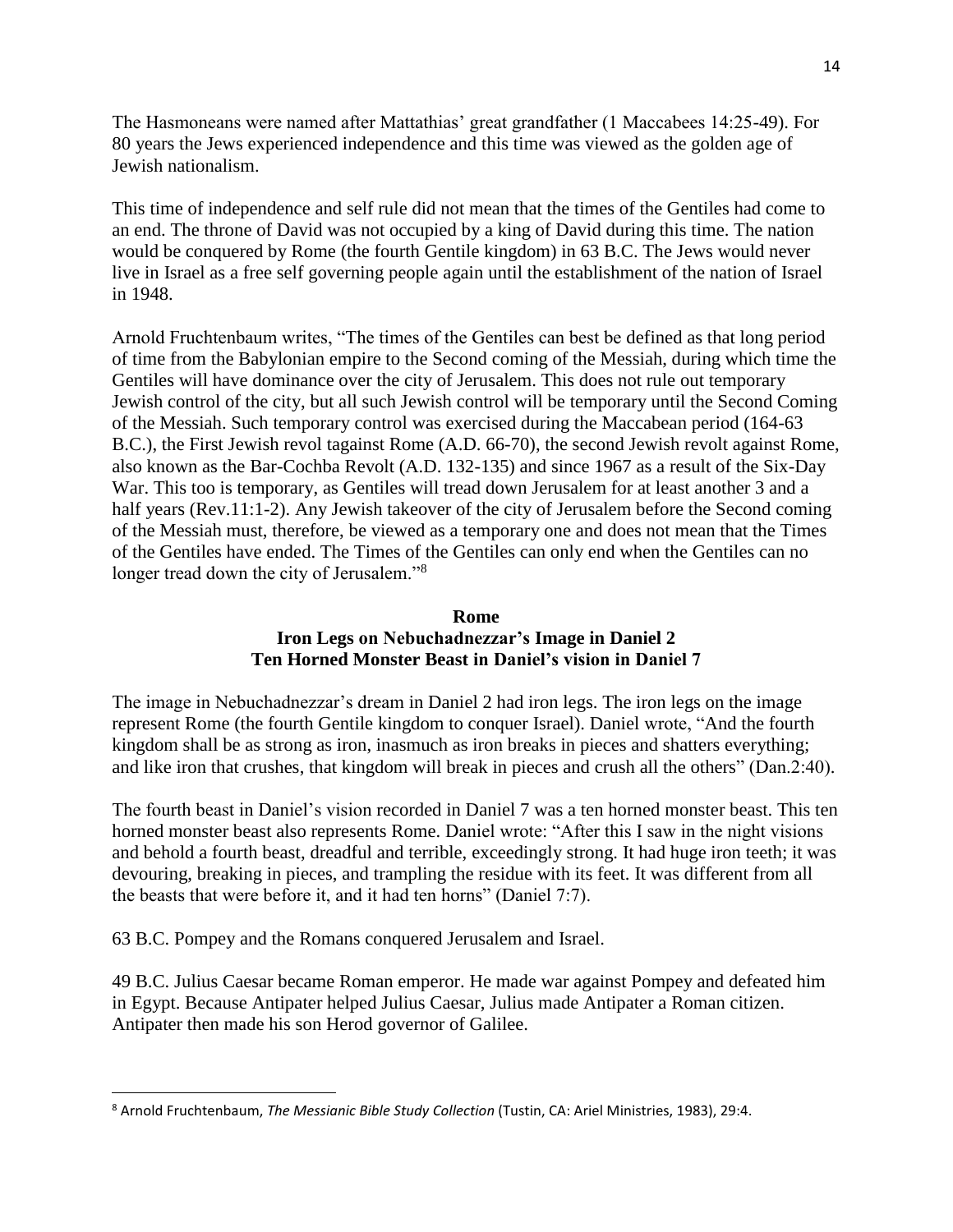47-40 B.C. Herod (later called the Great) was governor of Galilee. He went to Rome and became a friend of Caesar when the Parthians attacked and captured Jerusalem.

37 -4 B.C. – Herod the Great ruled Israel as King (Josephus, *War* 1.343-357; *Antiquities* 14:465- 491; 15:5-7). He was the son of Antipater and an Idumean (from Edom). He consolidated his power by killing members of his family including some of his sons and his wife Mariamme. Herod the Great was a great builder. He renovated the second temple in Jerusalem. Herod built palaces at Caesarea Maritima and in Jericho. He also built palaces and fortresses at the Herodium and Masada. Herod rebuilt the capital city of Samaria and renamed in Sebaste (from the Greek equivalent of Augustus).

31 or 30 B.C.-A.D. 14 – Caesar Augustus was first known as Octavian. He was the nephew of Julius Caesar. He defeated Mark Antony at the battle of Actium in 31 B.C. Caesar Augustus divided his territories into two types of provinces: senatorial and imperial. The senatorial provinces were ruled by proconsuls appointed by the Roman Senate for one year terms. They ruled over the more loyal and peaceful provinces. The imperial provinces were ruled by legates appointed by the emperor himself and prefects called procurators. Caesar Augustus was the Roman emperor when Jesus was born (Luke 2:1). Quirinius was the legate of Syria (Luke 2:2).

### **4 B.C. Jesus is the descendant of David who will sit on the Davidic throne ruling Israel in the future millennial kingdom.**

There are two genealogies of Jesus in the gospels: one in Matthew 1:1-17 and one in Luke 3:23- 38. Why are there two genealogies of Jesus? The genealogy of Jesus in the gospel of Matthew focuses on the line of Joseph. This genealogy begins with Abraham and ends with Christ. It traces the line of King David through Solomon and goes from father to son. The genealogy is divided into three sections of 14 names each: Abraham to David (Mt.1:2-6), David to Jeconiah  $(Mt.1:6-11)$  and Jeconiah to Joseph  $(Mt.1:12-16)$ .

Why wasn't Joseph seated on the throne of David ruling Israel from Jerusalem? The reason is that God placed a curse on King Jehoiachin (Jeconiah or Coniah) who was a wicked king of Judah. Read Jeremiah 22:24-30. God said this about King Jeconiah, "Write this man down as childless, a man who shall not prosper in his days; for none of his descendants shall prosper, sitting on the throne of David, and ruling anymore in Judah" (Jeremiah 22:30). Jeconiah did have children and descendants. But none of Jeconiah's children or descendants ruled Israel sitting on the throne of David.

The right to rule Israel as king was passed down from father to son. But Israel now had a dilemma. God had placed a curse on King Jeconiah and his descendants. Who could reign as king of Israel if the line of David was cursed? Joseph was a physical descendant of David and Jeconiah. Joseph was a carpenter in Nazareth and not a king in Jerusalem. Joseph had the legal right to rule Israel because he was a physical descendant of David. But he could not rule because he was the physical descendant of Jeconiah.

The virgin birth of Jesus to Mary is the solution to the curse placed on Jeconiah! Matthew identified "Joseph, the husband of Mary of whom was born Jesus, who is called Christ"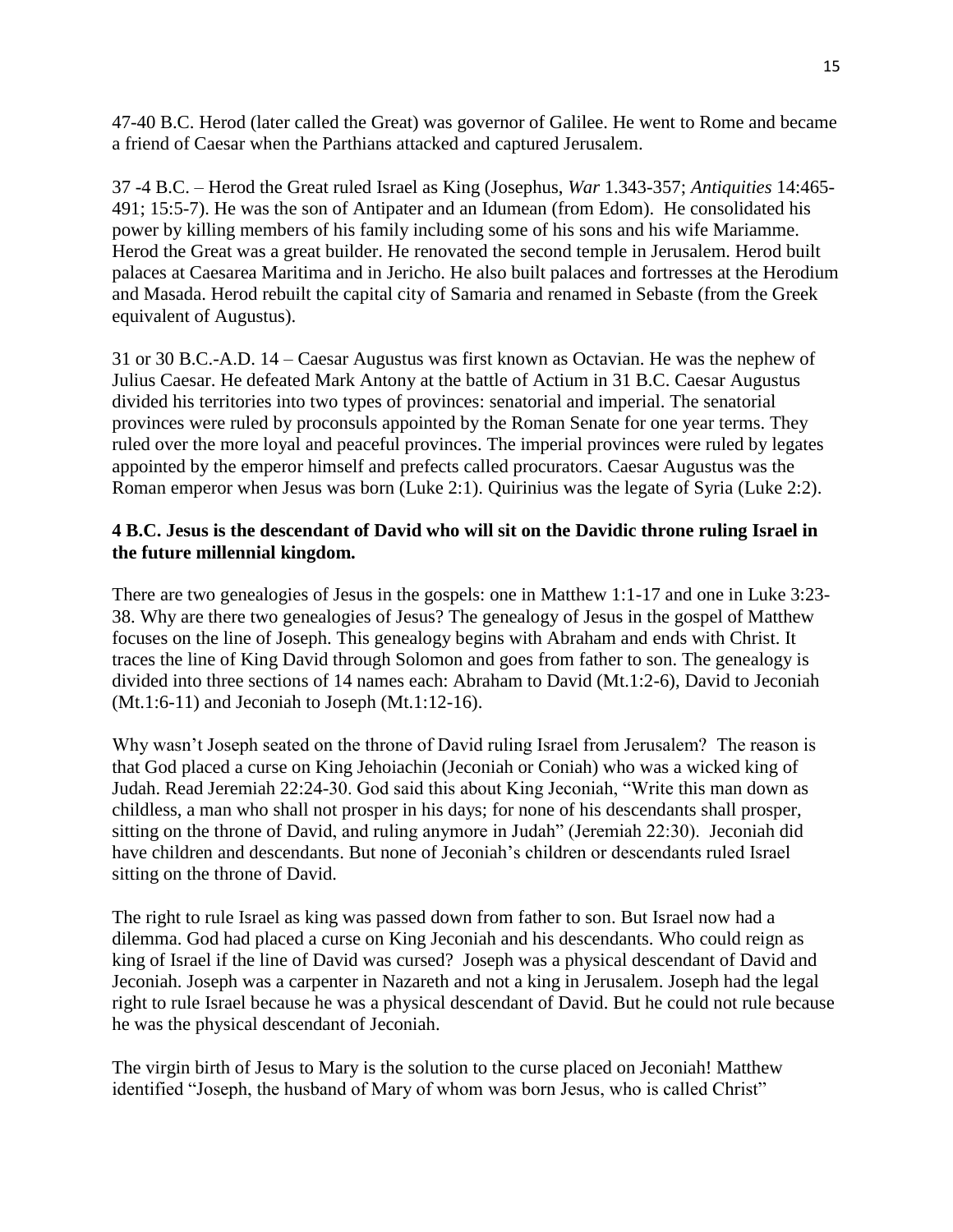(Mt.1:16). The word "of whom" in Greek is a feminine relative pronoun. Matthew indicated here that Jesus was the physical son of Mary but not of Joseph. In this way Jesus avoided the curse placed on Jeconiah and his physical descendants.

Jesus was born of the virgin Mary who was a physical descendant of King David through Nathan. Jesus received the physical right to rule Israel through Mary. The genealogy of Jesus through Mary is found in Luke 3:23-38.

Joseph passed on the legal right to rule Israel by naming Jesus as his son (Mt.1:25 – notice "he called his name Jesus."). This is why the two genealogies of Jesus are necessary. Only Jesus can prove that He is the rightful heir to the Davidic throne. He is the physical descendant of Jesus through Mary who has the legal right to sit on David's throne because Joseph named him as his son.

Before Jesus was born the angel Gabriel told Mary that God would give her son Jesus the throne of his father David and he would reign over Israel forever. "He will be great, and will be called the Son of the Highest; and the Lord God will give Him the throne of his father David. And He will reign over the house of Jacob forever and of His kingdom there will be no end" (Luke 1:32-33).

4 B.C. Herod the Great had some Jewish boy babies in Bethlehem killed in his attempt to kill the baby Jesus (Matthew 2:16-18). After changing his will several times, Herod the Great died and his kingdom was divided among his three surviving sons: Archelaus ruled Judea (Matthew 2:22), Antipas ruled Galilee and Perea and Philip ruled Iturea and Trachonitis (Luke 3:1). Herod the Great was buried at the Herodium.

A.D. 14-37 Tiberius Caesar ruled Rome (Luke 3:1; 20:22, 25; 23:2; John 19:12, 15)

March 31, A.D. 30 Jesus entered Jerusalem riding on a donkey in the event known as the Triumphal entry (Luke 19:19-43). Jesus wept over Jerusalem and said, "If you had known, even you, especially in this your day, the things that make for your peace. But now they are hidden from your eyes. For days will come upon when your enemies will build an embankment around you, surround you and close you in on every side and level you and your children within you to the ground and they will not leave in you one stone upon another because you did not know the time of your visitation." (Luke 19:42-44). Jesus predicted on his triumphal entry that Jerusalem would be surrounded by enemies and destroyed. This prediction was fulfilled by Titus and the Romans forty years later in the destruction of Jerusalem and the second temple. Jesus gave the reason for Jerusalem's destruction: The Jews did not know or recognize the time of their visitation. On Palm Sunday the Jews hailed Jesus as their Messiah. But on Good Friday they cried Crucify him.

The day of visitation was predicted by Daniel. The triumphal entry of Jesus into Jerusalem happened on the day when Messiah the Prince would be presented to Israel at the end of the 483 years predicted by Daniel (Daniel 9:25).

Jesus gave his Olivet Discourse after he predicted the destruction of the temple. Just as the glory of God left Solomon's temple and then it was destroyed by the Babylonians, so Jesus predicted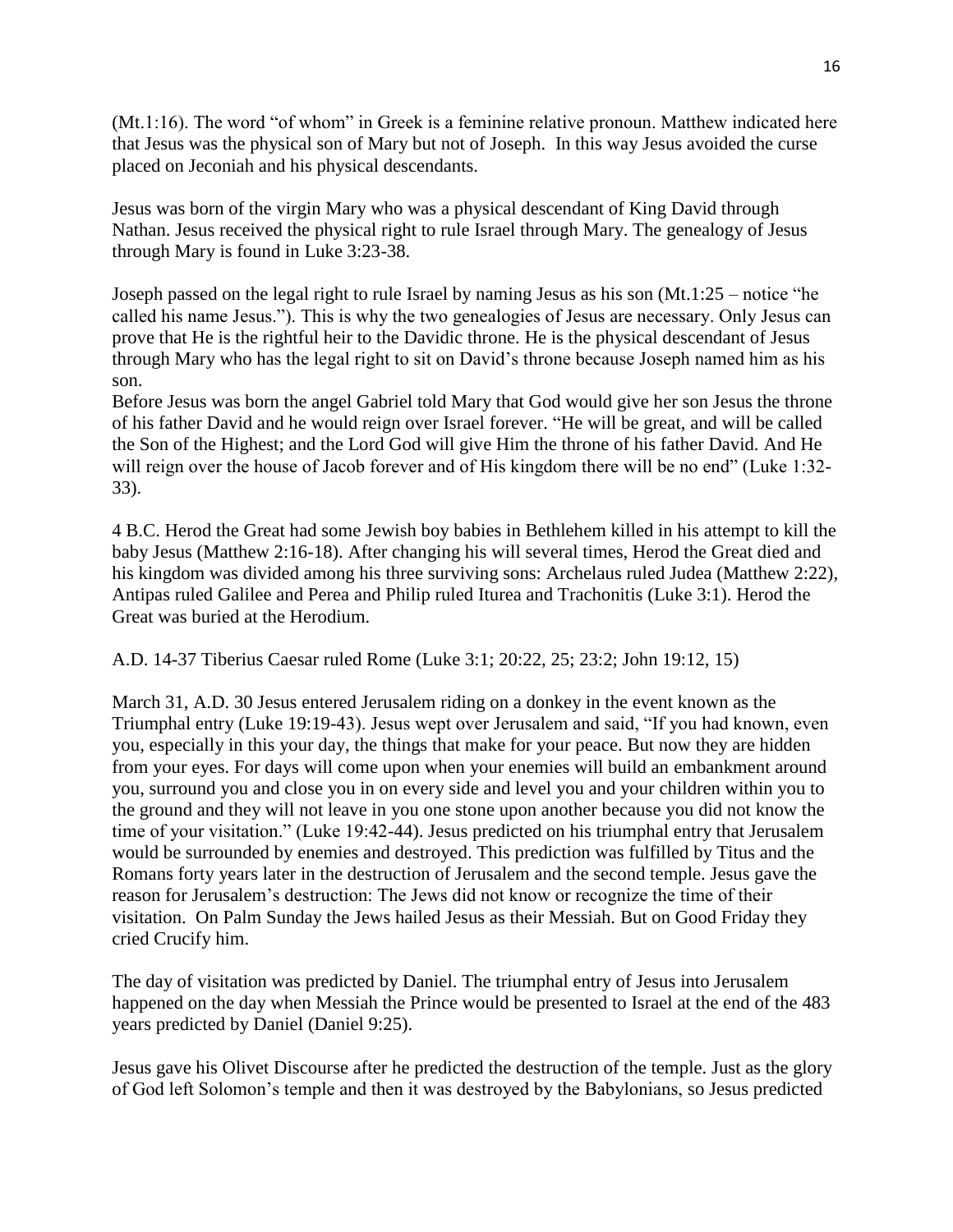the destruction of the temple as he left it to go to the Mount of Olives where he predicted the times of the Gentiles (Mt.23:38; 24:1-3).

Roman governor Pontius Pilate sentenced Jesus to be crucified. But on the third day King Jesus arose from the dead. The risen Jesus appeared to his disciples for forty days and gave infallible proofs of his resurrection. Then Jesus ascended to the third heaven to sit down on the Father's throne in heaven (Luke 24:50-53; Acts 1:9-11).

Renald Showers writes, "Several factors indicate that David's throne is separate and distinct from God's throne in heaven. First, several descendants of David have sat on his throne, but only one of his descendants ever sits on the right hand of God's throne in heaven. That descendant is Jesus Christ (Psalm 110:1; Hebrews 8:1; 12:2). Second, David's throne was not established before his lifetime (2 Sam.7:16-17). But contrast, since God has always ruled over His creation, His throne in heaven was established long before David's throne (Psalm 93:1-2). Third, since God's throne in heaven was established long before David's throne and since God's throne is established forever (Lam 5:19), then it was not necessary for God to promise to establish David's throne forever (2 Sam.7:16) if they are the same throne. Fourth, David's throne was on earth, not in heaven. David and his descendants who sat on his throne exercised an earthly ruling authority. They never exercised ruling authority in or from heaven. By contrast, as noted earlier, the Bible indicates that God's throne is in heaven. Fifth, the Bible's consistent description of David's throne indicates that it belongs to David. When God talked to David about his throne, God referred to it as 'your throne" (2 Samuel 7:16; Psalm 89:4; 132:12). When God mentioned David's throne to others, He referred to it as 'his throne' (Psalm 89:29; Jeremiah 33:21), 'David's throne' (Jeremiah 13:13) and 'the throne of David' (Jeremiah 17:25; 22:2, 4; 22:30). By contrast, the Scriptures' consistent description of the throne in heaven indicates that it belongs to God the Father."<sup>9</sup>

A.D. 37-41 Caligula ruled Rome as emperor.

A.D. 41-54 Claudius ruled Rome as emperor. An extensive famine happened during his reign (Acts 11:28).

A.D. 49 or 50 Claudius expelled Jews from Rome. Aquila and Priscilla came to Corinth from Rome as a result (Acts 18:1-2).

A.D. 54-68 Nero ruled Rome as emperor

Paul appealed to go to Caesar (Roman emperor Nero) for a fair trial (Acts 25:8, 10-12, 21; 26:32; 27:24; 28:19)

A.D. 64-68 - Nero persecuted Jews and Christians throughout the Roman empire as he blamed them for the fire in Rome

A.D. 68-69 Roman emperor Galba A.D. 69 Roman emperor Otho

<sup>9</sup> Renald Showers, *Israel My Glory* (January-February 2001), 30.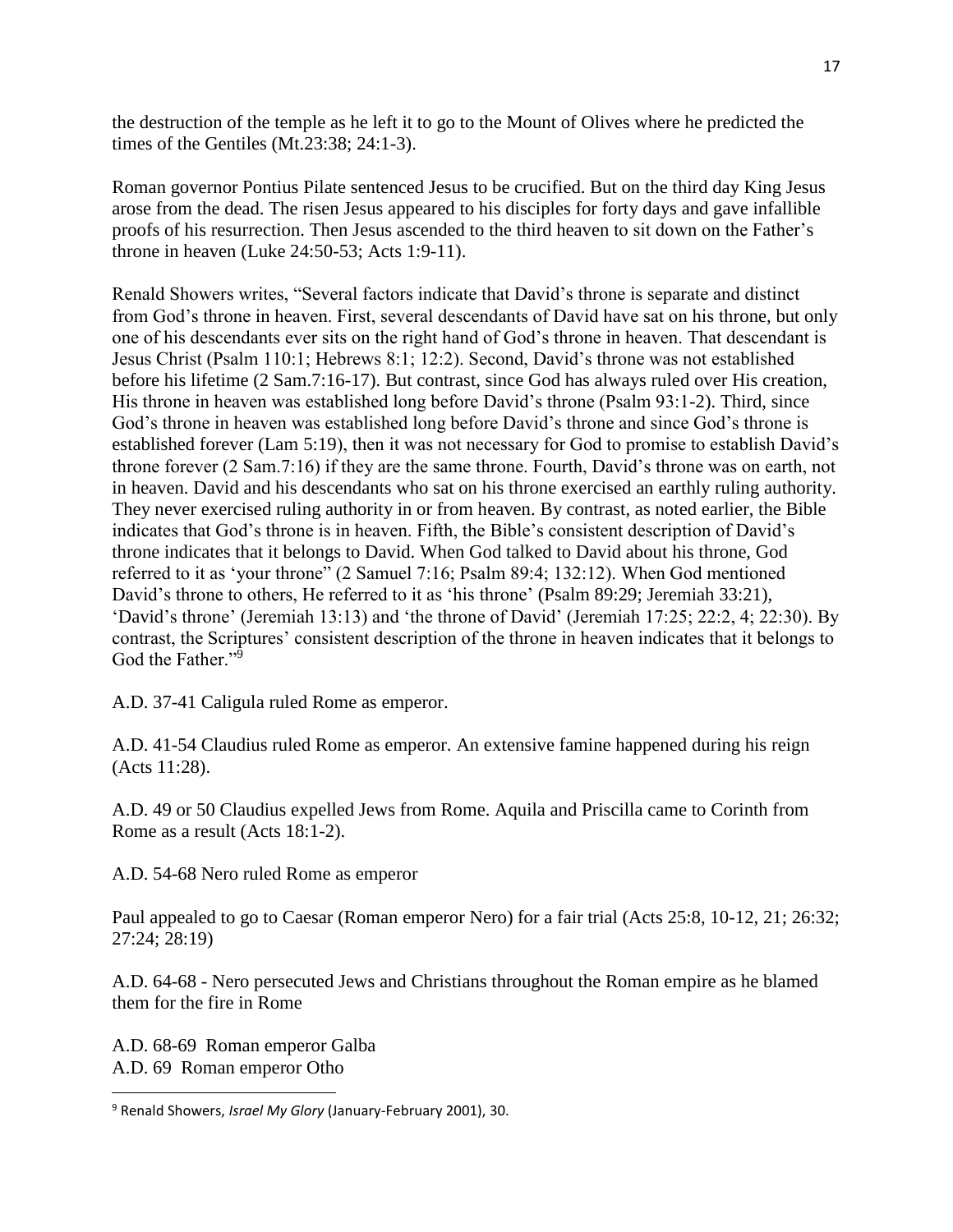#### A.D. 69 Roman emperor Vitellius

A.D. 69-79 Roman emperor Vespasian

A.D. 70 – The Romans led by General Titus (the son of Vespasian) destroyed Jerusalem and the second temple on the  $9<sup>th</sup>$  of Av (the same date as Solomon's temple was destroyed by Nebuchadnezzar and the Babylonians).<sup>10</sup>

The Roman general Titus did not want to destroy the temple. He told the Jewish defenders of the city "I appeal to my own army and the Jew that are now with me and even to you yourselves that I do not force you to defile this sanctuary; and if you will but change the place where you will fight, no Roman shall either come near your sanctuary, or offer any affront to it; no, I will endeavor to preserve your holy house, whether you will or not."<sup>11</sup>

But after Jerusalem was taken by the Romans, Titus gave the "order that they should now demolish the entire city and temple but for all the rest of the wall, it was so thoroughly laid even with the ground by those that dug it up to the foundation, that there was left nothing to make those that came after believe that it had ever been inhabited $"^{12}$ 

The destruction of Jerusalem and the temple in A.D. 70 fulfilled Jesus prediction that he made to the disciples in A.D. 30. "Then Jesus went out and departed from the temple and his disciples came up to show him the buildings of the temple. And Jesus said to them, 'Do you not see all these things? Assuredly I say to you, not one stone shall be left here upon another, that shall not be thrown down" (Matthew 24:1-2).

A.D. 73 – The Romans laid siege to the Jewish rebels at Masada<sup>13</sup>

A.D. 81-96 Roman emperor Domitian was the third and last emperor of the Flavian dynasty. Both Suetonius (*Domitian*, 13.2) and Cassius Dio (*Roman History*, 67.4.7) allege that Domitian gave himself the title of *Dominus et Deus*. Domitian persecuted Jews and Christians throughout the Roman empire who refused (Eusebius, *Church History*, 3.17-20). Eusebius wrote "With terrible cruelty Domitian put to death without trial great numbers of men at Rome who were distinguished by family and career and without cause banished many other notables and confiscated their property. Finally he showed himself Nero's successor in hostility to God. He was the second to organize a persecution against us, though his father Vespasion, had no such evil plans" (Eusebius, *Church History*, 3.17). The apostle John was banished to the island of Patmos around A.D. 95 "for the word of God and testimony of Jesus Christ" (Rev.1:9). There John wrote the book of Revelation.

<sup>&</sup>lt;sup>10</sup> M. F. Blume argues from a preterist view that the times of the Gentiles ended with the destruction of Jerusalem and the temple by Titus and the Romans. See his article "When and What are the Times of the Gentiles? [\(http://mikeblume.com/timesgen.htm](http://mikeblume.com/timesgen.htm)). For a critique see Stanley Toussaint, "A Critique of the Preterist View of the Olivet Discourse," *BSac* 161 (October-December 2004): 469-90.

<sup>11</sup> Josephus, *The Wars of the Jews*, 6.2.4.

 $12$  Ibid.,  $7.1.1$ 

<sup>13</sup> Ibid., 7.8.9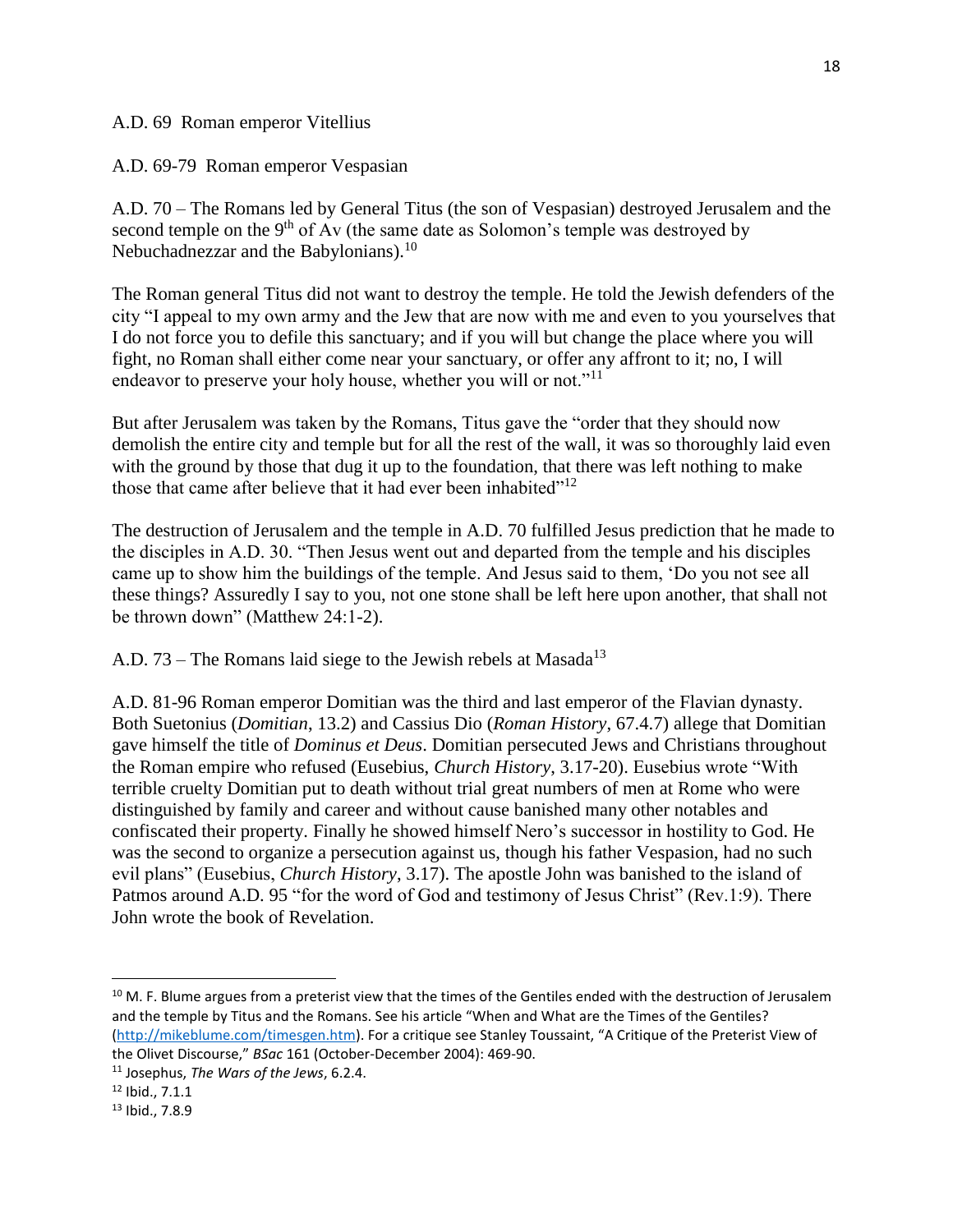A.D. 115-117 - Jews revolt against the Romans

A.D. 117 - Simeon of Jerusalem (the second bishop of Jerusalem) was crucified under Trajan by the proconsul Atticus in Jerusalem.

A.D. 130 - Roman emperor Hadrian visited the ruins of Jerusalem and decided to rebuild the city and rename it Aelia Capitolina.

A.D. 131 - Hadrian abolished circumcision which he viewed as mutilation.

A.D. 132-135 - Simon Bar Kokhba led a revolt against the Romans and controlled Jerusalem for three years. Rabbi Akiva proclaimed him the messiah. Hadrian sent Sextus Julius Severus to crush the revolt and retake the city.

A.D. 136 - Hadrian reestablished Aelia Capitolina and did not allow Jews and Christians to live in the city.

A.D. 136-140 - A temple to Jupiter was built on the Temple Mount and a temple to Venus was built over Golgotha.

A.D. 138 - Christians were permitted to return to Jerusalem after the death of Hadrian and Antoninus Pius becomes the Roman emperor.

A.D. 259 - Jerusalem is ruled by Odaenathus as King of the Palmyrene Empire

A.D. 272 Jerusalem becomes part of the Roman empire again after Aurelian defeats the Palmyrene Empire at the Battle of Emesa (Homs).

A.D. 313 Constantine I issued the Edict of Milan legalizing Christianity throughout the Roman empire

A.D. 325 Jews are banned from entering Jerusalem except once a year to pray at the Western Wall on Tisha B'Av.

A.D. 326 Helena (Constantine's mother) visited Jerusalem and ordered the destruction of Hadrian's temple to Venus built over Calvary. Helena supposedly found the cross of Christ during the excavation.

A.D. 335 The Church of the Holy Sepulchre is built over the place of Calvary.

A.D. 361 Julian the Apostate became Roman emperor and permits Jews to return to Jerusalem. Alypius of Antioch is commissioned to rebuilt the temple in Jerusalem.

A.D. 363 An earthquake in Galilee along with the death of Julian the Apostate at the battle of Samarra ends the attempt to rebuild the temple in Jerusalem.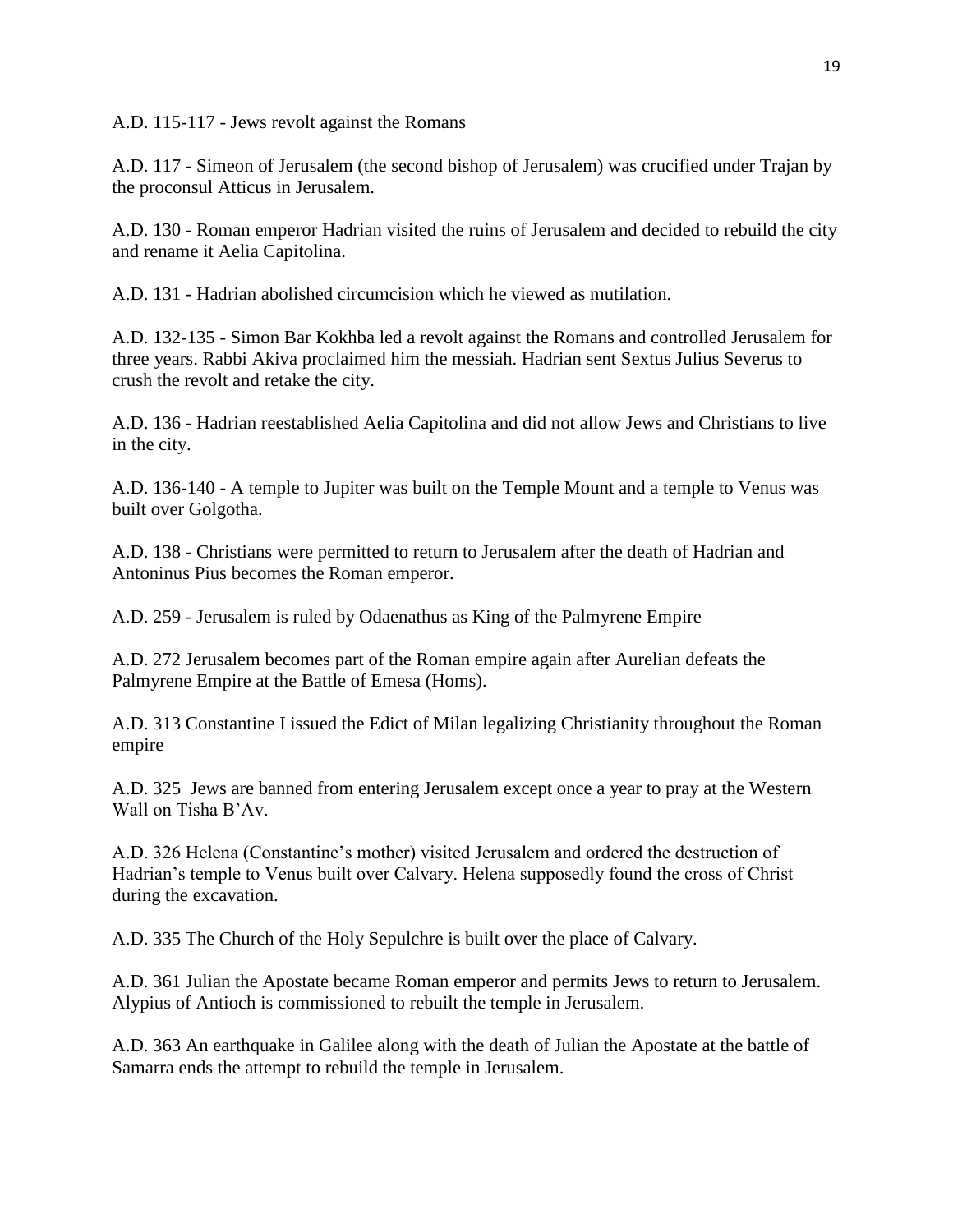A.D. 614 Jerusalem is destroyed. The church of the Holy Sepulchre is burned. Much of the Christian population of Jerusalem is killed.

A.D. 617 A mob of Christians killed Jewish governor Nehemiah ben Hushiel.

A.D. 625 Mohammed made the Al-Aqsa Mosque one of the three holy mosques of Islam.

A.D. 629 Byzantine emperor Heraclius took Jerusalem after the defeat of the Sassanid Empire at the battle of Nineveh in 627.

A.D. 637 Caliph Umar the Great conquered Jerusalem and entered the city after his defeat of the Byzantine empire at the Battle of Yarmouk.

A.D. 691 Muslim Caliph Abd al-Malik Ibn-Marwan finished the Dome of the Rock on the temple mount

A.D. 701 Muslim Caliph al-Walid finished the Al-Aqsa Mosque

A.D. 1099-1118 Crusaders captured Jerusalem and made the Dome of the Rock into a Christian church = *Templum Domini* ("the Temple of the Lord") and the Al-Aqsa Mosque into the headquarters of the Order of the Knights Templar

A.D. 1187 Saladin recaptured Jerusalem for the Muslims and makes the Dome of the Rock and the Al-Aqsa back into mosques

A.D. 1541 The Golden Gate is sealed to bar the Messiah from entering the gate and ruling Jerusalem

A.D. 1799 Napoleon and the French invade Palestine but he is defeated at Acre

A.D. 1873 The temple inscription forbidding Gentiles entrance to the temple courts is discovered

# **THE MODERN HISTORY OF ISRAEL IN THE TIMES OF THE GENTILES**

**1897 Theodore Hertzl holds First Zionist Congress and pushes for Israel being a Jewish homeland<sup>14</sup>**

1900-1917 -Zionism and early Jewish immigration to Israel

June 1916 - Arab revolt against Ottoman Empire

l  $14$  The dates for the modern history of Israel are found on this website: http://Israelipalestinian.procon.org/view.timeline.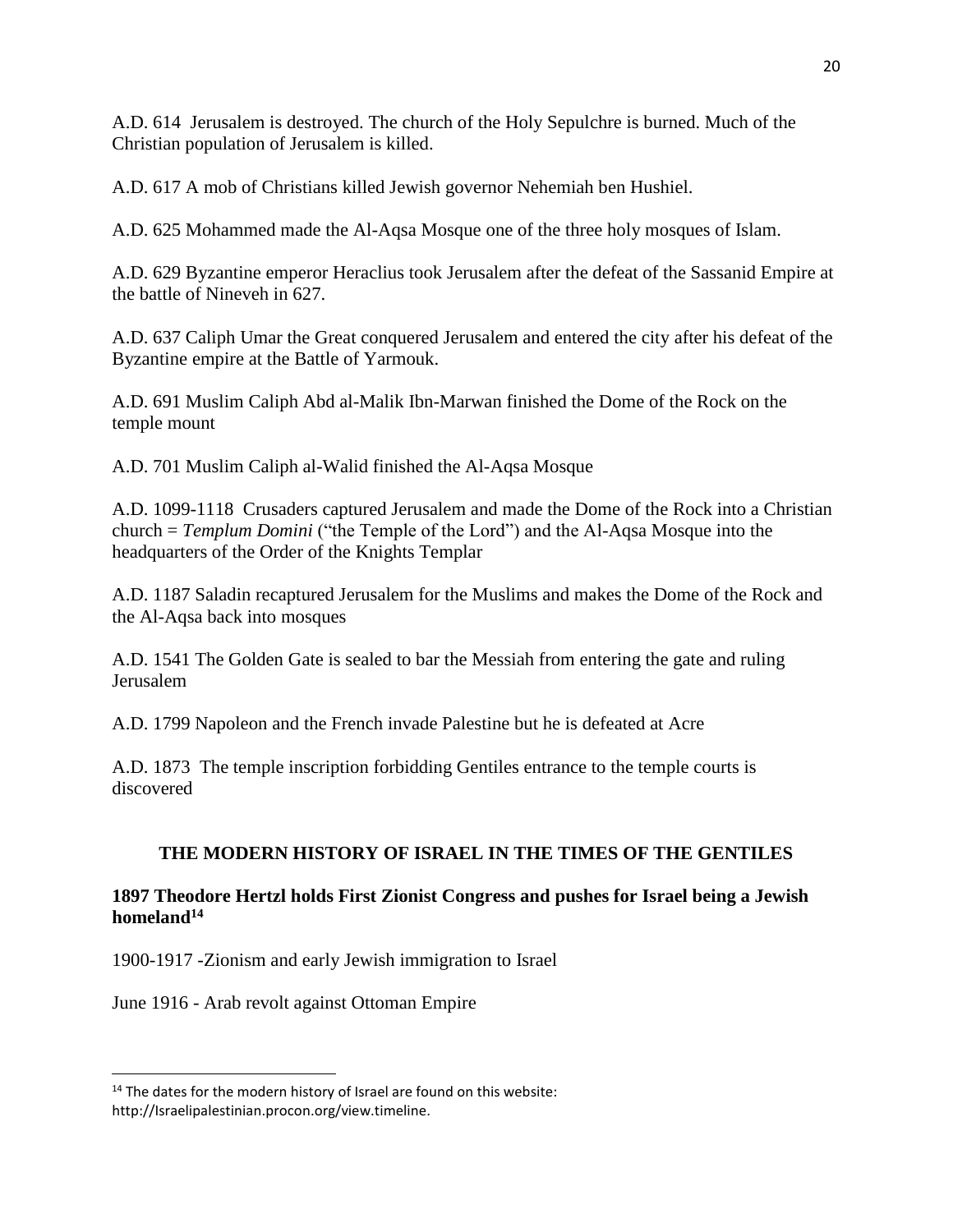#### **November 2, 1917 - Balfour Declaration**

The Balfour Declaration revealed Great Britain's intent to create a Jewish homeland in the land of Israel (called Palestine): "His majesty's government view with favor the establishment in Palestine of a national home for the Jewish people, and will use their best endeavors to facilitate the achievement of this object, it being clearly understood that nothing shall be done which may prejudice the civil and religious rights of existing non-Jewish communities in Palestine, or the rights and political status enjoyed by Jews in any other country."

1914-1918 World War I and the Collapse of the Ottoman Empire

1933-1936 Mass Jewish immigration to Palestine after Nazis come to power in Germany

# **1933-1945 Hitler and the Nazis killed over six million Jews in the Holocaust**

1936-1939 Arabs revolt in Palestine against the British Mandate

1939-1945 World War II and the Jewish Resistance to the British Mandate

February 14, 1947 – Great Britain refered the question of the future of Palestine to the United **Nations** 

November 29, 1947 The United Nations divided Palestine into separate Jewish and Palestinian **States** 

# **May 14, 1948 Israel declared its Independence**

At four o'clock in the afternoon on May 14, 1948 David Ben-Gurion read the Declaration of Independence and proclaimed the establishment of the state of Israel.

# **May 15, 1948 The first Arab-Israel War began**

Arab armies from Lebanon, Syria, Iraq, Egypt and Saudi Arabia invaded Israel following the announcement of Israel's independence. Israeli armed forces defeated the Arab armies. Jordan annexed the West Bank and Egypt assumed control of Gaza as a result. 700,000 Palestinians became refugees as a result of the first war.

February 24, 1949 Israel signed an armistice agreement with Egypt, Joran, Lebanon and Syria

1949-1956 Arabs and Israelis continued to experience conflicts

July 1956 Suez Crisis/ Second Arab-Israel War is fought

June 2, 1964 Palestine Liberation Organization (PLO) is formed

May 1967 Egypt closed the Straits of Aqaba to Israeli shipping after the UN troops withdraw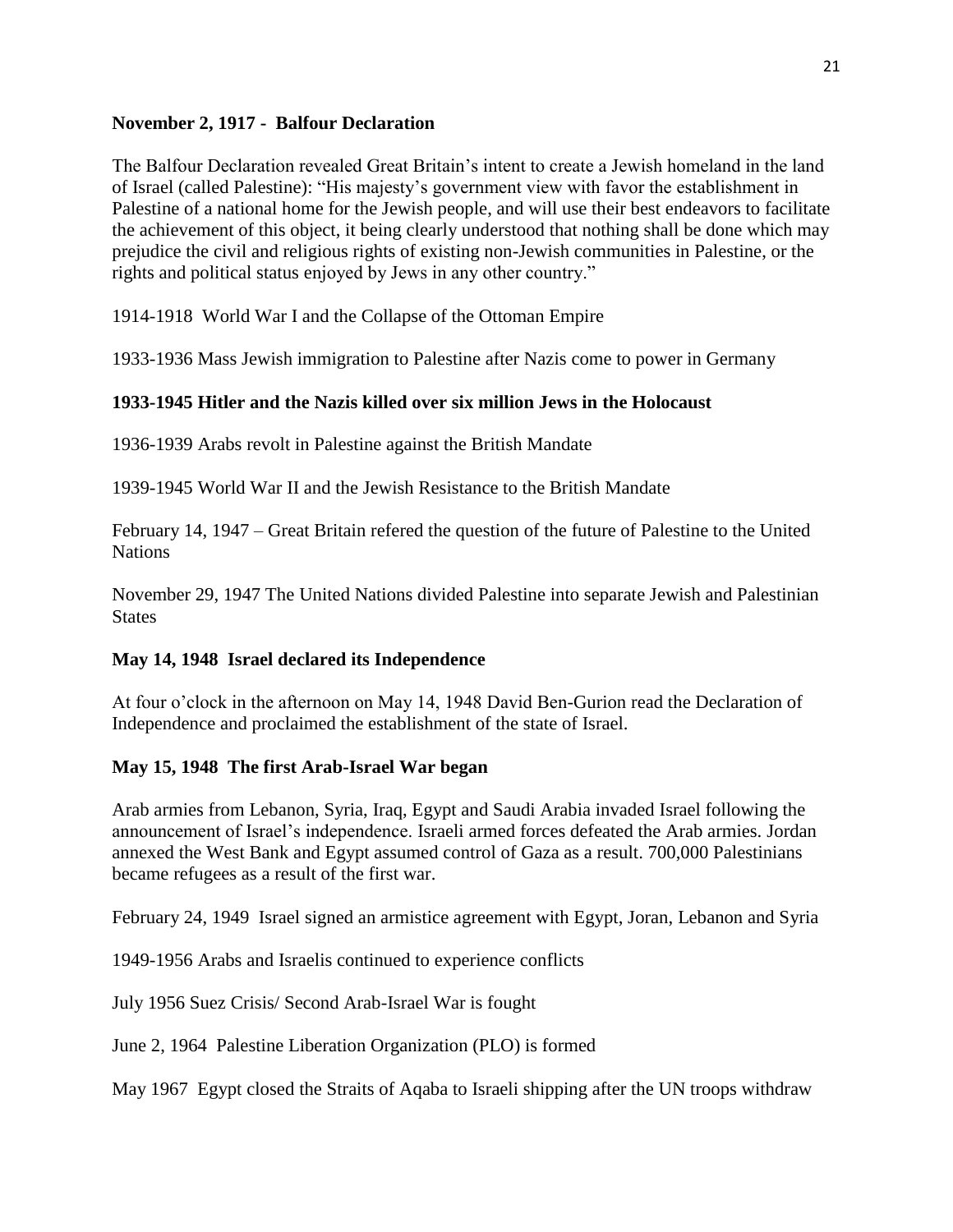#### **June 5-10, 1967- Six Day War**

Israel launched a preemptive strike against Egypt, Syria, and Jordan after Nasser had declared his intention to annihilate Israel and concentrated his Egyptian troops along his border with Israel. The six day war ended with the Israeli army occupying Egypt's Sinai Peninsula, Syria's Golan Heights and Jordan's West Bank.

June 7, 1967 Israeli Colonel Motta Gur at the command post on the Mount of Olives gave the order to attack the Temple Mount. Israeli Defense forces reached the temple mount and entered the Muslim Dome of the Rock. Israeli Defense Forces Chaplain Rabbi Shlomo Goren blew the shofar and prayed at the liberated Western Wall.

September 1, 1967 - Aram Summit Conference held in Khartoum (Sudan) did not recognize Israel

1969 - Yasser Arafat elected chairman of the PLO

1970-1971 - PLO is expelled from Jordan and moves to Lebanon

September 5, 1972- Palestinian commandos murdered 11 Israeli athletes at the 1972 Munich **Olympics** 

### **October 6, 1973 - The Yom Kippur War begins**

Egypt attacked Israeli forces along the east bank of the Suez Canal. The Syrians attacked Israel at the Golan Heights at the same time. Israel responded by defeating both armies.

October 25, 1973 – Cease Fire Agreement ends Yom Kippur War

March 14-15, 1978 – Israel invaded southern Lebanon in response to PLO attack

### **March 26, 1979- Egypt and Israel sign a peace treaty. The Sinai Peninsula is returned to Egypt.**

President Jimmy Carter hosted Israeli Prime Minister Menachem Begin and Egyptian President Anwar Sadat at the White House. They signed the Israel-Egypt Peace Treaty. This was the first peace treaty between Israel and an Arab country. Egypt became the first Arab country to recognize Israel. Israel agreed to withdraw from the Sinai Peninsula which it had taken from Egypt in the Six Day War of 1967. Egypt agreed to let Israeli ships have access to the Suez Canal.

1981 - Egyptian President Anwar Sadat was assassinated by Islamic extremists

June 6, 1982 Israel invaded Lebanon and drove the PLO out of Beirut

May 17, 1983 Israel and Lebanon sign a peace agreement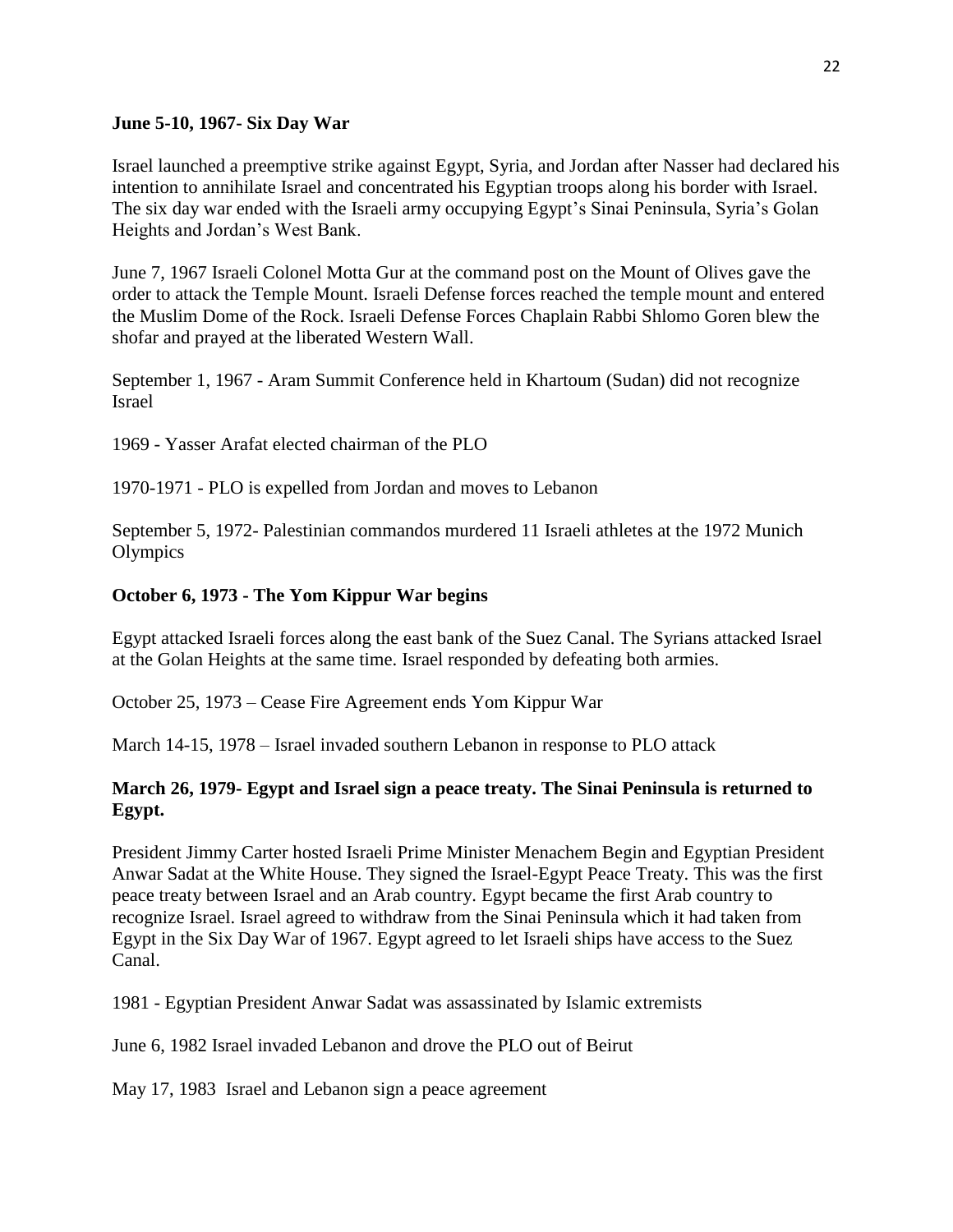December 9, 1987 First Palestinian Intifada begins

July 31, 1988 - King Hussein of Jordan renounces Jordan's claim on the West Bank and severed all administrative and judicial links

November 15,1988- Palestine National Council (PNC) proclaimed the establishment of a Palestinian state

April 16, 1993 – Hamas carried out first suicide bombing attack within Israel

### **September 13, 1993 - The Oslo Peace Accord is signed by Israel and the PLO**

A set of agreements between the government of Israel and the Palestine Liberation Organization (PLO) signed in Oslo in 1993 marked the start of the Oslo process- a peace process. Issues: borders of Israel and Palestine, the question of Israel's military presence in and control over Palestine, the Palestinian right of return. The Oslo Accords fell short of the promise of a Palestinian state.

February 25, 1994 – Massacre at the Tomb of the Patriarchs

May 4, 1994 – Cairo Agreement is signed between Israel and the PLO

October 26, 1994 – Israel and Jordan sign peace treaty

September 28, 1995 – Oslo II Accords signed between Israel and the PLO. The Palestinians were given control over parts of the West Bank and Gaza.

#### **November 4, 1995 - Israeli Prime Minister Yizhak Rabin was assassinated**

Rabin was assassinated by Yigal Amir who opposed the signing of the Oslo Accords. Rabin had been attending a mass rally at the Kings of Israel Square in Tel Aviv, held in support of the Oslo accords. Israel's foreign minister Shimon Peres was appointed Israeli prime minister.

January 15, 1997 – West Bank City of Hebron is divided into areas of Israeli and Palestinian control

October-November, 1998 – Wye River Memorandum and Israeli withdrawal from a section of the West Bank

May 23-24, 2000 Israeli troops withdrew from Lebanon

July 11-26, 2000 – Camp David II Summit failed to resolve conflicts

#### **September 29, 2000 Second Intifada began**

The second Palestinian uprising took place in the Gaza Strip and the West Bank against the Israeli occupation of the Palestinian territories. The uprising included numerous suicide attacks against Israeli citizens within the state of Israel.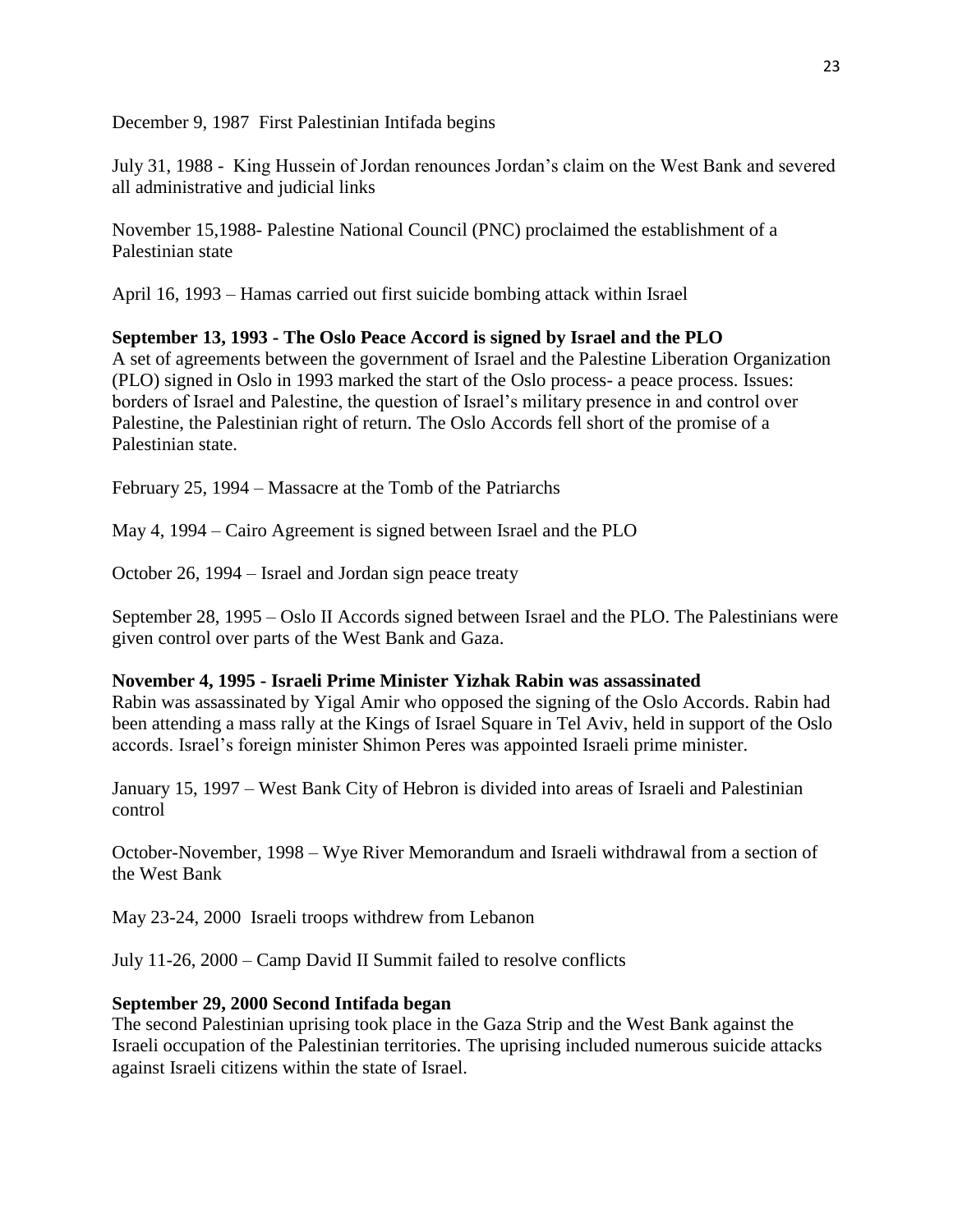October 2000- Suicide bombing attacks against Israel increased in frequency

February 6, 2001 – Ariel Sharon is elected Prime Minister of Israel

March 27, 2002 - Hamas suicide attack killed 30 Israeli citizens during a Passover Seder

March 29-April 21, 2002 - Israel launched Operation Defensive Shield and invaded and occupied much of the West Bank

July 22, 2002 – Israel assassinated a military leader of Hamas April 30, 2003- The USA published the "Road Map" towards a Middle East Peace

June 4, 2003 – A Mideast Peace Summit was held in Jordan by President Bush and Israeli Prime Minister Sharon and Palestinian Prime Minister Abbas

#### **June 19, 2003- Israel began construction of a West Bank Security Wall or Fence**

October 14, 2003 – Geneva Accords: Some Israeli and Palestinian politicians released a symbolic peace agreement

November 18, 2003 – The European Union (EU) formally condemned the Israeli West Bank Wall/Fence

February 2, 2004- Israeli Prime Minister Ariel Sharon announced withdrawal of Israeli forces from Gaza

June 28, 2004 – First Israeli casualties from Hamas rockets

July 9, 2004 – World Court rules that the West Bank Fence/Wall violates international law October 26, 2004 – Israel's Parliament voted to dismantle all Jewish settlements in Gaza

November 11, 2004 – Yasser Arafat died in Paris

January 10, 2005 – Mahmoud Abbas is elected President of the Palestinian Authority

February 8, 2005 – Ariel Sharon and Mahmoud Abbas agreed to ceasefire

March 10, 2005 – Sasson Report revealed illegal Israeli outposts in West Bank and Gaza Strip

August 22, 2005 – Israel removed the last Jewish settlements in Gaza

January 5, 2006- Ehud Olmert replaced Ariel Sharon as Israeli Prime Minister when Sharon suffered a stroke

**July-August, 2006 – Israel-Lebanon War**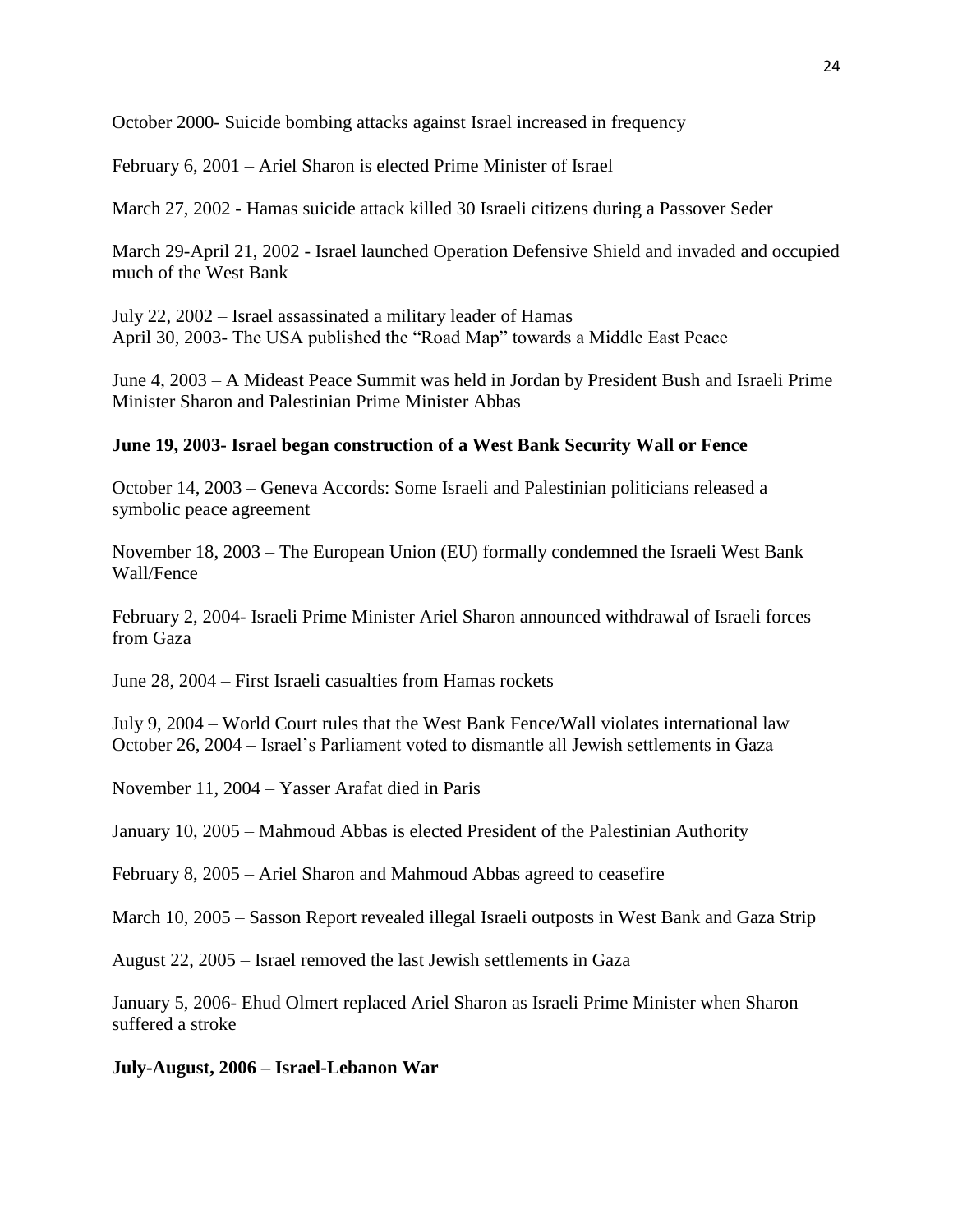June 10-18, 2007 – Hamas took over Gaza. Abbas swore in New West Bank Government and Israel placed a blockade on Gaza

November 27, 2007 – Annapolis Peace Conference Took Place

November 14, 2008 – Hamas fired rockets into Israel

December 27, 2008 – Operation Cast Lead: Israel bombarded and occupied Gaza

January 21, 2009 – Israel announced a unilateral ceasefire and Israeli troops left Gaza

#### **March 26, 2009 – Close Israeli elections resulted in Netanyahu forming a coalition government**

June 4, 2009 – In his Cairo address President Obama stated his support for the creation of a Palestinian state

June 14, 2009 – Under pressure from America Israeli Prime Minister Netanyahu conditionally endorsed a Palestinian state

August 26, 2009 – The Palestinian Authority issued a plan to create a Palestinian state within two years

May 31, 2010 – Israeli commandos boarded ships carrying guns for Gaza and killed nine activists

March 19, 2011 – Hamas launched rockets from Gaza against Israel

May 19, 2011 – President Obama called for negotiations to begin for a Palestinian state based on Israel's pre-1967 borders.

September 20, 2011 – Palestinian authority President Mahmoud Abbas sought full UN membership for a Palestinian state

October, 2011 – Hamas released Israeli prisoner Gilad Shalit in exchange for over 1000 Palestinian prisoners

November 11, 2011- The UN Security Council fails to vote for Palestinian statehood

January 25, 2012 – Israeli-Palestinian peace talks in Jordan end without progress

May 7, 2012 – Israeli PM Netanyahu formed a new coalition government and pledged a renewal of the peace process

October 24, 2012- Palestinians in Gaza fired 60 rockets into Israel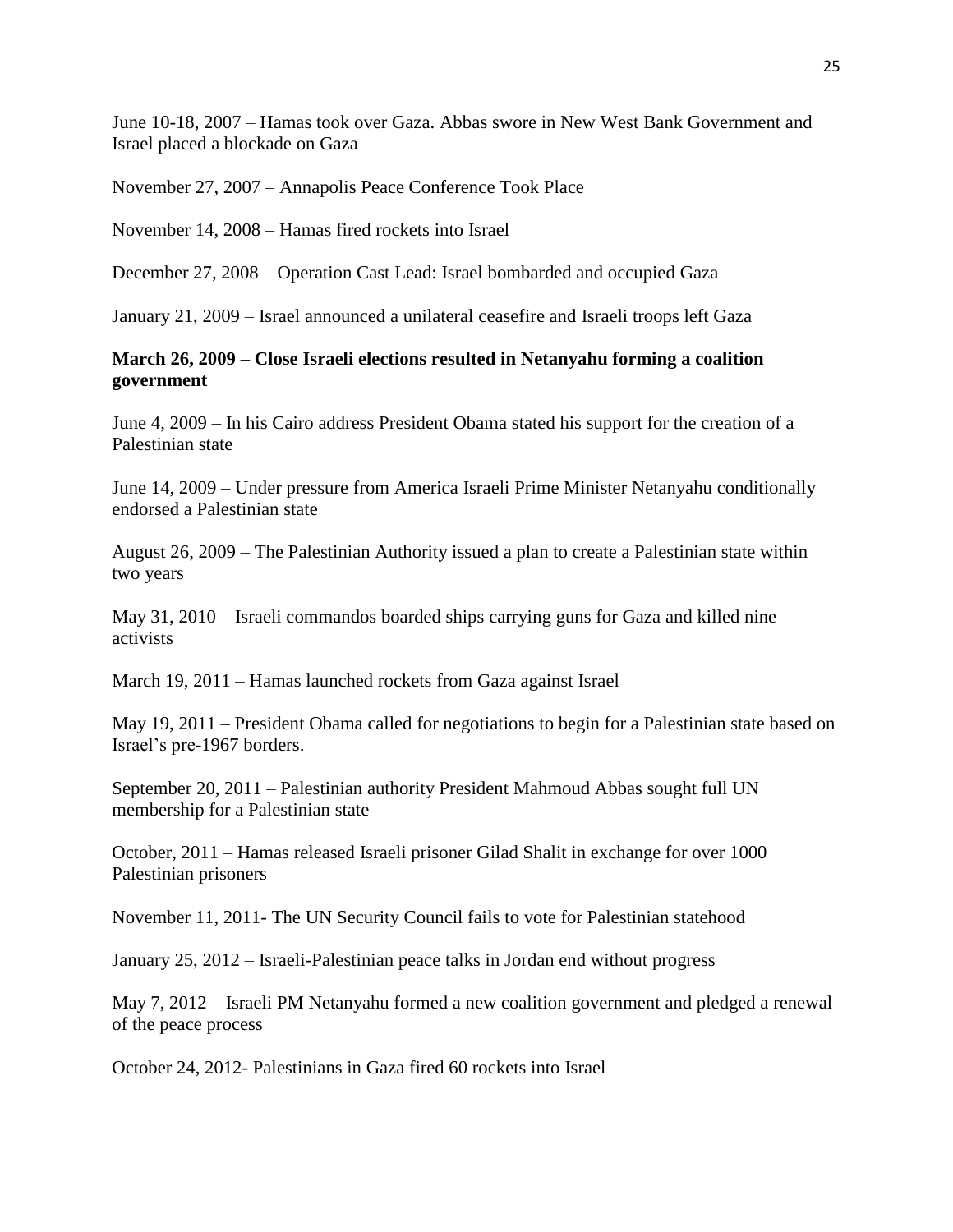November 12, 2012 – The Palestinian Authority sought Non-Member State Status at the United Nations

November 14, 2012 – Israel launched Operation Pillar of Defense against Hamas militants in the Gaza Strip

November 29, 2012 – The United Nations voted to accept Palestine as a Non-Member Observer **State** 

July 29, 2013 – Israeli-Palestinian Peace Talks resumed in Washington D.C.

April 23, 2014- The rival Palestinian factions Hamas and Fatah announced agreement to form a unity government

June 13, 2014- Palestinians in Gaza launched rocket attacks against Israel

July 8, 20-14 – Israel launched Operation Protective Edge against Hamas militants in Gaza

August 26, 2014 – Egypt worked to end violence between Israel and Gaza

March 16, 2015 – Israeli Prime Minister Netanyahu said no to a two-state solution on the eve of elections in Israel

May 13, 2015 – The Vatican recognized the State of Palestine in a new treaty

September-October, 2015 – Escalating violence between Palestinians and Israelis

September 14, 2016- The United States committed \$38 billion over ten years to provide military assistance for Israel (the largest agreement the USA has ever made with any country)

November 24, 2016- Arson -terrorists set fires across the state of Israel

# **THE TIMES OF THE GENTILES IN THE FUTURE**

### **The Rapture of the Church will happen before the tribulation period (1 Thessalonians 4:13-18; 1 Corinthians 15:51-58)**

The Rapture of the Church is imminent. It could happen at any moment. The Lord Jesus Christ is coming back personally for His Church. The Lord Jesus Christ will descend from heaven with the souls of Christians who have died. These souls will be joined to their bodies and the dead in Christ will rise first. Then Christians who are alive will be transformed as we are given our glorified bodies. Then the Church will be caught up to meet the Lord in the air and return to the Father's house in heaven. All of this will happen in a moment. Jesus predicted that the Church would be kept from the hour of trial which will come upon the whole world to test those who dwell on the earth (Revelation 3:10).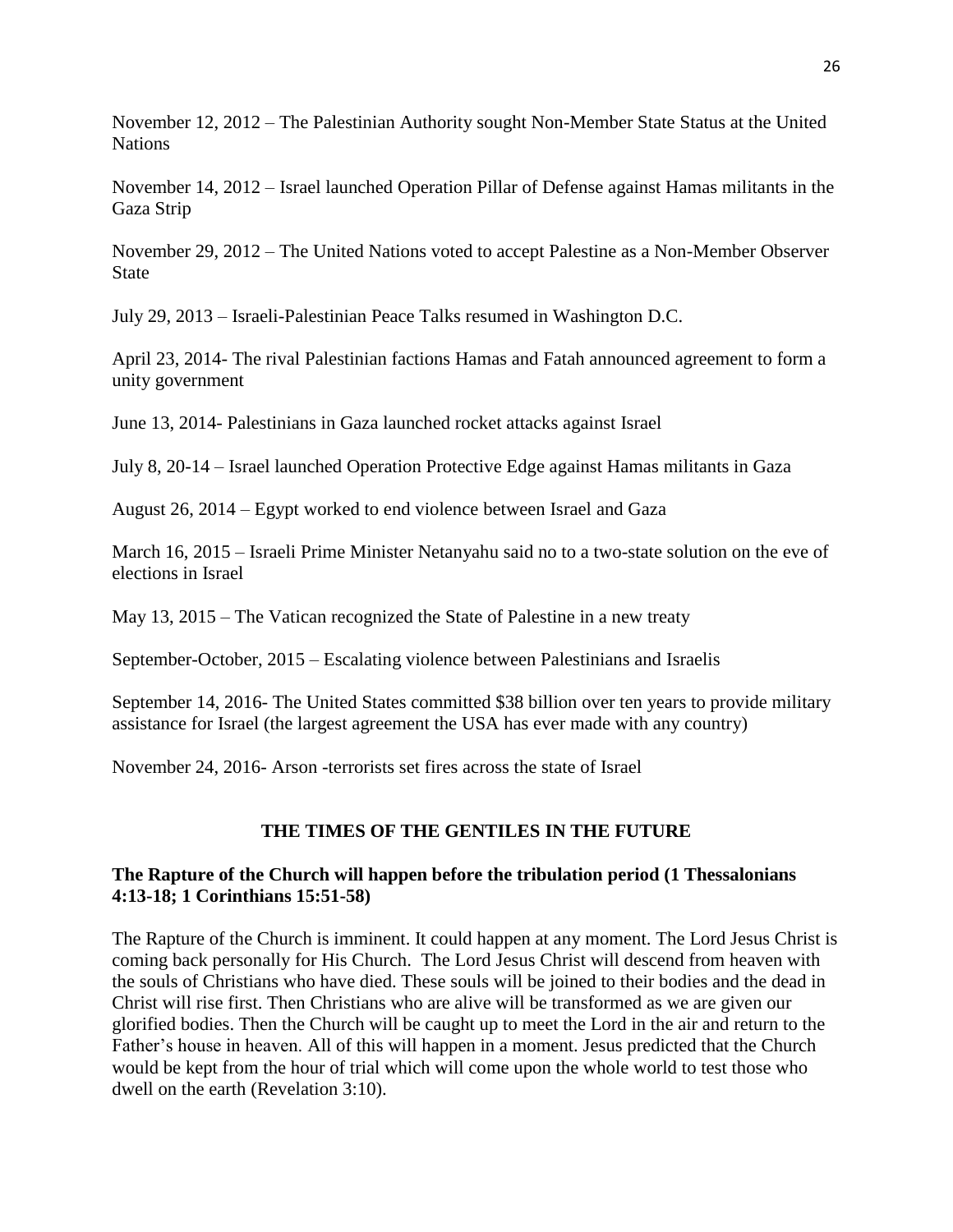### **Gentile nations (Gog and Magog) will invade Israel during a time of peace (Ezekiel 38-39)**

The Gentile nations described in Ezekiel 38:2-6 include Russia (Gog, Magog, Rosh), Turkey (Meshech and Tubal and Togarmah), Iran (Persia), Ethiopia, Libya, Germany (Gomer) and the Islamic nations of Azerbaijan, Kazakhstan, Usbekistan, Kirghizia, Turkmenistan and Tajikistan.<sup>15</sup> These Gentile nations will invade Israel to steal resources (Ezekiel 38:13). The Gentile nations will be destroyed by God on the mountains of Israel as God will send a great earthquake (Ezekiel 38:19) and the Gentile nations will fight against each other (Ezekiel 38:21) as God will rain down flooding rain, great hailstones, fire and brimstone (Ezekiel 38:22). As a result the nations will know that the LORD is the Holy One in Israel (Ezekiel 38:23, 39:7).<sup>16</sup>

Scholars differ on the timing of this Ezekiel 38-39 Gentile invasion of Israel. Will it happen before the tribulation period? Will it happen before the Rapture of the Church? Will it happen early in the tribulation period? Will it happen at the end of the millennium?

Randall Price believes that the Ezekiel 38-39 Gentile invasion will happen before the tribulation period. He writes, "If the next war is that of Gog and Magog, it may be the war that cripples Islamic control and begins the process of re-ordering the world powers. Daniel 7:23-24 indicates that a one world government will first arise, which will then be divided into ten governments. If the war of Gog and Magog occurs first and puts down the Islamic power base, it is possible that a new world alliance—on the order of a United Nations, NATO-like organization—could assume control for global stability. However, because this occurs before the Antichrist's rise to power, there will be no central figure to sustain this government, and it will be re-organized into the ten allied nations."<sup>17</sup>

Mark Hitchcock believes that this Ezekiel 38-39 Gentile invasion will happen during the beginning of the tribulation period. He writes, "Ezekiel says that these nations led by Gog will come against Israel in the latter years, at a time when the people of Israel are living in peace and prosperity (38:8-12). This probably describes the first half of the Tribulation period, when Israel will be living under her peace treaty with the Antichrist. Near the middle of the Tribulation, Russia and her Islamic allies will descend upon the nation of Israel like a storm, covering the land like a cloud (38:9). These nations will invade Israel (1) to cash in on the wealth of Israel (Ezek.38:11-12), (2) to control the Middle East, (3) to crush Israel (the Islamic nations mentioned in Scripture hate Israel), and (4) to challenge the authority of the Antichrist (Dan.11:40-44). Israel will be under her peace treaty with Antichrist, so an attack against Israel is a direct challenge to Antichrist's power. After God has destroyed the armies of Ezekiel 38, Antichrist will break his covenant with Israel and invade her himself (Daniel 11:41-44)."<sup>18</sup>

<sup>15</sup> Randall Price, *The Temple and Bible Prophecy*, 456-457.

<sup>16</sup> In the book *Left Behind* the Ezekiel 38-39 invasion of Israel by the Gentile nations happens before the Rapture of the Church. This is a possible scenario. I personally believe that the Rapture of the Church will happen before the invasion of Israel by the Gentile nations. The fact that the people of Israel will burn the weapons for seven years (Ezekiel 39:9-10) and take seven months to bury the dead (Ezekiel 39:12-13) could be used to argue for a pretribulation period invasion of Israel by the Gentile nations.

<sup>17</sup> Randall Price, *The Temple and Bible Prophecy*, 461.

<sup>18</sup> Mark Hitchcock, "Gog and Magog" in *Tim LaHaye Prophecy Study Bible*, 972.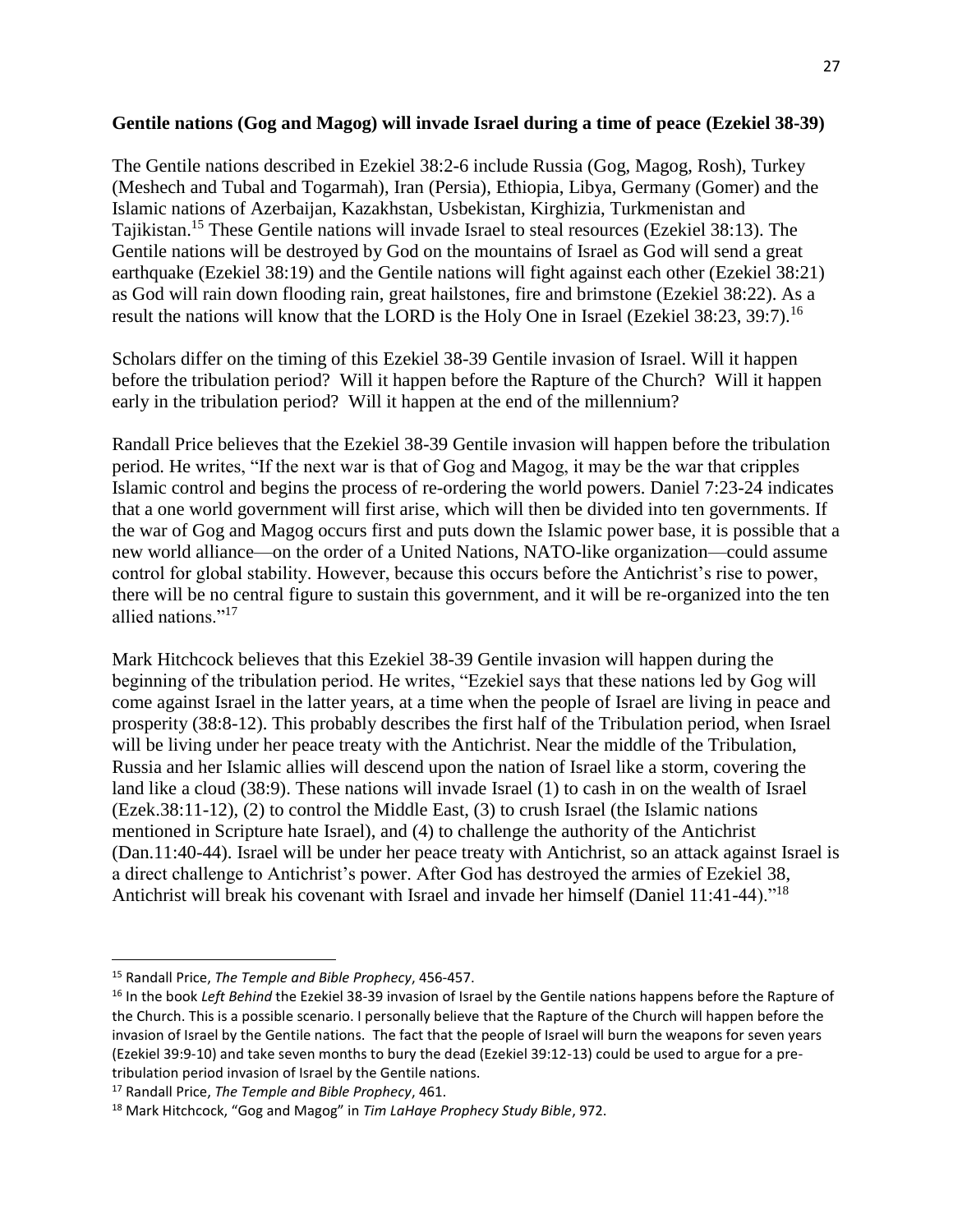### **Rome -The Fourth Gentile Kingdom will come to power. The ten toes on the image in Nebuchadnezzar's dream refer to ten kings who will come out of the old Roman Empire (Daniel 2:41-43).**

Daniel interpreted the ten toes of iron and clay on the image in Nebuchadnezzar's dream: "Whereas you saw the feet and toes, partly of potter's clay and partly of iron, the kingdom shall be divided; yet the strength of the iron shall be in it, must as you saw the iron mixed with ceramic clay. And as the toes of the feet were partly of iron and partly of clay, so the kingdom shall be partly strong and partly fragile. As you saw iron mixed with ceramic clay, they will mingle with the seed of men; but they will not adhere to one another just as iron does not mix with clay" (Daniel 2:41-43). The ten toes refer to ten kings who will come out of the old Roman empire. The toes are partly made of iron and partly made of clay which shows strength (iron) and vulnerability (clay).

### **The Rise of the Antichrist (Daniel 7:8, 21, 24-25)**

Daniel saw a little horn rise among the ten horns of the fourth beast. Daniel wrote, "I was considering the horns, and there was another horn, a little one, coming up among them, before whom three of the first horns were plucked out by the roots. And there, in this horn were eyes like the eyes of a man and a mouth speaking pompous words" (Daniel 7:8).

Daniel wanted to know about the little horn in his vision "which had eyes and a mouth which spoke pompous words, whose appearance was greater than his fellows" (Daniel 7:21). An angel revealed to Daniel the meaning of the ten horns and the little horn. The angel said "The ten horns are ten kings who shall arise from this kingdom. And another shall rise after them; He shall be different from the first ones, and shall subdue three kings. He shall speak pompous words against the Most High, shall persecute the saints of the Most High, and shall intend to change times and law. Then the saints shall be given into his hand for a time and times and half a time" (Daniel 7:24-25).

The Antichrist is the little horn of Daniel 7. He will come on the scene after the ten kings of the Revived Roman Empire are on the scene. He will defeat three kings in his rise to power. The ten kings will then give their authority to the Antichrist. This will happen before the middle of the tribulation period. The Antichrist will be proud and will speak words against God (the Most High). He will persecute the tribulation saints. He will also try and change times and laws. He will persecute and kill many saints in the last half of the tribulation period. The phrase time, times and half a time refer to the last 3 and a half years of the tribulation period.

John saw a scarlet beast full of names of blasphemy, having seven heads and ten horns (Rev.17:3). An angel told John about the significance of the monster beast with seven heads and ten horns: "But the angel said to me, 'Why did you marvel? I will tell you the mystery of the woman and of the beast that carries her, which has the seven heads and the ten horns. The beast that you saw was, and is not and will ascend out of the bottomless pit and go to perdition. And those that dwell on the earth will marvel, whose names are not written in the Book of Life from the foundation of the world, when they see the beast that was, and is not and yet is. Here is the mind which has wisdom: The seven heads are seven mountains on which the woman sits. There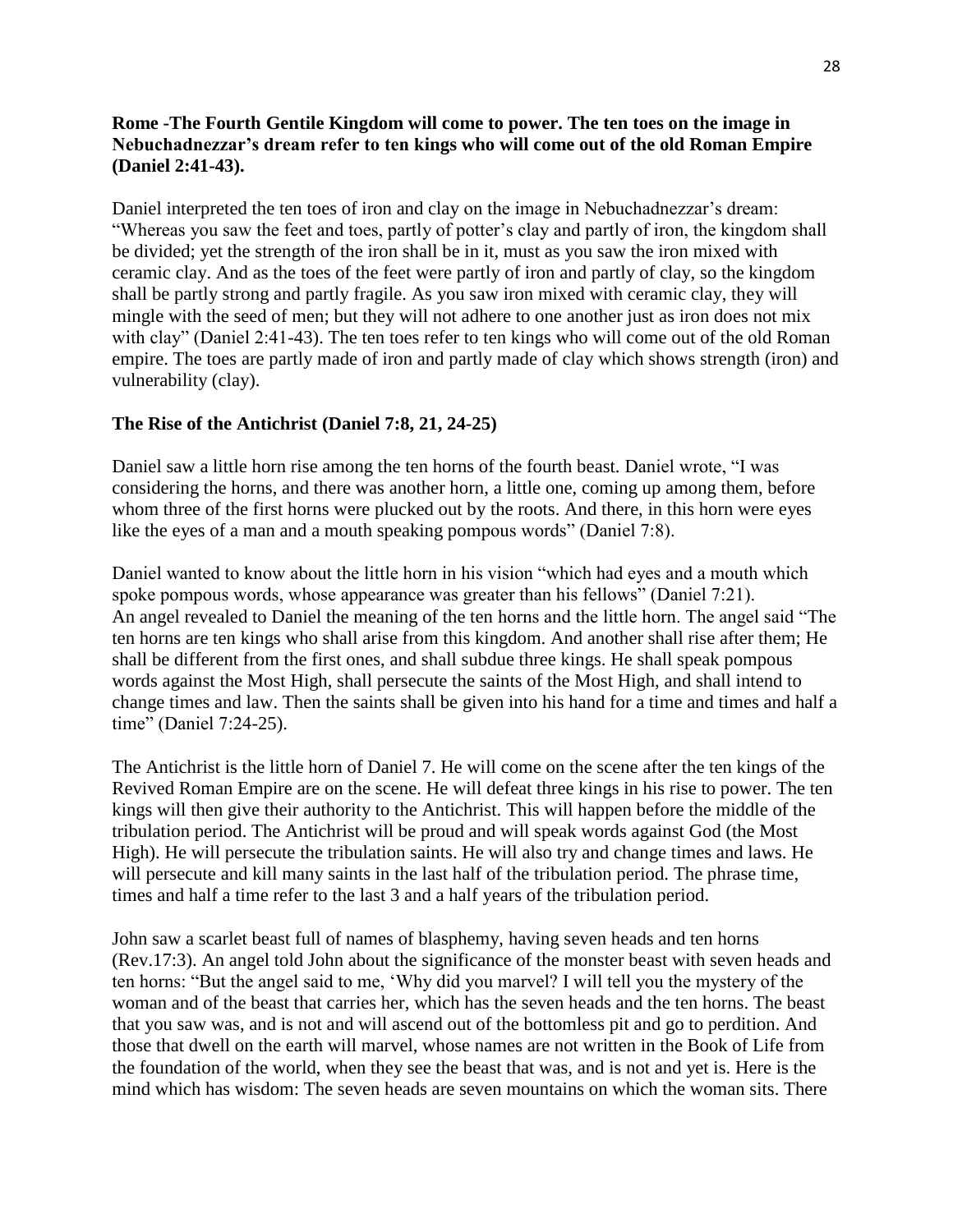are also seven kings. Five have fallen, one is and the other is not yet come. And when he comes, he must continue a short time. The beast that was, and is not, is himself also the eighth, and is of the seven, and is going to perdition" (Rev.17:7-11)

The beast that carries the harlot (apostate Church) had seven heads and ten horns. The angel told John that the seven heads are seven mountains on which the woman sits. They are also seven kings. I believe that the seven kings or kingdoms refer to Gentile kingdoms that have opposed Israel. Five have fallen: Egypt, Assyria, Babylon, Persia, and Greece. One is = Rome. The other is not yet come refers to Revived Rome. Revived Rome will continue a short time. The beast that was and is not is himself also the eighth refers to the coming Antichrist. He is of the seven and is going to perdition (read Revelation 19:20 to see that the Antichrist will be thrown into the lake of fire at the second coming of Christ to earth).

The ten kings of the European Union (EU) will be united in giving authority to the Antichrist (the beast). John wrote: "The ten horns which you saw are ten kings who have received no kingdom as yet, but they receive authority for one hour as kings with the beast. These are of one mind, and they will give their power and authority to the beast" (Revelation 17:12-13). These verses show that we should be looking for a change from democracies to monarchies in the near future and possible dictatorships. The ten kings will have authority with the Antichrist (the beast) for one hour. They will share equal authority with the Antichrist for a short time and then they will unite and give their authority to the Antichrist. The giving of authority by the 10 kings to the Antichrist may happen before the tribulation period or early in the tribulation period.

# **The Antichrist (the Roman Prince) will make a seven year covenant with Israel (Daniel 9:27)**

The tribulation will officially begin when the Antichrist signs a covenant with Israel for seven years. In his 70 weeks prophecy Daniel wrote: "Then he shall confirm a covenant with man for one week; But in the middle of the week He shall bring an end to sacrifice and offering and on the wing of abominations shall be one who makes desolate, even until the consummation which is determined, is poured out on the desolate."

The referent for the pronoun "he" (Dan.9:27) is the "prince who is to come" who is of the people who will destroy the city and the sanctuary (temple) (Dan.9:26). The Antichrist will be a Gentile.<sup>19</sup> He will be the Roman prince. He will make a covenant with Israel for one week (seven years).

A possible result of the signing of this covenant is that Israel will be permitted to build a temple on the temple mount. Today many Jews are preparing for the day when Israel will build a temple in Jerusalem.<sup>20</sup>

l

<sup>19</sup> Randall Price, *The Temple and Bible Prophecy*, 476.

<sup>20</sup> Randall Price, *The Coming Last Days Temple* (Eugene, OR: Harvest House Publishers, 1999).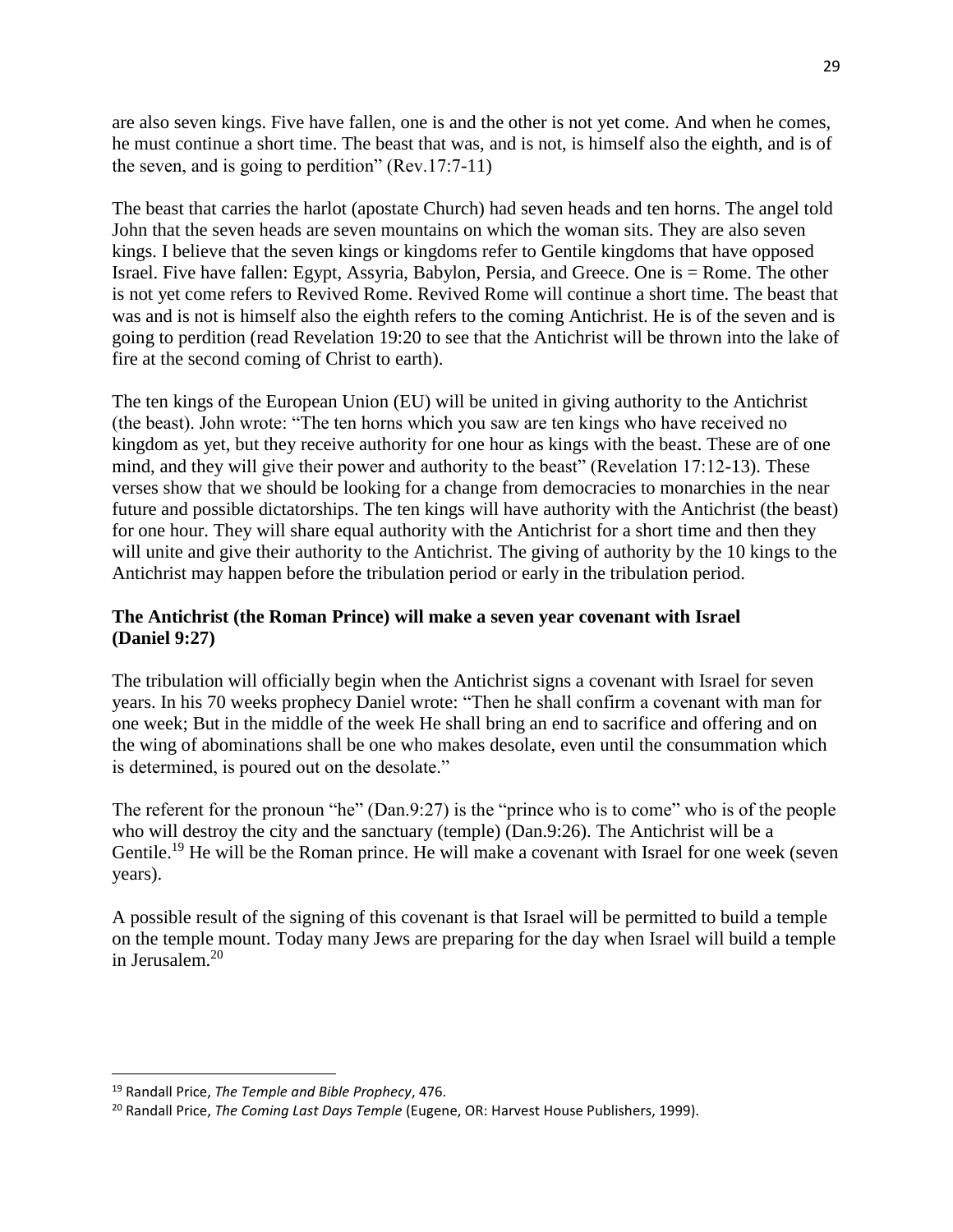# **The ten kings of United Europe will destroy the apostate world church (Revelation 17:16- 18)**

"And the ten horns which you saw on the beast, these will hate the harlot, make her desolate and naked, eat her flesh and burn her with fire. For God has put it into their hearts to fulfill His purpose, to be of one mind, and to give their kingdom to the beast, until the words of God are fulfilled. And the woman whom you saw is the great city which reigns over the kings of the earth." The ten kings will hate the harlot (the apostate world church) and destroy her with fire. This will happen before the middle of the tribulation period. The woman is identified with the great city that rules over the kings of the earth = Rome.

# **Egypt (the King of the South) and Syria (the King of the North) will invade Israel (Daniel 11:40)**

Daniel predicted an invasion of Israel by Gentile nations in the end times: "At the time of the end the king of the South shall attack him and the king of the North shall come against him like a whirlwind, with chariots, horsemen, and with many ships." The King of the South refers to Egypt and the King of the North refers to Syria in Daniel 11. These nations are not mentioned in the invasion of Israel by Gentile nations in Ezekiel 38-39. So this invasion of Israel must occur at a different time than the Ezekiel 38-39 invasion.

# **Antichrist and the Armies of the West will invade Israel and put down the rebellion (Daniel 11:40b-45)**

Daniel predicted that the "king" (future Antichrist) will invade Israel and take control. "And he shall enter the countries, overwhelm them and pass through. He shall also enter the Glorious Land (a reference to Israel) and many countries shall be overthrown; but these shall escape from his hand: Edom, Moab and the prominent people of Ammon. He shall stretch out his hand against the countries and the land of Egypt shall not escape. He shall have power over the treasures of gold and silver, and over all the precious things of Egypt; also the Libyans and Ethiopians shall follow at his heels. But news from the east and the north shall trouble him; therefore he shall go out with great fury to destroy and annihilate many. And he shall plant the tents of his palace between the seas and the glorious holy mountain; yet he shall come to his end, and no one will help him." (Daniel 11:40b-45).

Antichrist and his army will enter the Beautiful Land (Israel) and take many countries (Daniel 11:40b-41a).

Antichrist will not totally defeat Edom, Moab and Ammon (modern Jordan) (Dan.11:41b).

Antichrist will defeat Egypt, Libya, and Ethiopia (Dan.11:42-43).

Antichrist will gain control over the hidden treasures of gold and silver from Egypt (Dan.11:43).

Antichrist will be disturbed by rumors from the east and north (Dan.11:44).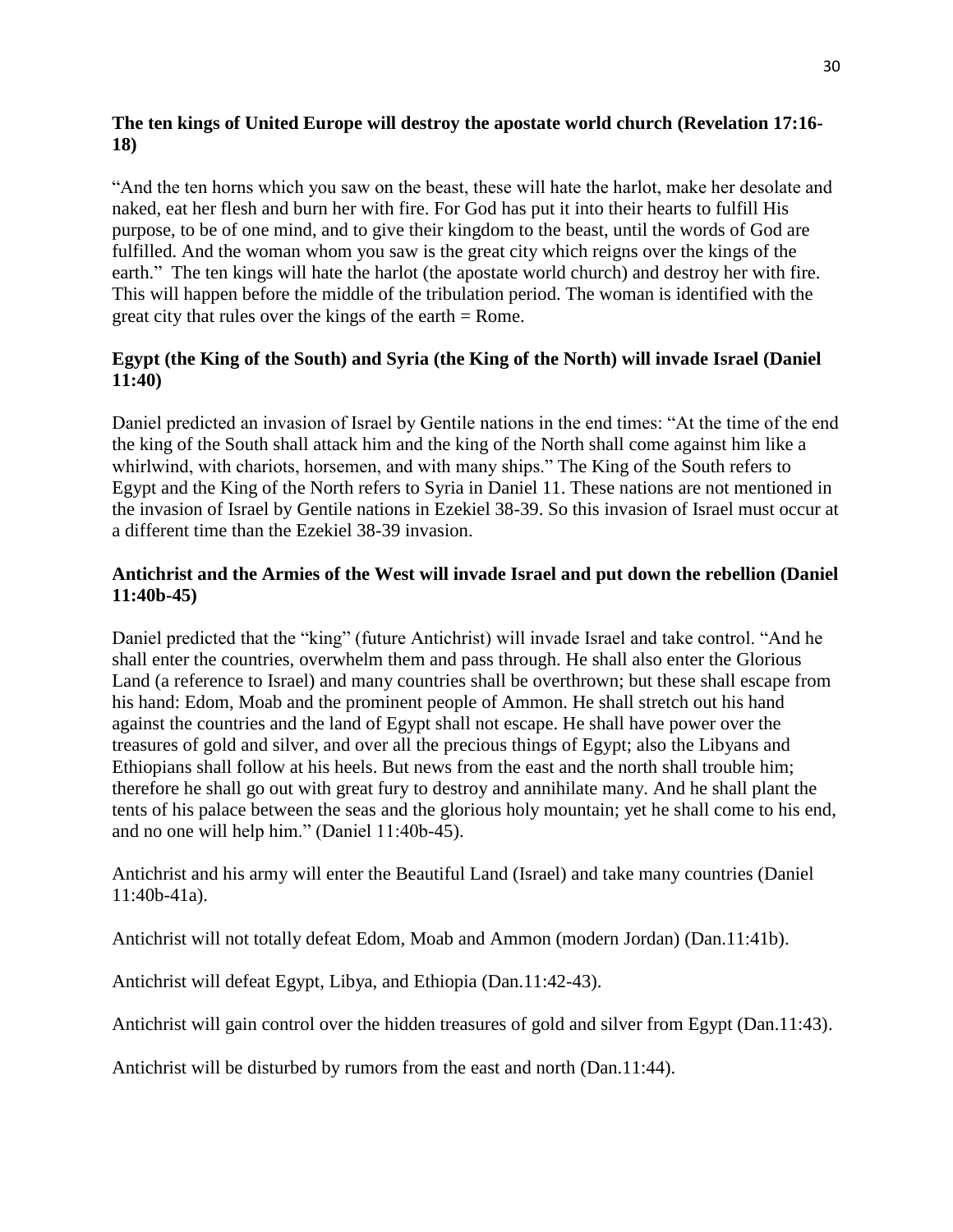Antichrist will set up his military headquarters between the Mediterranean Sea and Mt. Zion (Dan.11:45).

# **The Antichrist will stop the Jews from offering sacrifices in the temple in the middle of the tribulation period (Daniel 9:27)**

Daniel wrote "But in the middle of the week he shall bring an end to sacrifice and offering. (Daniel 9:27b). Right now the Jews do not have a temple on the temple mount. But the Jews will rebuild the temple and start offering sacrifices.<sup>21</sup> In the middle of the tribulation period the Antichrist will stop the Jews from offering sacrifices.

# **The Abomination of Desolation: The Antichrist will go into the tribulation temple and declare himself to be god. The False Prophet will set up the image of the Antichrist in the tribulation temple (Daniel 9:27; Matthew 24:15-16; 2 Thessalonians 2:3-4; Revelation 13:14-15).**

Daniel predicted this future abomination of desolation that "On the wing of abominations shall be one who makes desolate, even until the consummation, which is determined, is poured out on the desolate" (Daniel 9:27).

Jesus predicted the abomination of desolation in his Olivet Discourse (A.D. 30): "Therefore when you see the abomination of desolation, spoken of by Daniel the prophet, standing in the holy place whoever reads, let him understand, then let those who are in Judea flee to the mountains" (Matthew 24:15-16).

Paul wrote that the man of sin (the Antichrist) will oppose God and exalt himself above all that is called God. He will go into the temple of God and declare himself to be God. "Let no one deceive you by any means; for that Day will not come unless the falling away comes first, and the man of sin is revealed, the son of perdition, who opposes and exalts himself above all that is called God or that is worshiped, so that he sits as God in the temple of God, showing himself that he is God" (2 Thessalonians 2:3-4).

The apostle John predicted that the False Prophet (the beast from the earth) would make an image of the Antichrist (the beast out of the sea) and would animate the image to that it could speak and order those who refuse to worship it to be killed. John wrote of the False Prophet that "he deceives those who dwell on the earth by those signs which he was granted to do in the sight of the beast, telling those who dwell on the earth to make an image to the beast who was wounded by the sword and lived. He was granted power to give breath to the image of the beast,

<sup>&</sup>lt;sup>21</sup> Randall Price indicates that The Temple Institute has made preparations for the third temple. They have built a six foot high Menorah of pure gold, the jeweled breastplate to be worn by the high priest, the golden altar of incense, the table of showbread, silver trumps to call worshiper so the temple at festival times, the pure gold crown or mitre to be worn by the high priest and the coper washbasin or laver to be used by the priests for ritual purification prior to officiating in the temple. The Temple Mount Faithful led by Gershon Salomon have prepared the cornerstone for the third temple. Read The Preparations for the Last Days Temple in the book The Temple and Bible Prophecy, p. 325-416.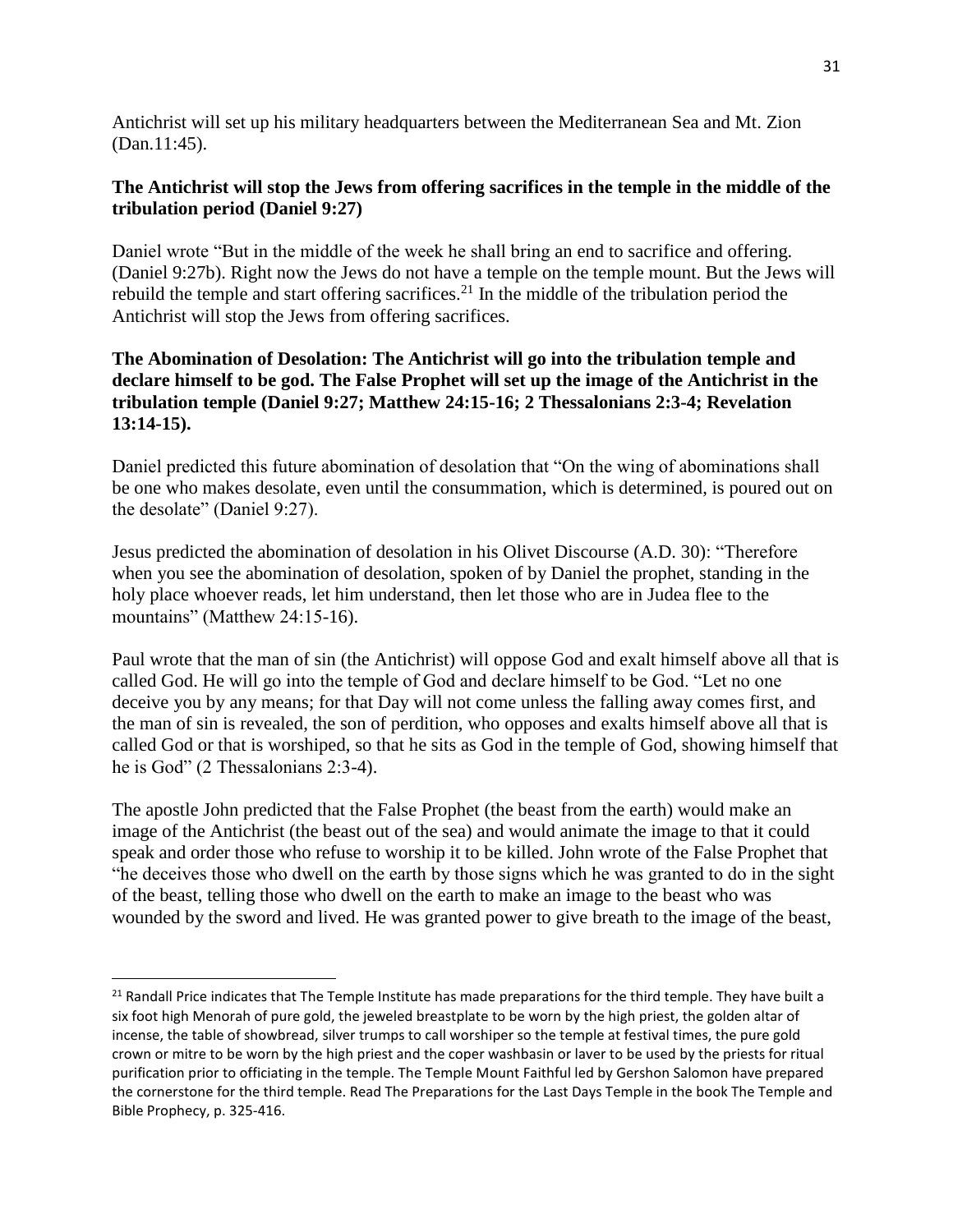that the image of the beast would both speak and cause as many as would not worship the image of the beast to be killed" (Revelation 13:14-15).

### **The Gentiles will dominate Jerusalem and the tribulation temple during the last half of the tribulation period (Revelation 11:1-3)**

John wrote: "Then I was given a reed like a measuring rod. And the angel stood saying, 'Rise and measure the temple of God, the altar, and those who worship there. But leave out the court which is outside the temple, and do not measure it, for it has been given to the Gentiles. And they will tread the holy city underfoot for forty-two months."

John was given a reed by the angel to measure the tribulation temple, the altar (place of sacrifice) and the worshippers. John was told not to measure the court outside the temple. This is probably a reference to the court of the Gentiles.

In the second temple there were several courts. The court of the priests was reserved for the Jewish priests. The court of Israel was reserved for Jewish men. The court of women was reserved for Jewish women. These three courts were on the same level as the temple building. From this level a person would descend five steps to the outer court which was called the court of the Gentiles.

Archaeologists have discovered an inscription from the second temple. It says "No foreigners may enter within the barricade which surrounds the sanctuary and enclosure. Anyone who is caught doing so will have himself to blame for his ensuing death." Gentiles were permitted to go into the court of the Gentiles but they could not go beyond the barricade.

John wrote here that in the future the Gentiles will trample the holy city (Jerusalem) underfoot for 42 months (the last half of the tribulation period).

# **The Dragon (Satan) will persecute Israel during the last half of the tribulation period (Revelation 12:13-17).**

"Now when the dragon saw that he had been cast to the earth, he persecuted the woman who gave birth to the male child. But the woman was given two wings of a great eagle, that she might fly into the wilderness to her place, where she is nourished for a time and times and half a time, from the presence of the serpent. So the serpent spewed water out of his mouth like a flood after the woman, that he might cause her to be carried away by the flood. But the earth helped the woman, and the earth opened its mouth and swallowed up the flood which the dragon had spewed out of his mouth. And the dragon was enraged with the woman and he went to make war with the rest of her offspring who keep the commandments of God and have the testimony of Jesus Christ."

The dragon refers to Satan and the woman refers to Israel. Satan will be cast out of heaven in the middle of the tribulation period and will be confined to the earth. He will persecute Israel (the woman) who gave birth to the male child (Jesus Christ). A righteous remnant of Israel will be protected by God during these last three and a half years. Israel will be given the two wings of a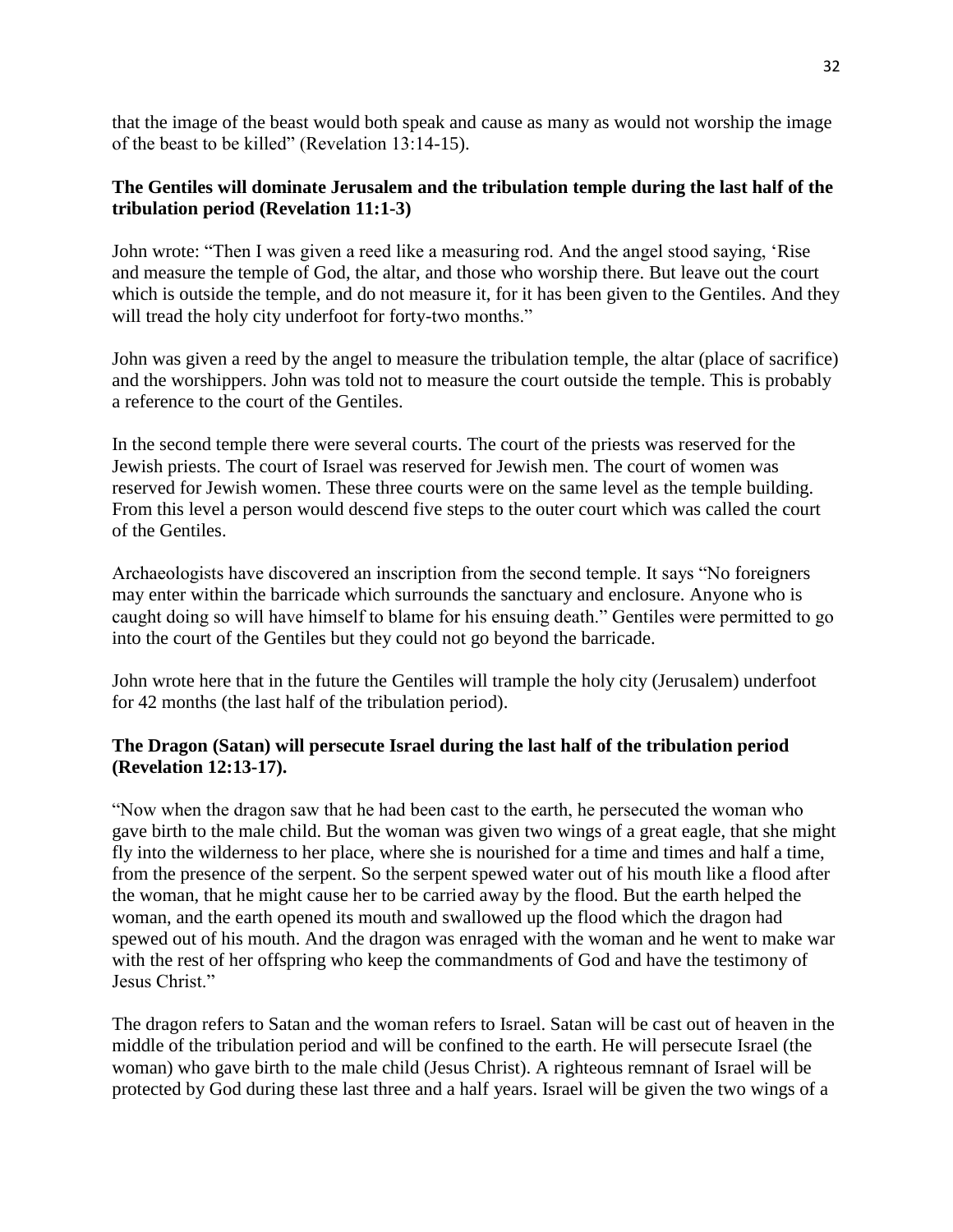great eagle (airplane?) which shall carry them to a place in the wilderness (Petra?). Satan will try and destroy these Jews but God will protect them (earth opens its mouth to swallow up the flood). Satan will then make war on the rest of her offspring = Messianic Jews who keep the commandments of God and have the testimony of Jesus.

# **The Antichrist will fight against the tribulation saints and rule the world during the last half of the tribulation period (Revelation 13:7-8)**

"It was granted to him to make war with the saints and to overcome them. And authority was given him over every tribe, tongue and nation. All who dwell on the earth will worship him, whose names have not been written in the Book of Life of the Lamb slain from the foundation of the world" (Revelation 13:7-8).

John predicts that the beast out of the sea (the Antichrist) will make war with the saints (tribulation saints; not the church) and overcome them. Many believers will be martyred by the Antichrist for their refusal to take the mark of the beast and for their refusal to worship the beast. Daniel predicted that the little horn (the Antichrist) would "persecute the saints of the Most High" (Daniel 7:25). The word "persecute" literally means to wear out. Daniel also predicted that the "saints will be given into his hand for a time and times and half a time" (Daniel 7:25), which refers to the last three and a half years of the tribulation period.

# **The Gentile nations will lay siege to Jerusalem (Zechariah 12:1-3)**

Zechariah revealed "The burden of the word of the LORD against Israel. Thus says the LORD, who stretches out the heavens, lays the foundation of the earth and forms the spirit of man within him: Behold, I will make Jerusalem a cup of drunkenness to all the surrounding peoples, when they lay siege against Judah and Jerusalem. And it shall happen in that day that I will make Jerusalem a very heavy stone for all peoples: all who would heave it away will surely be cut in pieces, though all nations of the earth are gathered against it…."

Zechariah predicted that the Gentiles would lay siege of Judah and Jerusalem in the future. All the nations of the earth will be gathered against it. Just as Nebuchadnezzar and the Babylonians besieged Jerusalem and destroyed Solomon's temple in 586 B.C. and just as Titus and the Romans besieged Jerusalem and destroyed the second temple in A.D. 70, so the Gentile nations will lay siege to Jerusalem and the tribulation temple at the end of the coming tribulation period.

#### **The Gentile nations will attack and capture Jerusalem (Zechariah 14:1-2)**

Zechariah made this prediction about the future attack of Jerusalem by Gentile armies: "Behold the day of the Lord is coming and your spoil will be divided in your midst. For I will gather all the nations to battle against Jerusalem. The city shall be taken, the houses rifled, and the women ravished. Half of the city shall go into captivity, but the remnant of the people shall not be cut off from the city."

Zechariah predicted the day of the Lord judgment. The nations will be gathered to battle against Jerusalem and the city will be taken. The Gentile armies will loot the homes of the residents of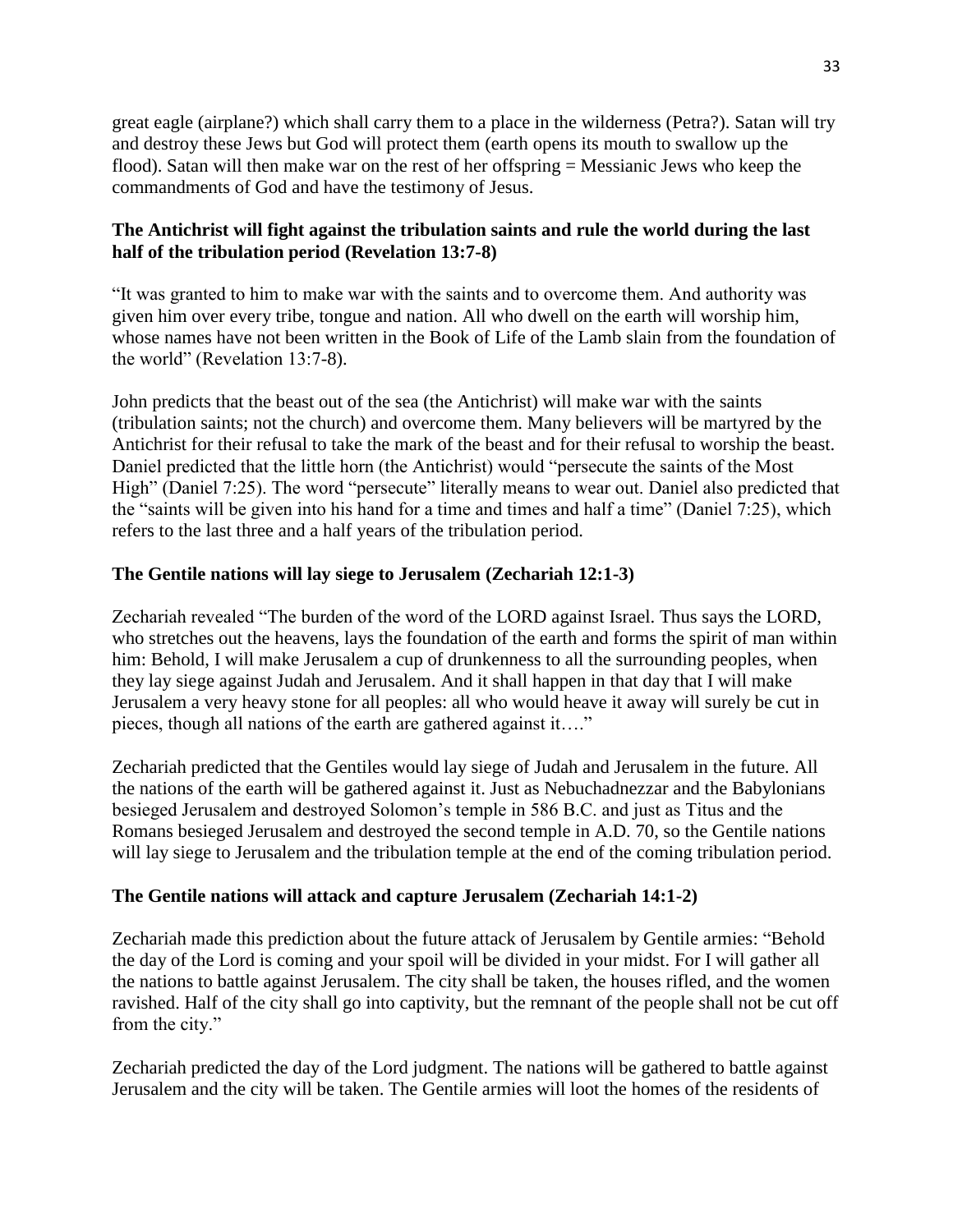Jerusalem and will rape their women. Half of the population of the city will be taken into captivity. But a righteous remnant will not be killed and will survive.

# **God will gather the Gentile nations to Armageddon (the valley of Megiddo) (Revelation 16:14, 16)**

In the sixth bowl judgment the Euphrates river will be dried up and demons will perform sign miracles and influence "the kings of the earth and the whole world to gather them together to the battle of that great day of God Almighty" (Revelation 16:14). John wrote "And they gathered them together to the place called in Hebrew, Armageddon" (Revelation 16:16). All the Gentile armies will come together at Megiddo for the final battle. At this time they will see the sign of the Son of Man in heaven. Instead of fighting against one another the Gentile armies will unite to fight the Lord Jesus Christ and his army coming from heaven.

# **THE SECOND COMING OF THE LORD JESUS CHRIST TO EARTH WILL END OF THE TIMES OF THE GENTILES**

When will the times of the Gentiles end? The times of the Gentiles will end with the second coming of the Lord Jesus Christ to earth.

King Nebuchadnezzar dreamed that a stone cut without hands would crush the metallic man image at its feet (Daniel 2:35). Daniel told King Nebuchadnezzar what would happen to the image: "Then the iron, the clay, the bronze, the silver, and the gold were crushed together and became like chaff from the summer threshing floors; the wind carried them away so that no trace of them was found. And the stone that struck the image became a great mountain and filled the whole earth." (Daniel 2:35)

The stone cut without hands represents the Lord Jesus Christ who will crush the Gentile kingdoms at the feet (the final form of the Roman empire) at his second coming to earth. Jesus did not destroy the Roman empire at his first advent. He will destroy the final form of the Roman empire at his second advent.

Daniel predicted that the Son of Man would come with the clouds of heaven to earth to reign as King over the nations. Daniel wrote "I was watching in the night visions, and behold, One like the Son of Man, coming with the clouds of heaven. He came to the Ancient of Days, and they brought Him near before Him. Then to Him was given dominion and glory and a kingdom, that all peoples, nations and languages should serve Him. His dominion is an everlasting dominion, which shall not pass away, and His kingdom the one which shall not be destroyed" (Daniel 7:13-14).

### **King Jesus (the Jewish Messiah) will defeat with a word the Gentile armies led by the Antichrist at the battle of Armageddon (Revelation 19:15a, 19-21).**

"Now I saw heaven opened and behold a white horse. And He who sat on him was called Faithful and True and in righteousness He judges and makes war…And the armies in heaven,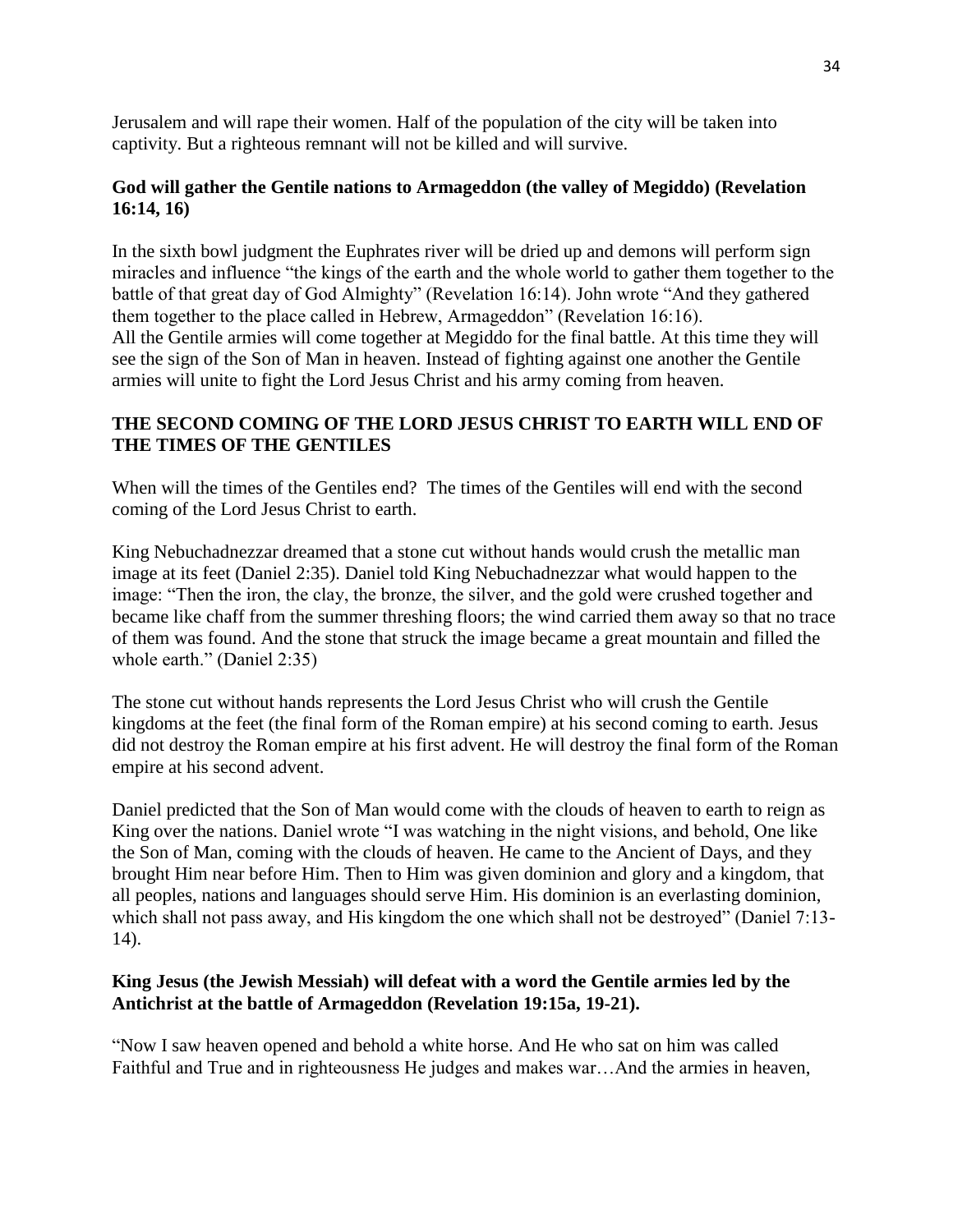clothed in fine linen, white and clean followed Him on white horses. Now out of his mouth goes a sharp sword that with it He might strike the nations…." (Revelation 19:11-15)

King Jesus will ride on a white horse with the armies of heaven following him on white horses. King Jesus will strike the nations with a word- which is described as a sword (Eph.6:17; Heb.4:12).

John wrote, "And I saw the beast, the kings of the earth, and their armies, gathered together to make war against Him who sat on the horse and against His army. Then the beast was captured and with him the false prophet who worked signs in his presence, by which he deceived those who received the mark of the beast and those who worshipped his image. These two were cast alive into the lake of fire burning with brimstone. And the rest were killed with the sword which proceeded from the mouth of Him who sat on the horse. And all the birds were filled with their flesh."

The Antichrist and the kings of the earth and their armies will be gathered together at Armageddon to fight the Lord Jesus Christ and his army coming from heaven. The Antichrist and False Prophet will be captured alive and thrown into the lake of fire. They will be the first two people to enter the lake of fire. The Gentile armies will all be killed by the word of Messiah Jesus at the battle of Armageddon.

# **The LORD will destroy all nations that come against Jerusalem (Zechariah 12:8-9; 14:3- 5a)**

Zechariah predicted that the LORD would fight for Israel: "In that day the Lord will defend the inhabitants of Jerusalem; the one who is feeble among them in that day shall be like David, like the Angel of the LORD before them. It shall be in that day that I will seek to destroy all the nations that come against Jerusalem." (Zechariah 12:8-9).

"Then the LORD will go forth and fight against those nations as He fights in the day of battle. And in that day His feet will stand on the Mount of Olives, which faces Jerusalem on the east. And the Mount of Olives shall be split in two, from east to west, making a very large valley; Half of the mountain shall move toward the north and half of it toward the south. Then you shall flee through my mountain valley, for the mountain valley shall reach to Azal" (Zechariah 14:3-5a).

Jerusalem will be surrounded by Gentile armies at the end of the tribulation period. The Lord Jesus Christ will defeat the Gentile armies at Armageddon but he will come back to earth on the Mount of Olives. When his feet touch down at the Mount of Olives the mountain will experience an earthquake and it will be divided. A valley will be created and the elect Jews in Jerusalem will be able to escape and run to their Messiah.

# **King Jesus will judge individual Gentile survivors of the tribulation period to determine who enters the kingdom (Matthew 25:31-46)**

After the battle of Armageddon King Jesus will sit on the throne of His glory and judge the Gentiles (individual Gentiles who survive the tribulation period). Jesus gave this prediction in his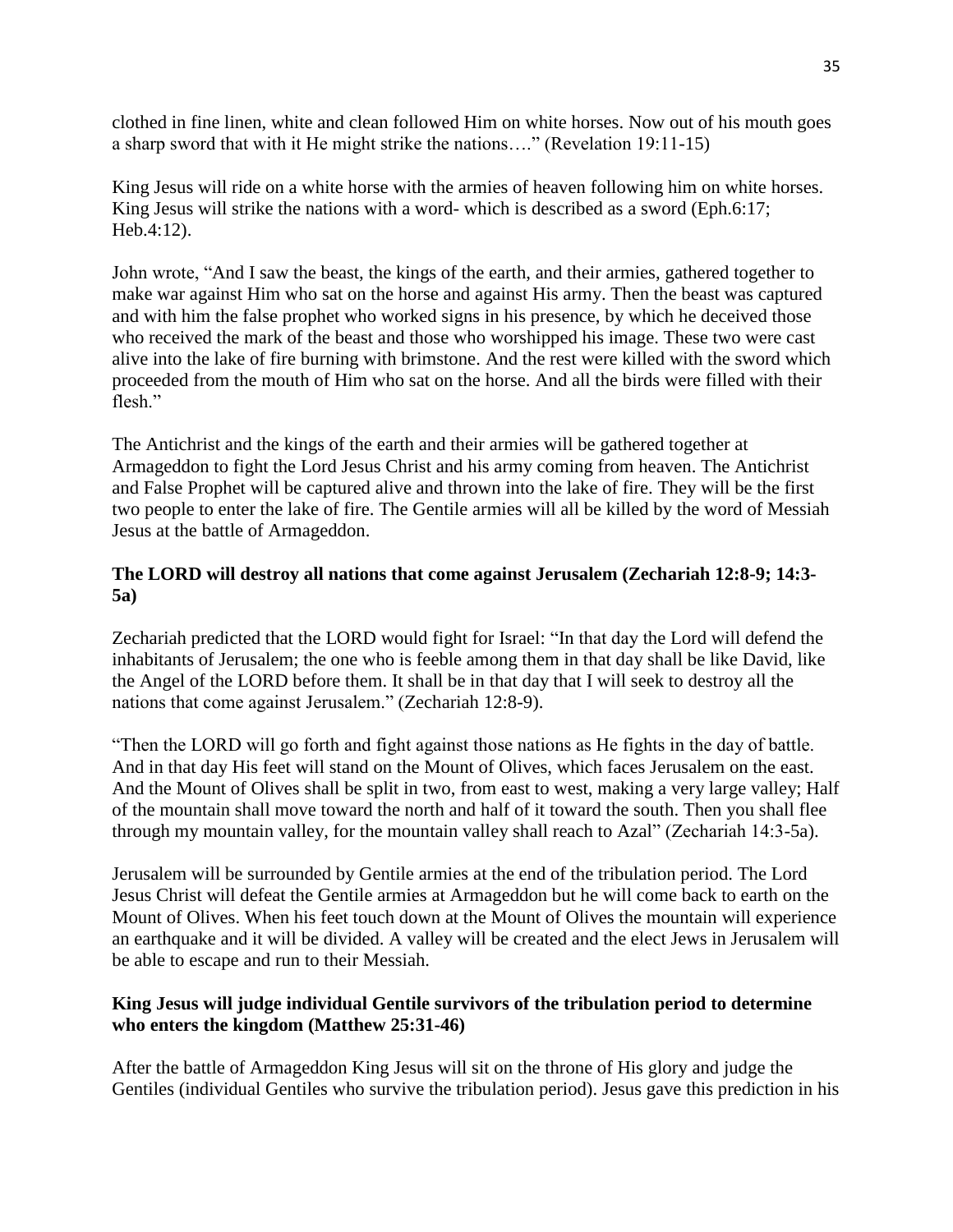Olivet Discourse: "When the Son of Man comes in his glory, and all the angels with him, then he will on the throne of his glory. All the nations will be gathered before him and He will separate them one from another as a shepherd divides his sheep from the goats" (Matthew 25:31-32).

Believing Gentiles who physically survive the tribulation period (called sheep) will enter the millennial kingdom (Matthew 25:33-40). The evidence that they are believers is their actions of caring for Jews in the tribulation period. Believing Gentiles will give food to starving Jews and drink to thirsty Jews. They will open their homes and provide shelter to Jews who are strangers. They will clothe Jews that are naked. They will visit Jews when they are sick and in prison.

Unbelieving Gentiles who physically survive the tribulation period (called goats) will not enter the kingdom but will be sentenced to hell called everlasting fire (Mt.25:41) and everlasting punishment (Mt.25:46). Unbelieving Gentiles will be resurrected to stand at the Great White Throne judgment after the millennial kingdom and then will be cast into the lake of fire (Revelation 20:11-15).

# **THE REIGN OF KING JESUS ON THE DAVIDIC THRONE IN THE MILLENNIAL KINGDOM**

The times of the Gentiles will be followed by a time of great blessing for the Jews as their Messiah King Jesus will sit on the Davidic throne in the millennial temple and rule the world from Jerusalem.

### **Nebuchadnezzar's Dream: The Stone will became a Great Mountain = God's kingdom (Daniel 2:44-45)**

Daniel explained to King Nebuchadnezzar that the stone which became a great mountain is a kingdom that God will establish: "And in the days of these kings the God of heaven will set up a kingdom which shall never be destroyed; and the kingdom shall not be left to other people; it shall break in pieces and consume all these kingdoms and it shall stand forever. Inasmuch as you saw that the stone was cut out of the mountain without hands and that it broke in pieces the iron, the bronze, the clay, the silver and the gold-the great God has made known to the king what will come to pass after this." God revealed to the Gentile King Nebuchadnezzar the future times of the Gentiles and how they would come to an end. The Messiah is the stone cut without hands that will destroy the Gentile kingdoms in the future. God will set up his eternal kingdom that will never be destroyed after the Gentile kingdoms are all destroyed.

### **Daniel's Vision: Daniel predicted that the kingdom would be given to the Jewish believers and their Messiah (Daniel 7:27)**

After the destruction of the Antichrist (the 11<sup>th</sup> king of Daniel 7:23-26), Daniel predicted that an everlasting kingdom would be set up for the Jewish people. "Then the kingdom and dominion and the greatness of the kingdoms under the whole heaven, shall be given to the people, the saints of the Most High. His kingdom is an everlasting kingdom, and all dominions shall serve and obey Him" (Daniel 7:27). The future kingdom will be an everlasting kingdom and the Gentiles will serve and obey the Jewish Messiah.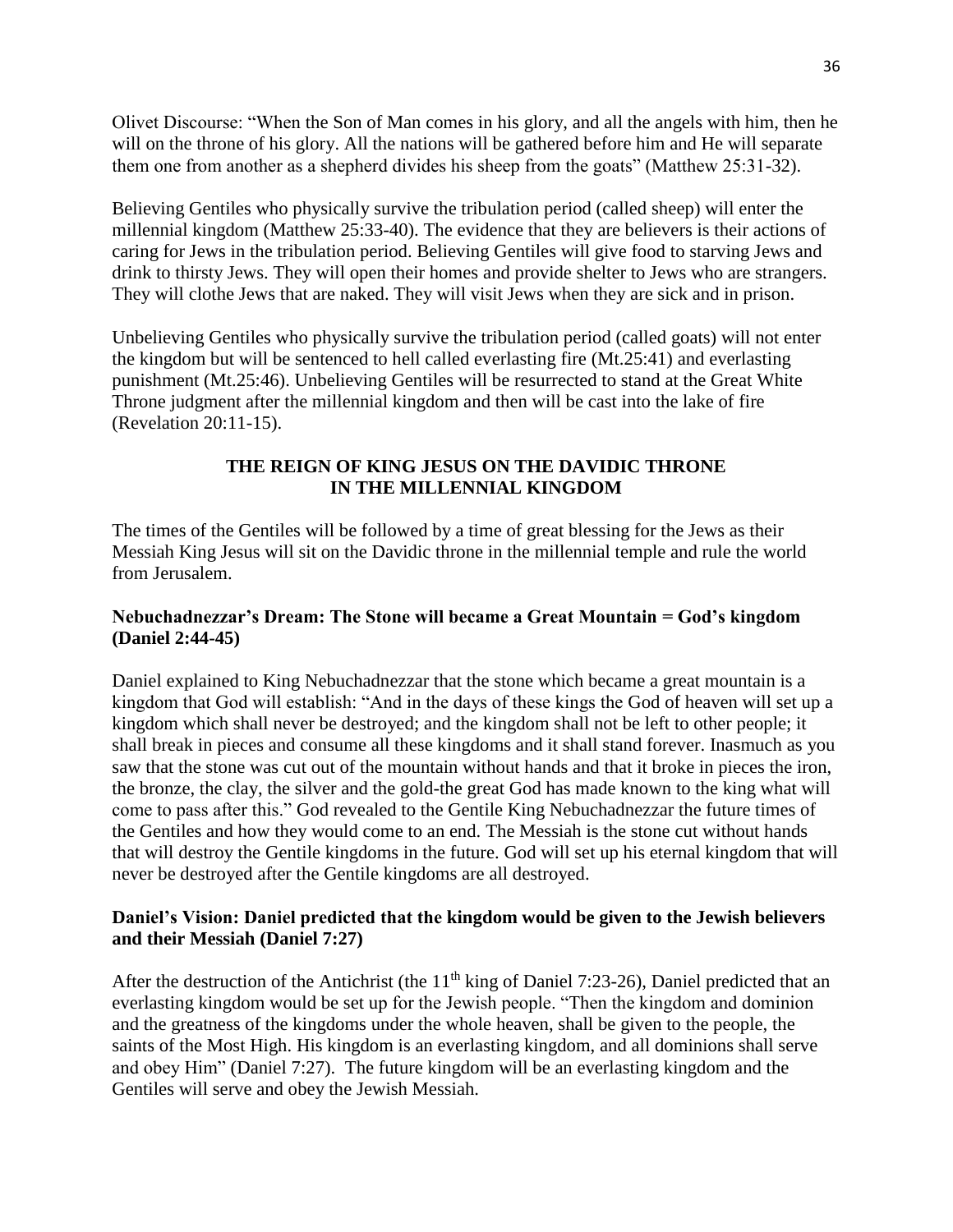#### **Jesus will sit on the throne of his glory after his second coming and the apostles will sit on twelve thrones judging the twelve tribes of Israel (Matthew 19:28)**

"So Jesus said, "Assuredly I say to you, that in the regeneration, when the Son of Man sits on the throne of His glory, you who have followed me will also sit on twelve thrones, judging the twelve tribes of Israel."

Jesus predicted that he as Messiah would sit on the throne of his glory in the regeneration. The term "regeneration" refers to the future millennial kingdom. The Son of Man is a messianic title used by Daniel that Jesus applied to himself (cf. Daniel 7:13-14). At this time the twelve apostles will sit on twelve thrones ruling the twelve tribes of Israel. The existence of the twelve tribes of Israel in the future kingdom shows that God has a program for Israel and that He has not cast away his chosen people.

### **Jesus predicted in the Olivet Discourse that he will sit on the throne of his glory after his second coming to earth (Matthew 25:31)**

"When the Son of Man comes in His glory and all the holy angels with Him, then He will sit on the throne of His glory"

Jesus predicted in the Olivet Discourse his literal second coming in glory. The holy angels will come with Jesus and He will sit on the throne of his glory. Jesus distinguishes this throne from the Father's throne in Revelation 3:20-21. Jesus is currently seated on the Father's throne in heaven. But when he comes to earth he will sit on the throne of his glory, a reference to the Davidic throne in Jerusalem during the millennial kingdom.

# **King Jesus will sit on the Davidic throne in the millennial temple in Jerusalem (Ezekiel 43:6-7; Jeremiah 3:17)**

Ezekiel wrote, "Then I heard Him speaking to me from the temple, while a man stood beside me. And He said to me, 'Son of man, this is the place of *My throne* and the place of the soles of My feet, where I will dwell in the midst of the children of Israel forever" (Ezekiel 43:6-7).

Ezekiel heard an angel predict that God's throne would be in the temple. This is the temple where King Jesus will reign in Jerusalem during the millennial kingdom. This temple is described in detail in Ezekiel 40-48.

The prophet Jeremiah predicted, "At that time Jerusalem shall be called *The Throne of the LORD*, and all the nations shall be gathered to it, to the name of the LORD, to Jerusalem. No more shall they follow the dictates of their evil hearts" (Jeremiah 3:17).

Jeremiah predicted that Jerusalem will be called The throne of the LORD in the future and all the nations would come to it.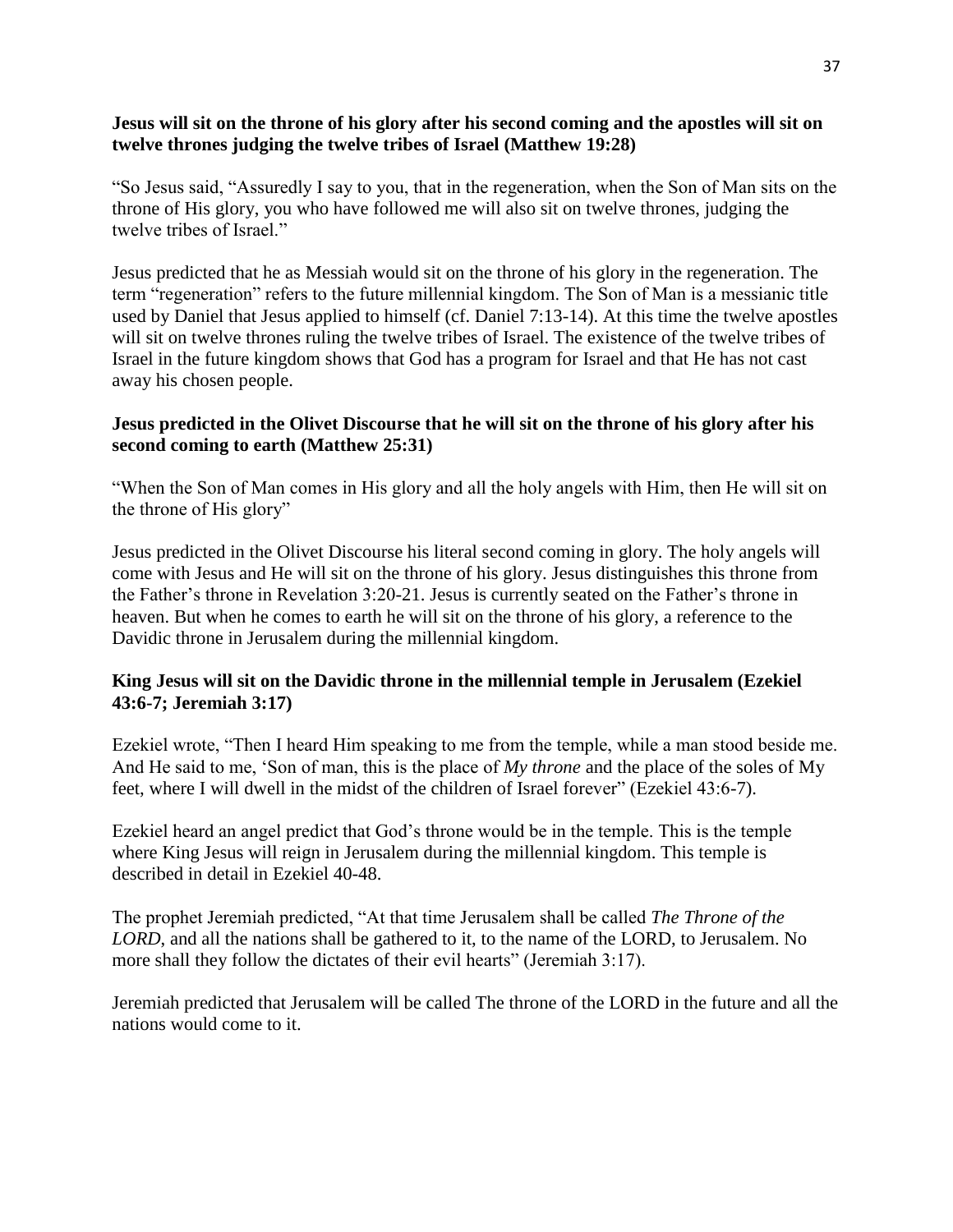### **King Jesus will rule the nations with a rod of iron in the millennial kingdom (Revelation 12:5)**

John predicted that the woman (the nation Israel) would have a male child (Jesus) would rule the nations: "She bore a male child who was to rule all nations with a rod of iron. And he child was caught up to God and His throne."

Why does the Messiah have to rule with a rod of iron? There will be unsaved Gentiles who are born to the believing Gentile physical survivors of the tribulation period. Many of these Gentiles will rebel against the Lord Jesus at the end of the millennium when Satan is loosed from the abyss and leads the final rebellion.

### **Gentiles will come to Jerusalem each year to worship King Jesus in the millennial kingdom. Those Gentiles who do not come up to worship King Jesus during the Feast of Tabernacles will be punished with no rain (Zechariah 14:16-19)**

"And it shall come to pass that everyone who is left of all the nations which came against Jerusalem shall go up from year to year to worship the King, the Lord of hosts and to keep the Feast of Tabernacles. And it shall be that whichever of the families of the earth do not come up to Jerusalem to worship the King, the Lord of hosts, on them there will be no rain. If the family of Egypt will not come up and enter in, they shall have no rain; they shall receive the plague with which the Lord strikes the nations who do not come up to keep the Feast of Tabernacles. This shall be the punishment of Egypt and the punishment of all the nations that do not come up to keep the Feast of Tabernacles."

The ones who are left of all the nations will be believing Gentiles who physically survive the tribulation period. After experiencing the judgment of the Sheep-Goats and entering the kingdom as the Sheep they will go up to Jerusalem every year to worship the King (Jesus) and to keep the Feast of Tabernacles. King Jesus will judge Gentile families who refuse to go up to Jerusalem to worship. They will have no rain. This plague of no rain will have devastating economic implications for Gentiles living during the millennial kingdom. Zechariah singled out Egypt saying that if they did not come up to worship the King in Jerusalem that they will have no rain. This is the punishment for all the Gentile nations that refuse to keep the Feast of Tabernacles (a Jewish festival held in the fall).

# **CONCLUSION**

The Times of the Gentiles began with the destruction of Jerusalem and Solomon's temple in 586 B.C. by King Nebuchadnezzar and the Babylonians.

The Times of the Gentiles focuses on Gentile kingdoms that have dominated Israel in the past: Babylon, Medo-Persia, Greece, and Rome.

The Times of the Gentiles includes the Church age from Pentecost to the Rapture. Many Gentiles are being saved during the Church age (from Pentecost until the Rapture). The fullness of the Gentiles should not be confused with the times of the Gentiles. Paul wrote that "blindness in part